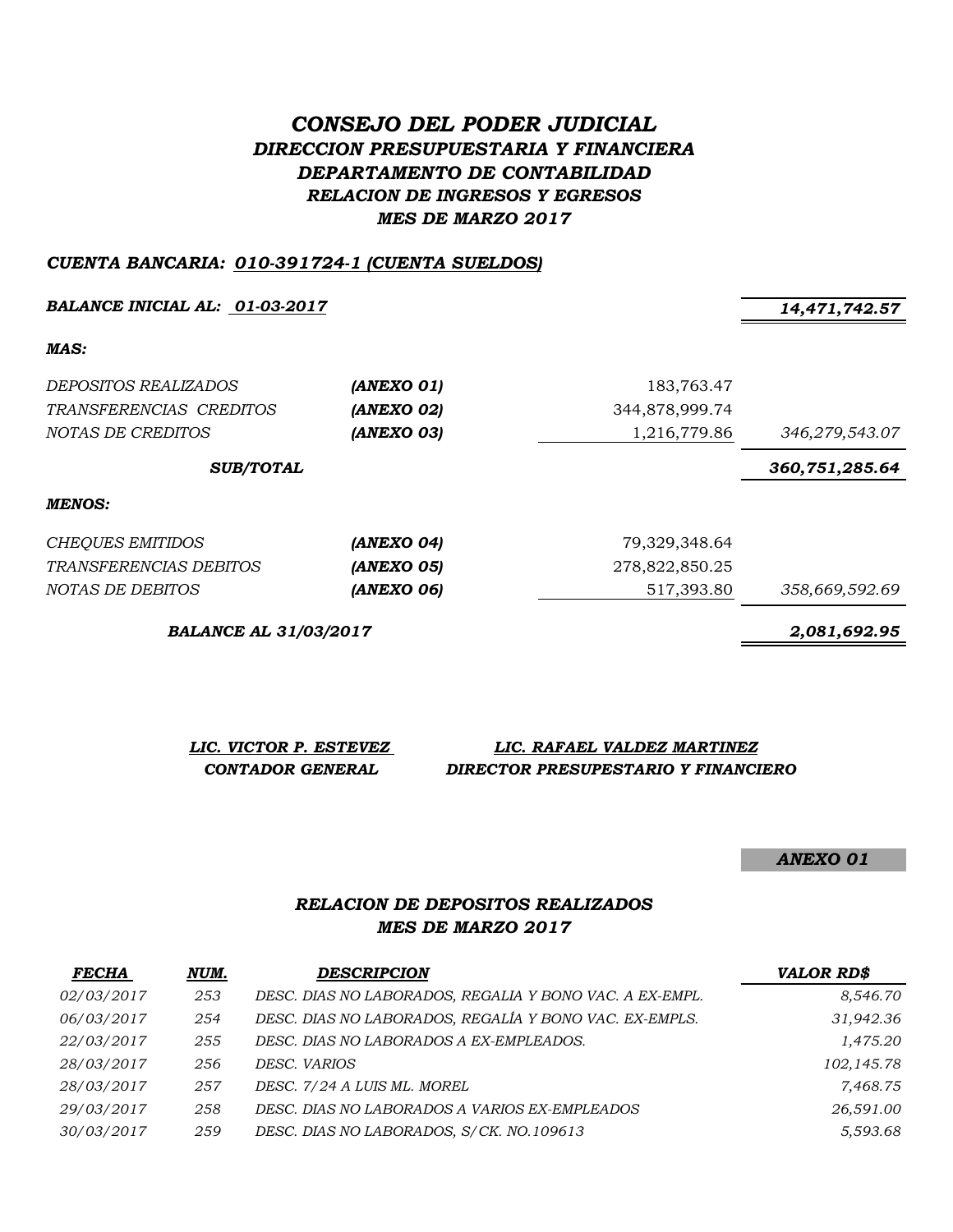*TOTAL RD\$*

*ANEXO 02*

*ANEXO 03*

#### *RELACION DE TRANSFERENCIAS CREDITOS MES DE MARZO 2017*

| <b>FECHA</b>      | NUM. | <b>DESCRIPCION</b>                           | <b>VALOR RDS</b> |
|-------------------|------|----------------------------------------------|------------------|
| <i>02/03/2017</i> | 97   | REEMBOLSOS SUELDO Y BONO VACACIONAL FEB/2017 | 106,388.52       |
| 20/03/2017        | 98   | TRANSF. DE FONDO DE LA CTA. OPERACIONES      | 344,772,611.22   |
|                   |      | TOTAL RD\$                                   | 344,878,999.74   |
|                   |      |                                              |                  |

## *RELACION NOTAS DE CREDITOS MES DE MARZO 2017*

| <i>FECHA</i> | NUM. | <b>DESCRIPCION</b>                                 | <b>VALOR RD\$</b> |
|--------------|------|----------------------------------------------------|-------------------|
| 31/03/2017   | 774  | REINTEGRO CHO106896                                | 2,243.39          |
| 31/03/2017   | 775  | REINTEGRO CHQ107714                                | 5,000.00          |
| 31/03/2017   | 776  | REINTEGRO CHQ107785                                | 9,000.00          |
| 31/03/2017   | 777  | REINTEGRO CHQ108097                                | 7,000.00          |
| 31/03/2017   | 778  | EMPLEADOS EXCLUIDOS NOMINA ELECTRONICA MARZO/2017. | 507,021.56        |
| 31/03/2017   | 779  | RETENCION NOMINA BONO VACACIONAL MARZO 2017.       | 13,800.00         |
| 31/03/2017   | 780  | REINTEGRO CHEQUE No. 97507 POR CADUCIDAD.          | 5,760.73          |
| 23/03/2017   | 781  | REINTEGRO CHQ108209                                | 11,090.97         |
| 31/03/2017   | 782  | REINTEGRO CHEQUE No. 97355 POR CADUCIDAD.          | 2,243.39          |
| 31/03/2017   | 783  | REINTEGRO CHEQUE No. 97356 POR CADUCIDAD.          | 20,190.51         |
| 23/03/2017   | 784  | REINTEGRO CHQ108417                                | 296,917.14        |
| 23/03/2017   | 785  | REINTEGRO CHO108418                                | 286,362.75        |
| 23/03/2017   | 786  | REINTEGRO CHQ108485                                | 5,143.18          |
| 31/03/2017   | 787  | REINTEGRO CHQ109615                                | 16,646.61         |
| 31/03/2017   | 788  | REINTEGRO CHO109616                                | 12,359.63         |
| 31/03/2017   | 789  | REINTEGRO CHQ106689                                | 8,000.00          |
| 31/03/2017   | 790  | REINTEGRO CHQ108017                                | 8,000.00          |
|              |      | TOTAL RD\$                                         | 1,216,779.86      |

#### *ANEXO 04*

## *RELACION DE CHEQUES EMITIDOS MES DE MARZO 2017*

#### *FECHA NUM. BENEFICIARIO VALOR RD\$*

## *183,763.47*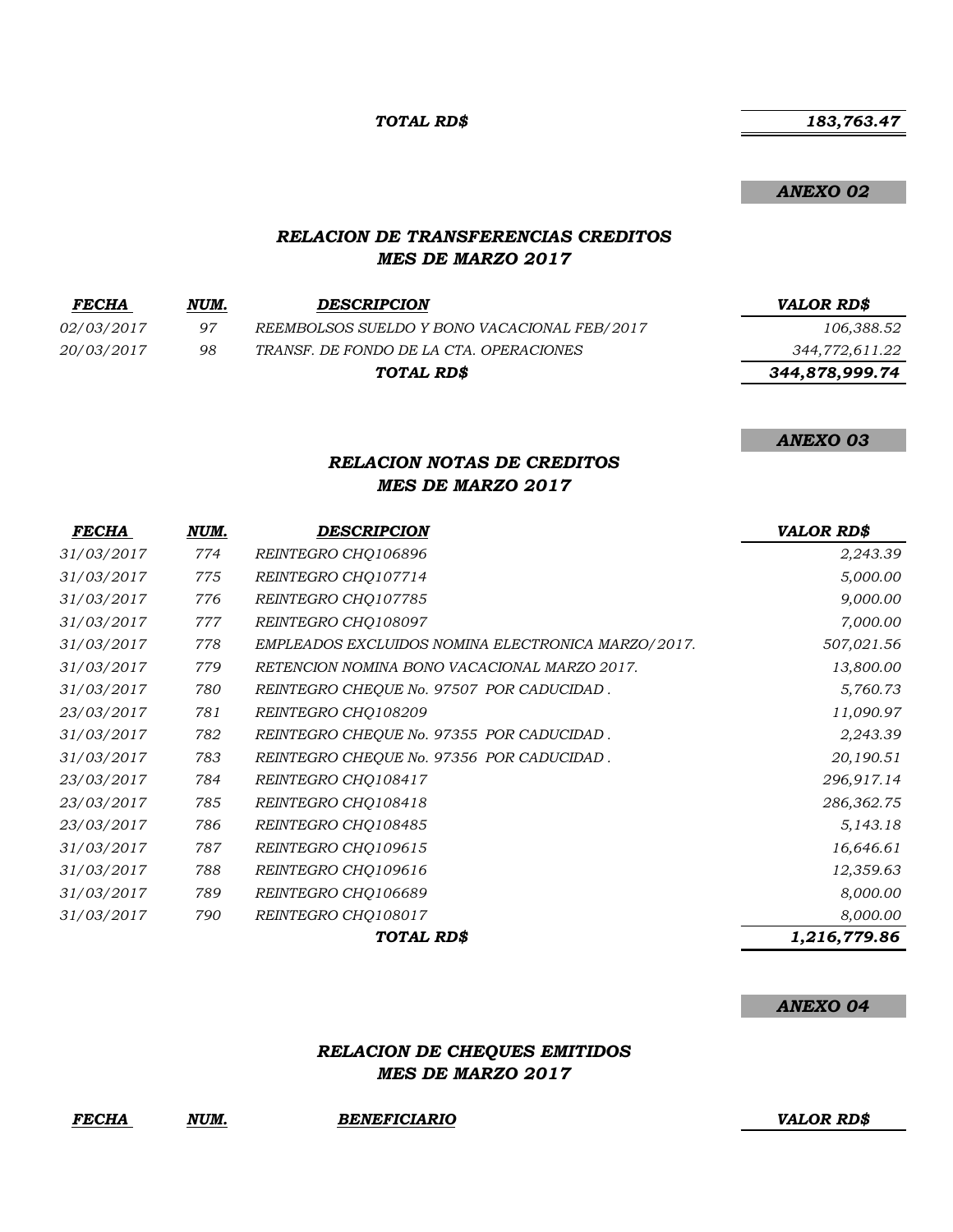| 01/03/2017 | 108398 | COOPNASEJU                               | 9,280.23    |
|------------|--------|------------------------------------------|-------------|
| 01/03/2017 | 108399 | <b>INSTITUTO DE AUXILIOS Y VIVIENDAS</b> | 25.00       |
| 01/03/2017 | 108400 | COOPNASEJU                               | 2,743.00    |
| 01/03/2017 | 108401 | FONDO DE PENSIONES Y JUBILACIONES        | 3,157.99    |
| 01/03/2017 | 108402 | CONSEJO DEL PODER JUDICIAL               | 1,719.85    |
| 01/03/2017 | 108403 | CONSEJO DEL PODER JUDICIAL               | 875.00      |
| 02/03/2017 | 108404 | COLECTOR DE IMPUESTOS INTERNOS           | 15,323.76   |
| 08/03/2017 | 108405 | COOPNASEJU                               | 17,562.77   |
| 09/03/2017 | 108406 | COLECTOR DE IMPUESTOS INTERNOS           | 384.96      |
| 09/03/2017 | 108407 | ELIZABETH MARTE LIRIO                    | 9,266.40    |
| 09/03/2017 | 108408 | <b>BADIA A. WEHBE GUZMAN</b>             | 8,524.88    |
| 09/03/2017 | 108409 | ADALGISA M. TEJADA DE AZA                | 10,692.00   |
| 09/03/2017 | 108410 | FRANCISCO ALB. ANTIGUA P.                | 10,692.00   |
| 09/03/2017 | 108411 | LUIS N. GOMEZ GIL                        | 8,524.88    |
| 09/03/2017 | 108412 | MANUEL GUEVARA FERRERAS                  | 10,692.00   |
| 09/03/2017 | 108413 | NELSON B. DE LA ROSA PAULINO             | 10,692.00   |
| 09/03/2017 | 108414 | FRANCIA Y. CLASE CLASE                   | 8,524.88    |
| 10/03/2017 | 108415 | FONDO DE PENSIONES Y JUBILACIONES        | 6,516.65    |
| 15/03/2017 | 108416 | COLECTOR DE IMPUESTOS INTERNOS           | 9,426.78    |
| 17/03/2017 | 108417 | MARIANO GERMAN MEJIA                     | 296,917.14  |
| 17/03/2017 | 108418 | DULCE M. RODRIGUEZ BLANCO                | 286,362.75  |
| 17/03/2017 | 108419 | JOSE A. CRUCETA ALMANZAR                 | 262,980.68  |
| 17/03/2017 | 108420 | FRANCISCO ANT. JEREZ MENA                | 284,394.00  |
| 17/03/2017 | 108421 | EDGARDO HERNANDEZ MEJIA                  | 266, 262.75 |
| 17/03/2017 | 108422 | SARA I. HENRIQUEZ MARIN                  | 242,500.11  |
| 17/03/2017 | 108423 | ROBERT C. PLACENCIA ALVAREZ              | 286,362.75  |
| 17/03/2017 | 108424 | VICTOR J. CASTELLANOS ESTRELLA           | 236,200.79  |
| 17/03/2017 | 108425 | RHINA MONTILLA BRITO                     | 7,856.53    |
| 17/03/2017 | 108426 | ARIEL A. VOLQUEZ MATOS                   | 9,436.97    |
| 17/03/2017 | 108427 | MARIANO GERMAN MEJIA                     | 296,917.14  |
| 17/03/2017 | 108428 | DULCE M. RODRIGUEZ BLANCO                | 286,362.75  |
| 20/03/2017 | 108429 | GLORIA A. QUERO CABRERA                  | 8,667.32    |
| 20/03/2017 | 108430 | NORA A. SOSA MARTINEZ                    | 7,363.48    |
| 20/03/2017 | 108431 | SONIA CORADIN                            | 6,018.18    |
| 20/03/2017 | 108432 | CARLOS FLORES DE JESUS                   | 19,903.10   |
| 20/03/2017 | 108433 | LILIAN M. DIAZ GIL                       | 7,682.27    |
| 20/03/2017 | 108434 | LOURDES M. LORA MEJIA                    | 24,152.04   |
| 20/03/2017 | 108435 | ROSA REYNOSO                             | 6,018.18    |
| 20/03/2017 | 108436 | SENOVIA ARIAS                            | 6,018.18    |
| 20/03/2017 | 108437 | RAMONA DIAZ                              | 6,018.18    |
| 20/03/2017 | 108438 | MARIA M. PIMENTEL FABIAN                 | 6,018.18    |
| 20/03/2017 | 108439 | LUZ DEL C. MONTANO                       | 6,018.18    |
| 20/03/2017 | 108440 | ELIGIA DE LA CRUZ                        | 4,933.66    |
| 20/03/2017 | 108441 | OLGA M. ROSARIO V.                       | 2,977.26    |
| 20/03/2017 | 108442 | IRIS RODRIGUEZ P.                        | 6,018.18    |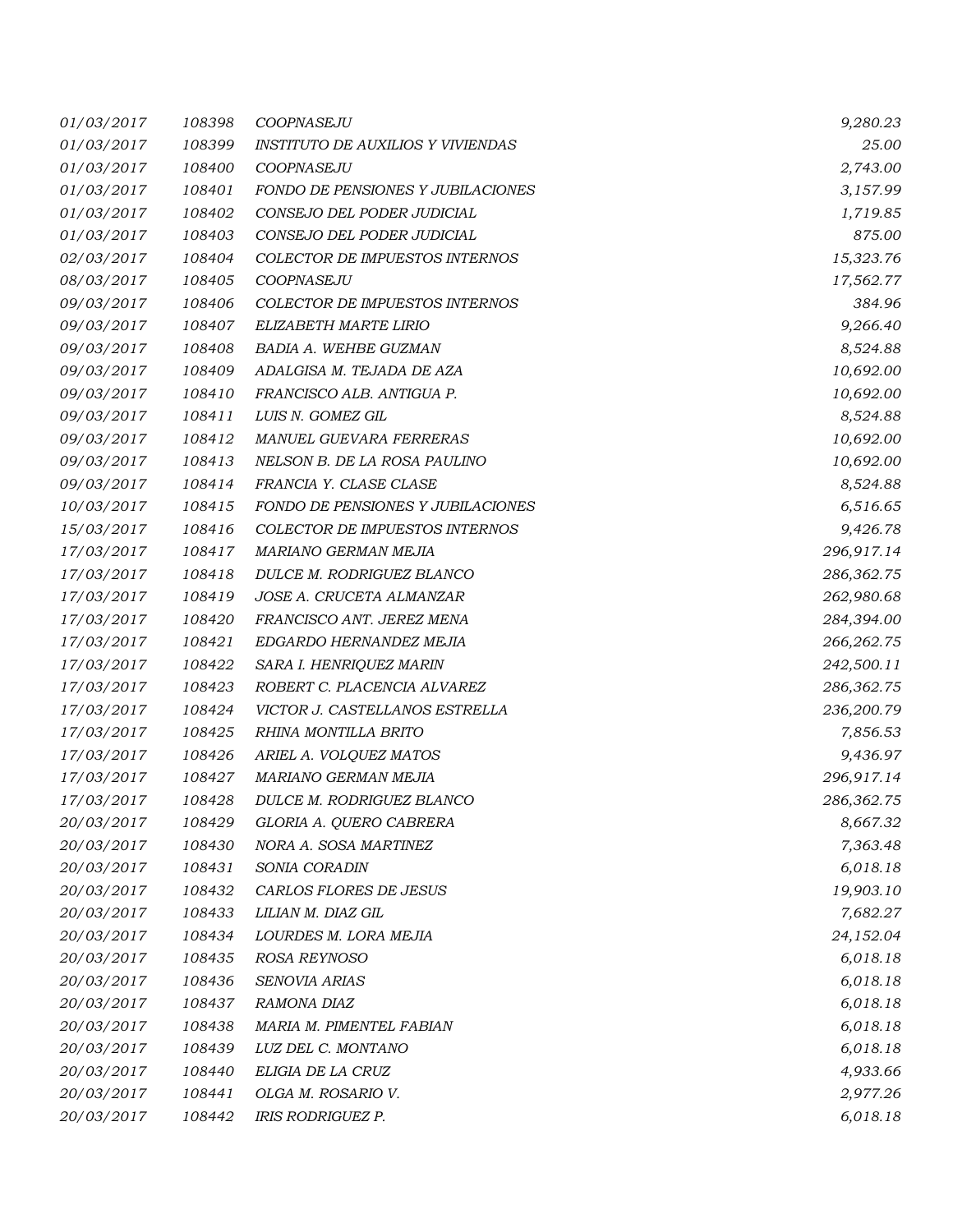| <i>20/03/2017</i> | 108443 | <b>CARMEN POLANCO</b>                | 6,018.18  |
|-------------------|--------|--------------------------------------|-----------|
| 20/03/2017        | 108444 | ANA FCA. FELIZ SANCHEZ               | 6,018.18  |
| 20/03/2017        | 108445 | ALTAGRACIA A. RODRIGUEZ VICTORIA     | 6,018.18  |
| 20/03/2017        | 108446 | MILTA ANT. RODRIGUEZ SANTOS          | 6,018.18  |
| 20/03/2017        | 108447 | OLGA E. DIAZ DIAZ                    | 6,018.18  |
| 20/03/2017        | 108448 | JOSEFA R. BLANCO                     | 6,018.18  |
| 20/03/2017        | 108449 | MARIA DEL R. CUELLO PARADIS          | 19,287.01 |
| 20/03/2017        | 108450 | MELBA FCA. HENRIQUEZ GUZMAN          | 6,018.18  |
| 20/03/2017        | 108451 | ESTHER M. AMOR PEÑA                  | 6,018.18  |
| <i>20/03/2017</i> | 108452 | FRANCIA C. MARTINEZ DRULLARD         | 21,441.25 |
| 20/03/2017        | 108453 | AMELIA DEL ORBE PEÑA                 | 3,054.30  |
| 20/03/2017        | 108454 | <b>BIENVENIDA BELLIARD</b>           | 36,119.77 |
| 20/03/2017        | 108455 | PACO PEREZ REYES                     | 6,018.18  |
| 20/03/2017        | 108456 | ROSA J. DE LOS SANTOS G.             | 6,018.18  |
| 20/03/2017        | 108457 | CARMEN L. PERALTA CASTELLANOS        | 6,018.18  |
| 20/03/2017        | 108458 | FIDIAS GONZALEZ VICIOSO              | 5,418.18  |
| 20/03/2017        | 108459 | ISABEL E. DE LOS SANTOS GOMEZ        | 6,018.18  |
| 20/03/2017        | 108460 | LUIS E. MOREL POUERIE                | 36,642.28 |
| 20/03/2017        | 108461 | YOLANDA E. DE WINDT DE GAUTREAU      | 12,993.40 |
| 20/03/2017        | 108462 | SENAIDA A. ALVAREZ PEREZ             | 6,018.18  |
| 20/03/2017        | 108463 | YDALIA PORTORREAL                    | 6,018.18  |
| 20/03/2017        | 108464 | MARTA N. MONTAS RAMIREZ              | 6,018.18  |
| 20/03/2017        | 108465 | HILDA CARRASCO PEREZ                 | 6,018.18  |
| 20/03/2017        | 108466 | LUZ M. DEL CARMEN RODRIGUEZ GAUTREAU | 6,018.18  |
| 20/03/2017        | 108467 | <b>CRISTINO RODRIGUEZ</b>            | 6,018.18  |
| 20/03/2017        | 108468 | MAXIMO S. ROSARIO RODRIGUEZ          | 6,018.18  |
| 20/03/2017        | 108469 | RAFAEL CONTRERAS CONTRERAS           | 6,018.18  |
| 20/03/2017        | 108470 | <b>VIRGINIA SUERO ESPINAL</b>        | 3,853.36  |
| 20/03/2017        | 108471 | JOSEFA A. CUESTA DE MAÑON            | 6,929.81  |
| 20/03/2017        | 108472 | ANA M. BAUTISTA                      | 6,018.18  |
| 20/03/2017        | 108473 | MIRELLA DE LA ROSA DOMINGUEZ         | 6,018.18  |
| 20/03/2017        | 108474 | DORA H. STERLING VAZQUEZ             | 6,018.18  |
| 20/03/2017        | 108475 | FELIX R. CUEVAS RUFINO               | 6,018.18  |
| 20/03/2017        | 108476 | JOSEFINA SUAZO ABREU                 | 32,621.32 |
| 20/03/2017        | 108477 | ALTAGRACIA A. GIL NOBLE              | 6,018.18  |
| 20/03/2017        | 108478 | RAFAELA DE JS. PEÑA LORA             | 3,086.66  |
| 20/03/2017        | 108479 | BRIGIDA FELIZ VDA. OZUNA             | 6,018.18  |
| 20/03/2017        | 108480 | <b>LEON FLORES</b>                   | 32,440.83 |
| 20/03/2017        | 108481 | MARIA A. PAULINO MARTE               | 6,018.18  |
| 20/03/2017        | 108482 | CESAR A. VALLEJO NICOLAS             | 5,418.18  |
| 20/03/2017        | 108483 | LUCIA M. REYES PEREZ                 | 17,301.77 |
| 20/03/2017        | 108484 | <b>MERCEDES HIRALDO</b>              | 6,018.18  |
| 20/03/2017        | 108485 | RAMONA FLORES DE MATOS               | 5,143.18  |
| 20/03/2017        | 108486 | ELOISA NUÑEZ DE GONZALEZ             | 11,519.20 |
| 20/03/2017        | 108487 | MIREYA CAPELLAN A.                   | 6,018.18  |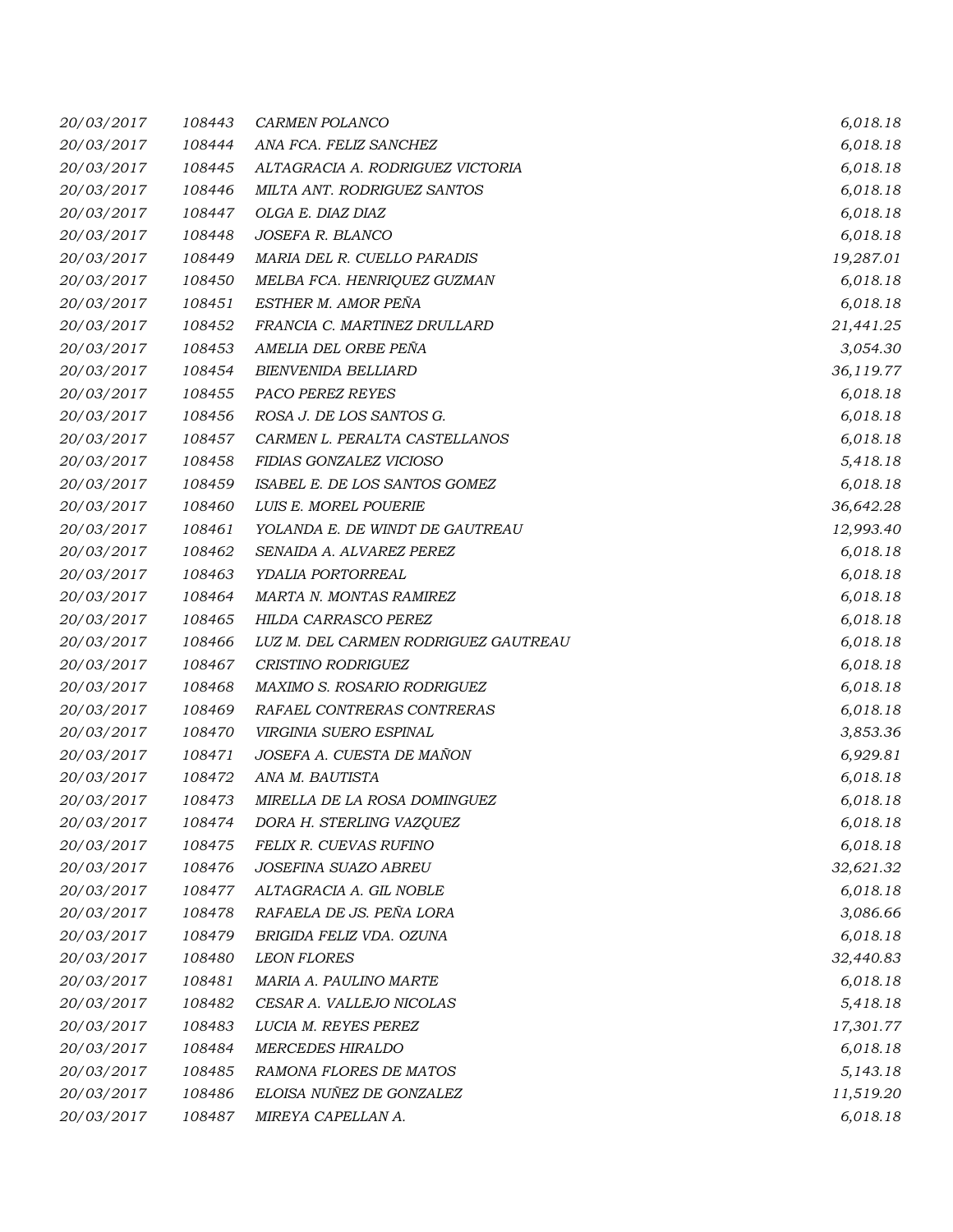| 20/03/2017 | 108488 | LUZ DEL C. SANCHEZ CALDERON          | 6,018.18  |
|------------|--------|--------------------------------------|-----------|
| 20/03/2017 | 108489 | <b>INES MDES. REYES CABRERA</b>      | 5,518.18  |
| 20/03/2017 | 108490 | SILVESTRE COCO                       | 3,862.48  |
| 20/03/2017 | 108491 | ELISA VIVIECA                        | 6,018.18  |
| 20/03/2017 | 108492 | TERESA MORA DE LA ROSA               | 6,018.18  |
| 20/03/2017 | 108493 | PEDRO A. FERNANDEZ SALCEDO           | 37,938.19 |
| 20/03/2017 | 108494 | RAFAEL A. RODRIGUEZ GONZALEZ         | 27,900.61 |
| 20/03/2017 | 108495 | AFRICA E. SANTOS GUZMAN              | 6,018.18  |
| 20/03/2017 | 108496 | MILEDYS S. SOSA R.                   | 27,533.27 |
| 20/03/2017 | 108497 | MARCIANA ALT. RAMIREZ CORONA         | 20,341.25 |
| 20/03/2017 | 108498 | DAYSI R. VASQUEZ CRUZ                | 6,018.18  |
| 20/03/2017 | 108499 | CARMEN DE LOS A. LUCIANO GARCIA      | 5,518.18  |
| 20/03/2017 | 108500 | NEREYDA E. JAQUEZ LOZANO             | 6,018.18  |
| 20/03/2017 | 108501 | CARMEN L. SANTOS PIMENTEL            | 6,018.18  |
| 20/03/2017 | 108502 | AMERICA G. ESPINAL HUED              | 6,018.18  |
| 20/03/2017 | 108503 | RAMON ANT. CARABALLO ABREU           | 6,018.18  |
| 20/03/2017 | 108504 | CARLOS D. GARCIA GARCIA              | 6,018.18  |
| 20/03/2017 | 108505 | DULCE M. ESTEVEZ                     | 6,018.18  |
| 20/03/2017 | 108506 | MARIA DE LA C. CANELA CANELA         | 3,623.78  |
| 20/03/2017 | 108507 | FRANCISCO J. NUÑEZ GOMEZ             | 37,742.61 |
| 20/03/2017 | 108508 | MARIA G. DALMASI LORA                | 6,018.18  |
| 20/03/2017 | 108509 | CARMEN L. EDUARDO ICIANO             | 6,018.18  |
| 20/03/2017 | 108510 | CARMEN Y. COSME GUTIERREZ            | 3,498.67  |
| 20/03/2017 | 108511 | FRANCISCA R. PEREZ PEÑA              | 6,018.18  |
| 20/03/2017 | 108512 | ADRIANO GONZALEZ PANTALEON           | 4,587.57  |
| 20/03/2017 | 108513 | ANA J. LOPEZ GERMOSEN                | 6,018.18  |
| 20/03/2017 | 108514 | ROSAURA JULIA JIMENEZ DAJER DE LOPEZ | 26,372.75 |
| 20/03/2017 | 108515 | RAMONA DE JESUS ROSARIO              | 6,018.18  |
| 20/03/2017 | 108516 | MARIA A. CASTRO AGRAMONTE            | 6,018.18  |
| 20/03/2017 | 108517 | <b>AGUSTINA MARTE</b>                | 3,096.70  |
| 20/03/2017 | 108518 | EURIPIDES A. GARCIA GARCIA           | 36,436.81 |
| 20/03/2017 | 108519 | GENOVEVA I. ROSARIO                  | 6,018.18  |
| 20/03/2017 | 108520 | MARIA A. HONRADO BADIA               | 6,018.18  |
| 20/03/2017 | 108521 | MARIA ALT. RAMOS GARCIA              | 6,018.18  |
| 20/03/2017 | 108522 | JUAN ANT. SANCHEZ VILLA              | 3,763.09  |
| 20/03/2017 | 108523 | RAMONA JIMENEZ LIZARDO               | 6,018.18  |
| 20/03/2017 | 108524 | JOSEFA ALT. MEJIA MIESES             | 6,018.18  |
| 20/03/2017 | 108525 | ROSA PAREDES GARCIA                  | 6,018.18  |
| 20/03/2017 | 108526 | <b>GUARIONEX BRITO TAVERAS</b>       | 6,018.18  |
| 20/03/2017 | 108527 | PEDRO HERNANDEZ CRUCEY               | 6,018.18  |
| 20/03/2017 | 108528 | JUANA TRAVIESO VASQUEZ               | 6,018.18  |
| 20/03/2017 | 108529 | ROSA DOMINGUEZ                       | 6,018.18  |
| 20/03/2017 | 108530 | JUAN SEBASTIAN RODRIGUEZ             | 6,018.18  |
| 20/03/2017 | 108531 | AMELIA VALDEZ M.                     | 6,018.18  |
| 20/03/2017 | 108532 | VALENTIN SUAREZ G.                   | 6,018.18  |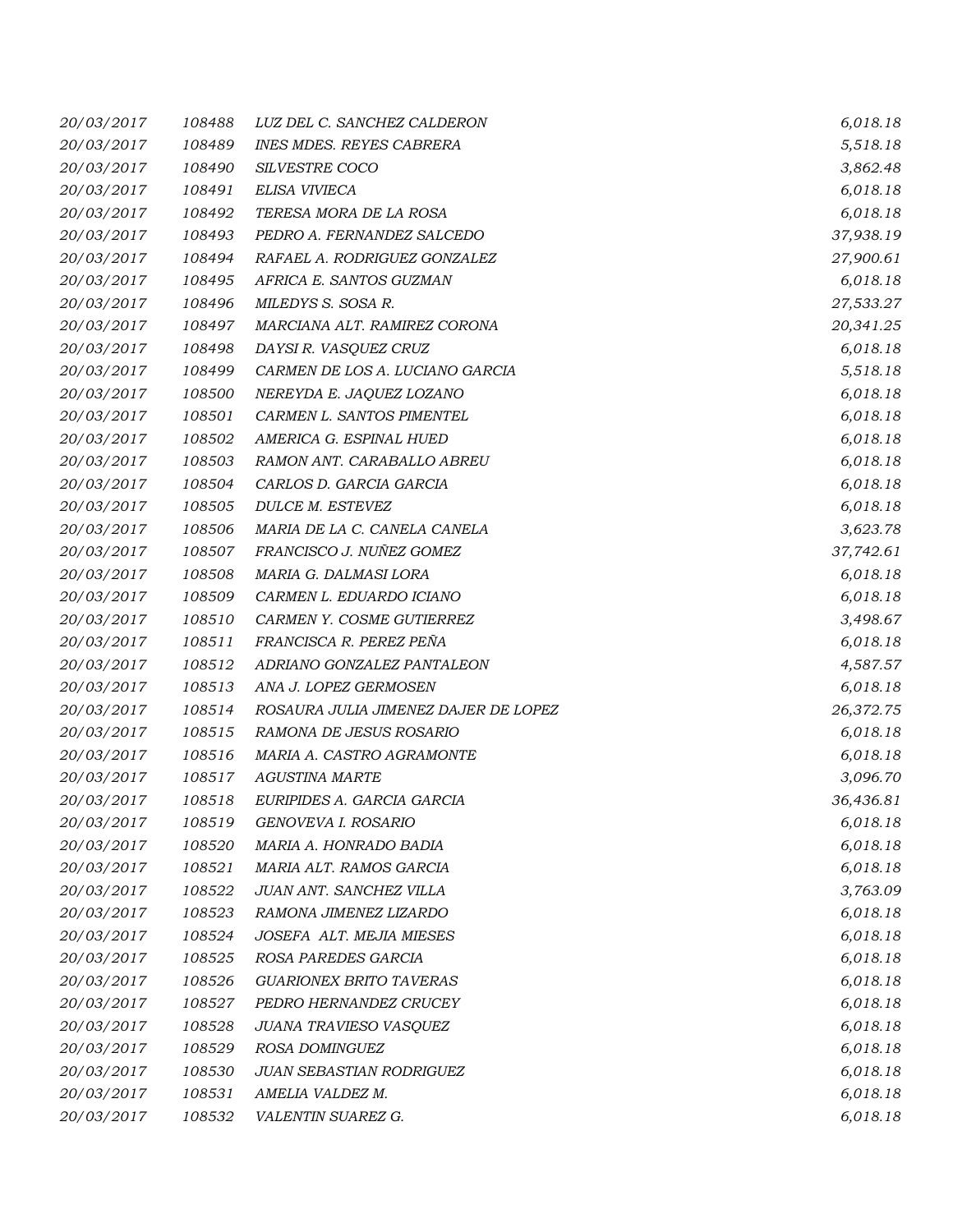| 20/03/2017 | 108533 | CAROLINA A. VICTORIA          | 6,018.18  |
|------------|--------|-------------------------------|-----------|
| 20/03/2017 | 108534 | FRANCISCA A. TEJADA           | 6,018.18  |
| 20/03/2017 | 108535 | LOURDES M. NUÑEZ ROSARIO      | 6,018.18  |
| 20/03/2017 | 108536 | JOSE P. FLORES M.             | 9,861.46  |
| 20/03/2017 | 108537 | GREGORIO ARIAS CARRASCO       | 21,709.26 |
| 20/03/2017 | 108538 | DAVID A. FELIZ FELIZ          | 6,018.18  |
| 20/03/2017 | 108539 | MERCEDES SEGURA CUEVAS        | 2,997.94  |
| 20/03/2017 | 108540 | NERY MEDINA DIAZ              | 3,968.18  |
| 20/03/2017 | 108541 | MIGUELINA PEÑA MENDEZ         | 4,589.45  |
| 20/03/2017 | 108542 | DOMINGO GUZMAN MORETA FELIZ   | 3,009.09  |
| 20/03/2017 | 108543 | RICHARDIN DE J. DOTEL         | 7,490.44  |
| 20/03/2017 | 108544 | EUDES M. ENCARNACION FELIZ    | 6,018.18  |
| 20/03/2017 | 108545 | NEREIDA FLORIAN SANTANA       | 6,018.18  |
| 20/03/2017 | 108546 | <b>SERGIO OLIVERO FELIZ</b>   | 7,453.56  |
| 20/03/2017 | 108547 | ROSAURA FERRERAS FERRERAS     | 6,018.18  |
| 20/03/2017 | 108548 | <b>NURIS M. NOVAS MATOS</b>   | 5,292.18  |
| 20/03/2017 | 108549 | <b>MIGUEL MEDINA PEREZ</b>    | 12,252.15 |
| 20/03/2017 | 108550 | LIVIO G. RIVAS                | 6,018.18  |
| 20/03/2017 | 108551 | ISMAEL PEÑA                   | 10,720.63 |
| 20/03/2017 | 108552 | BIENVENIDA VELOZ              | 6,018.18  |
| 20/03/2017 | 108553 | EUGENIA PEREZ SANTANA         | 5,359.88  |
| 20/03/2017 | 108554 | PEDRO REYES MEDINA            | 5,718.18  |
| 20/03/2017 | 108555 | FELICIA CUEVAS CARVAJAL       | 3,696.13  |
| 20/03/2017 | 108556 | <b>JUSTO FERRERAS PEREZ</b>   | 6,018.18  |
| 20/03/2017 | 108557 | VICTOR R. CONCEPCION ROMERO   | 6,018.18  |
| 20/03/2017 | 108558 | ADELFA A. HERRERA TERRERO     | 6,018.18  |
| 20/03/2017 | 108559 | <b>JULIO H. HERRERA MATOS</b> | 1,103.33  |
| 20/03/2017 | 108560 | SENEO MONTERO MONTAS          | 3,753.86  |
| 20/03/2017 | 108561 | XIOMARA A. MONTERO JIMENEZ    | 5,534.11  |
| 20/03/2017 | 108562 | RAMON A. MORETA               | 5,618.18  |
| 20/03/2017 | 108563 | SIMONA FAMILIA ZABALA         | 3,207.67  |
| 20/03/2017 | 108564 | VENECIA RUIZ MATEO            | 5,518.18  |
| 20/03/2017 | 108565 | AUGUSTO E. OVIEDO PEÑA        | 6,988.97  |
| 20/03/2017 | 108566 | ANERTA ALT. RODRIGUEZ         | 32,683.32 |
| 20/03/2017 | 108567 | RAMON A. GUTIERREZ GARCIA     | 6,018.18  |
| 20/03/2017 | 108568 | JUAN DE LA C. TEJEDA ACOSTA   | 10,020.54 |
| 20/03/2017 | 108569 | JUANA LUCIA A. SANCHEZ G.     | 6,018.18  |
| 20/03/2017 | 108570 | ANTHIA M. REYES JIMENEZ       | 5,376.89  |
| 20/03/2017 | 108571 | MANUEL E. SOSA CRUZ           | 5,518.18  |
| 20/03/2017 | 108572 | DANIEL MEDINA BELLIARD        | 6,018.18  |
| 20/03/2017 | 108573 | LUCILA NUÑEZ CASTRO           | 6,018.18  |
| 20/03/2017 | 108574 | ANA M. BAEZ ROSARIO           | 6,018.18  |
| 20/03/2017 | 108575 | RAMONA REYES CARRASCO         | 6,018.18  |
| 20/03/2017 | 108576 | ELBA H. VARGAS FRIAS          | 6,018.18  |
| 20/03/2017 | 108577 | EVARISTO JIMENEZ FIGUEREO     | 10,720.63 |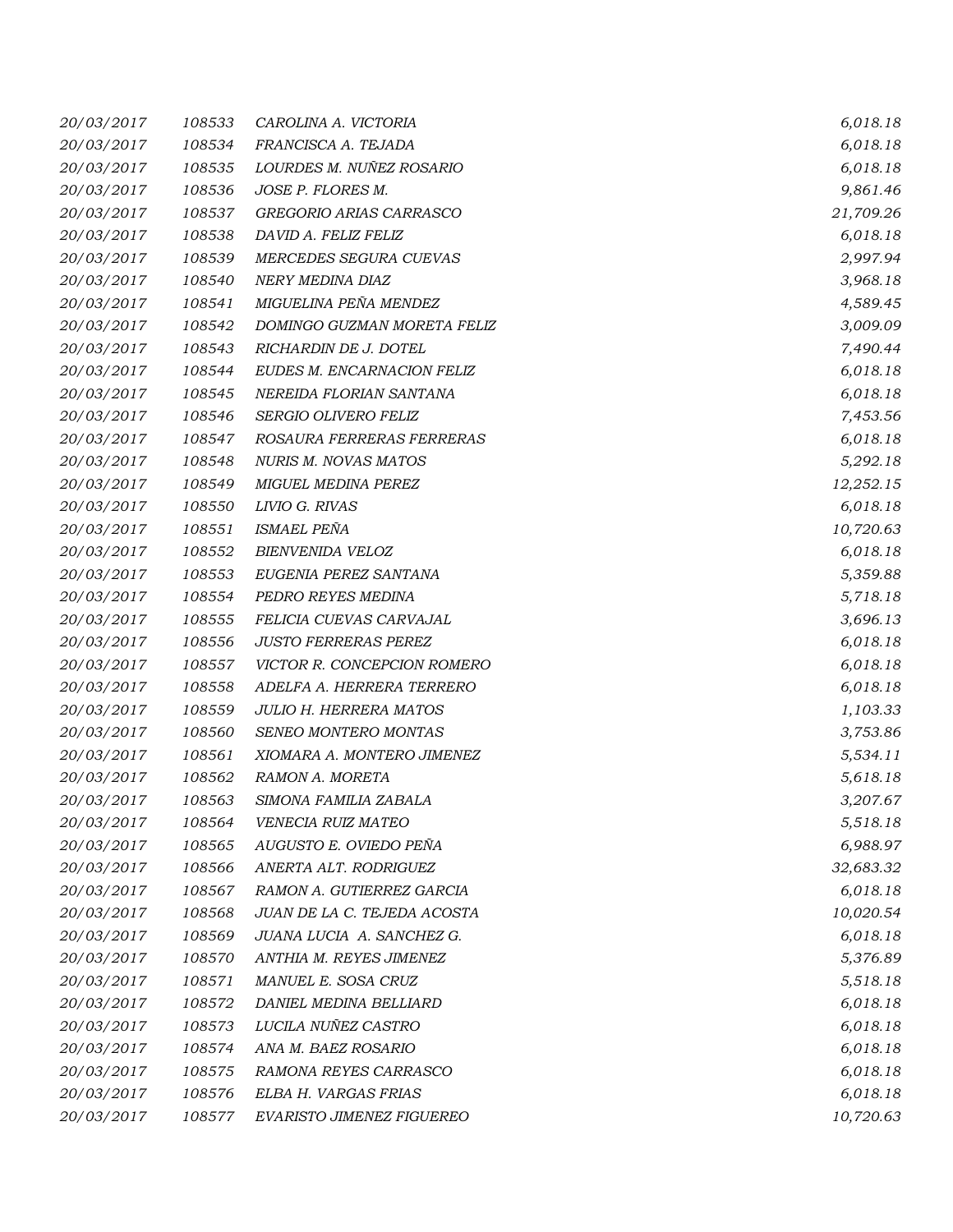| 20/03/2017 | 108578 | GUARINA E. MERCEDES HERNANDEZ FERDINARD | 6,018.18  |
|------------|--------|-----------------------------------------|-----------|
| 20/03/2017 | 108579 | LUIS J. BOURGET FROMETA                 | 38,387.50 |
| 20/03/2017 | 108580 | RUTH MONTALVO FRANCISCO                 | 29,497.03 |
| 20/03/2017 | 108581 | ROSARIO N. ARIAS GERMAN                 | 6,018.18  |
| 20/03/2017 | 108582 | ELIDA E. SANCHEZ NINA                   | 16,855.44 |
| 20/03/2017 | 108583 | ENEIDA DOMINGUEZ                        | 6,018.18  |
| 20/03/2017 | 108584 | JOSEFINA GURIDIS POZO                   | 6,018.18  |
| 20/03/2017 | 108585 | ALTAGRACIA M. PLACENCIO FORTUNA         | 6,018.18  |
| 20/03/2017 | 108586 | ARGENTINA ORTIZ PERDOMO                 | 3,513.81  |
| 20/03/2017 | 108587 | CARMELA MATOS TEJEDA                    | 6,018.18  |
| 20/03/2017 | 108588 | MARIA SEVERINO DE LEON                  | 6,018.18  |
| 20/03/2017 | 108589 | JULIANA PINEDA                          | 6,018.18  |
| 20/03/2017 | 108590 | MANUEL A. LEMONIER JIMENEZ              | 311.88    |
| 20/03/2017 | 108591 | MARITZA MEJIA DUVERGE                   | 5,518.18  |
| 20/03/2017 | 108592 | <b>JOSEFA REYES APONTE</b>              | 6,018.18  |
| 20/03/2017 | 108593 | CARMEN MA. MORALES MORALES              | 5,518.18  |
| 20/03/2017 | 108594 | <b>JULIA ARRIAGA PONTIER</b>            | 6,018.18  |
| 20/03/2017 | 108595 | HILDA L. LAMARCHE UBIERA                | 3,159.48  |
| 20/03/2017 | 108596 | EDELMIRA RAMIREZ DE ESPINAL             | 6,018.18  |
| 20/03/2017 | 108597 | LUCINDA ESPINAL                         | 5,834.18  |
| 20/03/2017 | 108598 | CARMEN A. CASADO MARTINEZ               | 6,018.18  |
| 20/03/2017 | 108599 | INES JOSE G.                            | 922.18    |
| 20/03/2017 | 108600 | MELANIA BELEN                           | 3,180.56  |
| 20/03/2017 | 108601 | MARINA VASQUEZ M.                       | 6,018.18  |
| 20/03/2017 | 108602 | JUANA JIMENEZ E.                        | 6,018.18  |
| 20/03/2017 | 108603 | GRAL. DE BRIGADA LUIS DE PEÑA JIMENEZ   | 55,804.12 |
| 20/03/2017 | 108604 | 2DO. TTE. NELSON G. SUAREZ MOREL        | 16,000.00 |
| 20/03/2017 | 108605 | CAP. ALFREDO PEREZ MEDRANO              | 16,000.00 |
| 20/03/2017 | 108606 | ASIMILADO ANGEL ANT. M. MORBAN GARCIA   | 16,000.00 |
| 20/03/2017 | 108607 | SGTO. JUAN C. MADE PIÑA                 | 16,000.00 |
| 20/03/2017 | 108608 | SGTO. MR. GERARDO A. ENCARNACION RINCON | 16,000.00 |
| 20/03/2017 | 108609 | 2DO. TTE. PASCUAL NOVAS SEGURA          | 15,000.00 |
| 20/03/2017 | 108610 | SGTO. FRANCISCO DE LA CRUZ DE LA CRUZ   | 10,000.00 |
| 20/03/2017 | 108611 | SGTO. JHONNY MORAN                      | 8,000.00  |
| 20/03/2017 | 108612 | MAYOR RICARDO SUBERVI PEREZ             | 18,000.00 |
| 20/03/2017 | 108613 | MAYOR FRANKLIN A. ESTEVEZ CONTRERAS     | 18,000.00 |
| 20/03/2017 | 108614 | MAYOR VICTOR J. MOREL DE LA CRUZ        | 18,000.00 |
| 20/03/2017 | 108615 | CAP. LORENZO GARCIA MARTINEZ            | 14,000.00 |
| 20/03/2017 | 108616 | 1ER. TTE. ANA F. ORTEGA POLANCO         | 13,000.00 |
| 20/03/2017 | 108617 | TTE. DE FRAGATA RAMON DIAZ MARIA        | 12,000.00 |
| 20/03/2017 | 108618 | 2DO. TTE. EDGAR ANT. ROSARIO RODRIGUEZ  | 12,000.00 |
| 20/03/2017 | 108619 | 2DO. TTE. SANTIAGO CONTRERAS HERRERA    | 12,000.00 |
| 20/03/2017 | 108620 | 2DO. TTE. LAISY VASQUEZ SEGURA          | 12,000.00 |
| 20/03/2017 | 108621 | 2DO. TTE. FELIX GIRON FIGUEROA          | 12,000.00 |
| 20/03/2017 | 108622 | SGTO. MR. GREGORIO RAMIREZ DOMINGUEZ    | 11,000.00 |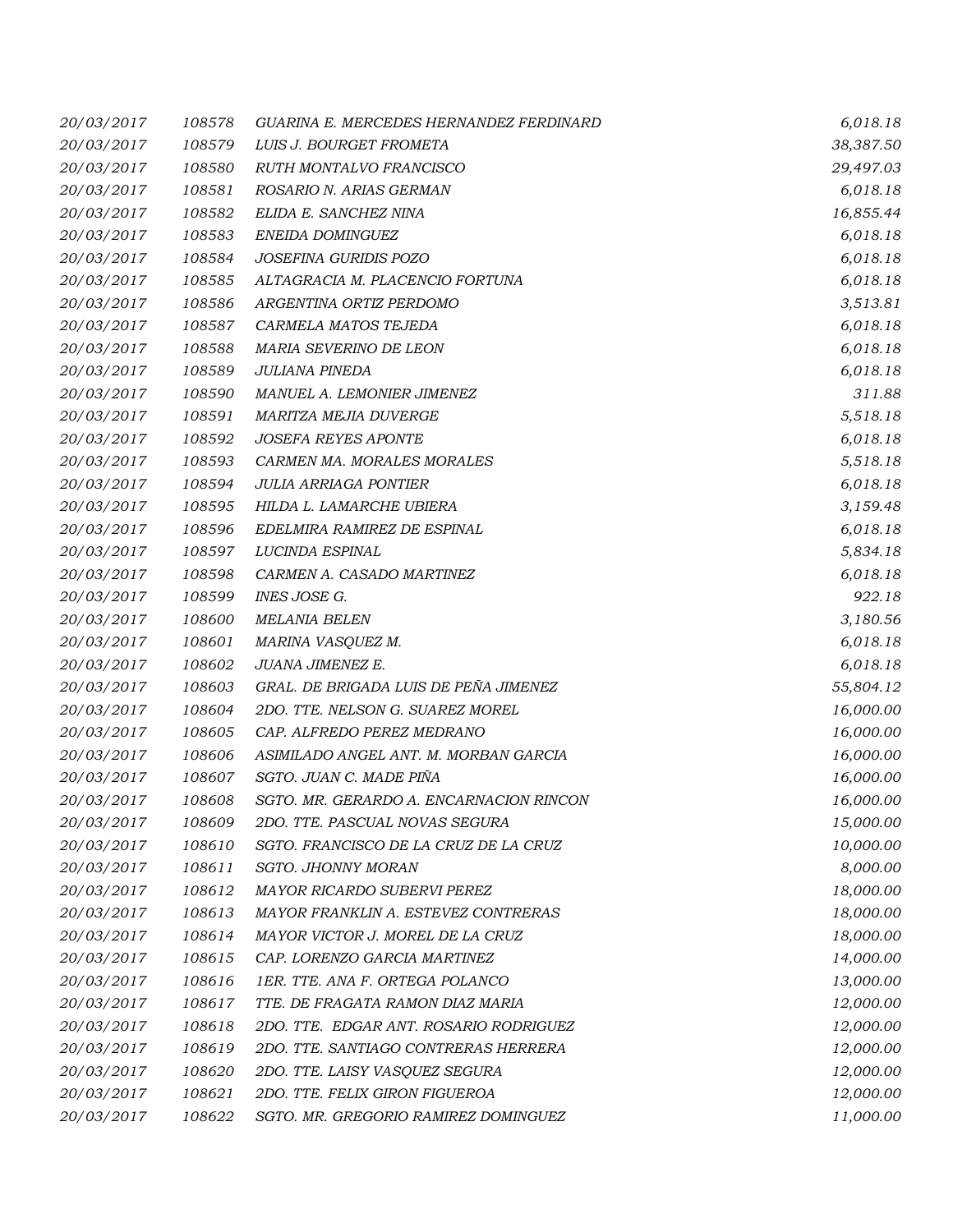| 20/03/2017 | 108623 | SGTO. MR. CARLOS Y. DE OLEO MATEO        | 11,000.00 |
|------------|--------|------------------------------------------|-----------|
| 20/03/2017 | 108624 | SGTO. MR. VICTOR ANT. CHECO CORNELIO     | 11,000.00 |
| 20/03/2017 | 108625 | SGTO. MR. RAULY LIZARDO LORENZO          | 11,000.00 |
| 20/03/2017 | 108626 | SGTO. MR. ALBERTO RAMIREZ DE LA CRUZ     | 11,000.00 |
| 20/03/2017 | 108627 | SGTO. PABLO BRAND ADON                   | 10,000.00 |
| 20/03/2017 | 108628 | SGTO. JULIO C. RODRIGUEZ HEREDIA         | 10,000.00 |
| 20/03/2017 | 108629 | RASO MICHELL D. ORTEGA ORTIZ             | 8,000.00  |
| 20/03/2017 | 108630 | RASO WILLIAM VALDEZ CABRERA              | 8,000.00  |
| 20/03/2017 | 108631 | RASO JOSE R. BRITO ORTEGA                | 8,000.00  |
| 20/03/2017 | 108632 | CABO DANNIS ACOSTA REINOSO               | 8,000.00  |
| 20/03/2017 | 108633 | MAYOR MARCILIANO CUEVAS GARCIA           | 18,000.00 |
| 20/03/2017 | 108634 | CABO NELSON ARIAS ESPINAL                | 8,739.50  |
| 20/03/2017 | 108635 | 1ER. TTE. RANCIS N. ROSARIO RODRIGUEZ    | 13,000.00 |
| 20/03/2017 | 108636 | 1ER. TTE. ANGEL A. NERO ACOSTA           | 13,000.00 |
| 20/03/2017 | 108637 | 1ER. TTE. MANUEL CONTRERAS SANTANA       | 13,000.00 |
| 20/03/2017 | 108638 | 2DO. TTE. JOSE VLADIMIR UREÑA ORTEGA     | 11,950.00 |
| 20/03/2017 | 108639 | 2DO. TTE. EUGENIA RAMIREZ DE JESUS       | 12,000.00 |
| 20/03/2017 | 108640 | 2DO. TTE. EDDY ANT. OVALLE               | 12,000.00 |
| 20/03/2017 | 108641 | 2DO. TTE. KENNEDY PINALES ENCARNACION    | 12,000.00 |
| 20/03/2017 | 108642 | SGTO. MR. JUAN ALB. ACOSTA MEJIA         | 10,000.00 |
| 20/03/2017 | 108643 | SGTO. JOSE ML. SOSA MARTE                | 10,000.00 |
| 20/03/2017 | 108644 | SGTO. MR. JOSE P. REYES CONCEPCION       | 10,000.00 |
| 20/03/2017 | 108645 | SGTO. BACILIO SILVERIO POLE              | 10,000.00 |
| 20/03/2017 | 108646 | SGTO. JOSE D. ADAMES HEREDIA             | 10,000.00 |
| 20/03/2017 | 108647 | SGTO. AMAURIS J. SANCHEZ CASTILLO        | 10,000.00 |
| 20/03/2017 | 108648 | CABO ANGELA MA. QUEZADA VASQUEZ          | 8,000.00  |
| 20/03/2017 | 108649 | 2DO. TTE. YEAN E. ROBLES SOTO            | 22,000.00 |
| 20/03/2017 | 108650 | MAYOR JULIO PEREZ ESPINAL                | 20,000.00 |
| 20/03/2017 | 108651 | TTE. COR. SECUNDINO MERCEDES PEGUERO     | 20,000.00 |
| 20/03/2017 | 108652 | CAP. PABLO R. PEREZ VOLQUEZ              | 23,110.00 |
| 20/03/2017 | 108653 | 1ER. TTE. JUAN R. DUARTE LIRANZO         | 14,000.00 |
| 20/03/2017 | 108654 | CAP. FELICIANO OGANDO RODRIGUEZ          | 14,000.00 |
| 20/03/2017 | 108655 | CAP. CARLOS ROSARIO MORILLO              | 14,000.00 |
| 20/03/2017 | 108656 | TTE. DE FRAGATA ARSENIO DIAZ RAMIREZ     | 12,000.00 |
| 20/03/2017 | 108657 | 2DO. TTE. RAFAEL ANT. FAÑA RODRIGUEZ     | 12,000.00 |
| 20/03/2017 | 108658 | 2DO. TTE. LUIS R. VARGAS GOMEZ           | 12,000.00 |
| 20/03/2017 | 108659 | 2DO. TTE. RAFAEL ESPINAL BRITO           | 12,000.00 |
| 20/03/2017 | 108660 | 2DO. TTE. NELCIDO RODRIGUEZ ACOSTA       | 12,000.00 |
| 20/03/2017 | 108661 | 2DO. TTE. JOSE ML. REYES MENDEZ          | 12,000.00 |
| 20/03/2017 | 108662 | 2DO. TTE. HENRY G. RAMIREZ LLAUGER       | 12,000.00 |
| 20/03/2017 | 108663 | 2DO. TTE. IDALINO DIAZ PEREZ             | 12,000.00 |
| 20/03/2017 | 108664 | 2DO. TTE. LEOCADIO MORILLO MORILLO       | 12,000.00 |
| 20/03/2017 | 108665 | SGTO. MR. CHARLES AMADO BENCOSME POLANCO | 11,000.00 |
| 20/03/2017 | 108666 | SGTO. MR. JEUDY VLADIMIR READ TINEO      | 11,000.00 |
| 20/03/2017 | 108667 | SGTO. MR. ANTERO DECENA HEREDIA          | 11,000.00 |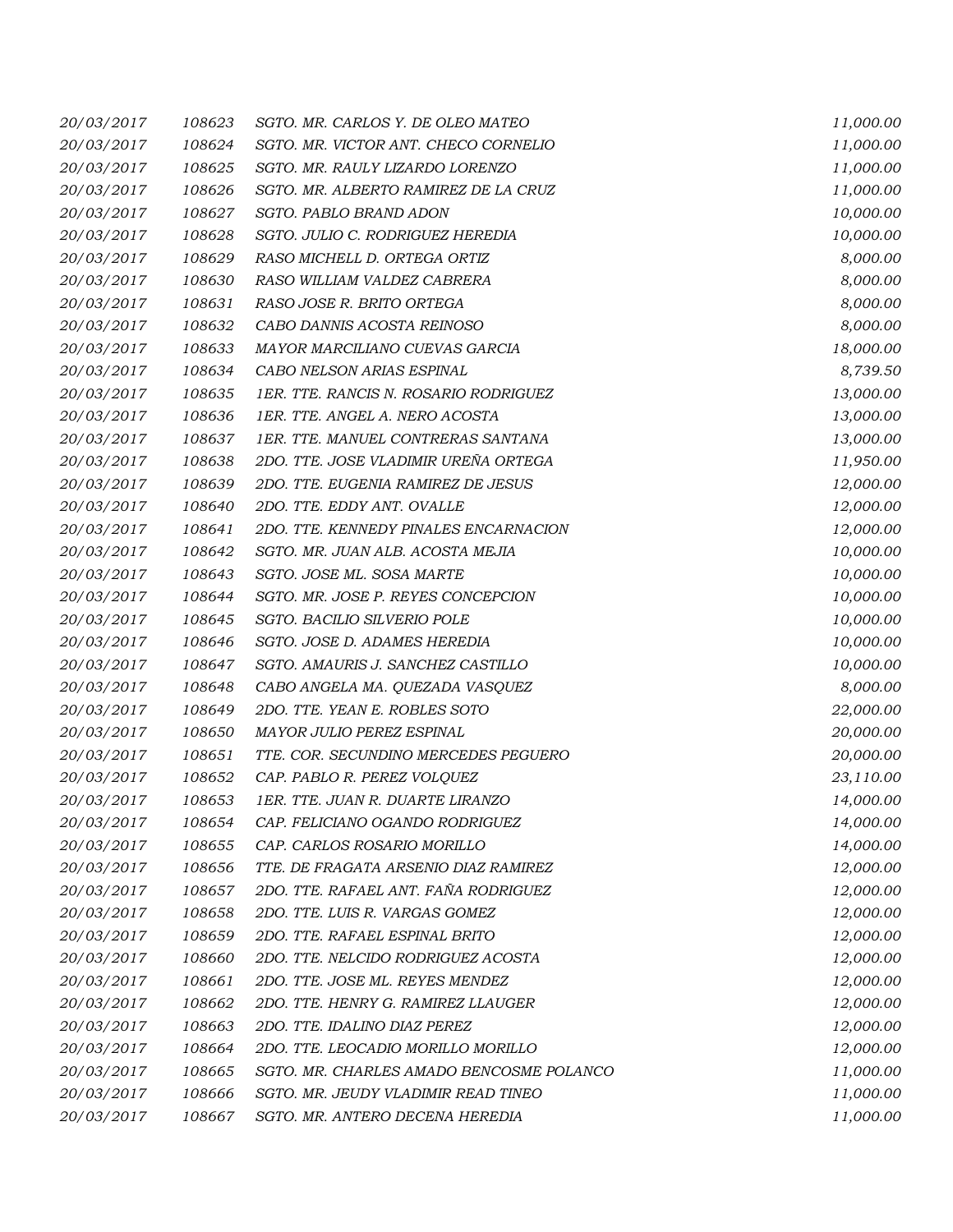| 20/03/2017 | 108668 | SGTO. EDGAR ML. BRITO MOTA                    | 10,000.00 |
|------------|--------|-----------------------------------------------|-----------|
| 20/03/2017 | 108669 | SGTO. KELVIN DEL JESUS ENCARNACION            | 10,000.00 |
| 20/03/2017 | 108670 | SGTO. FELIX ANT NOBOA NOBOA                   | 10,000.00 |
| 20/03/2017 | 108671 | SGTO. JOSE MONTERO VALDEZ                     | 10,000.00 |
| 20/03/2017 | 108672 | SGTO. FRANCISCO DE LOS SANTOS CAPELLAN        | 10,000.00 |
| 20/03/2017 | 108673 | SGTO. JOSE ALB. ANTUNA CALDERON               | 10,000.00 |
| 20/03/2017 | 108674 | SGTO. FRANCISCO J. CARRASCO CABREJA           | 10,000.00 |
| 20/03/2017 | 108675 | SGTO. ELVIS RODRIGUEZ RODRIGUEZ               | 10,000.00 |
| 20/03/2017 | 108676 | SGTO. RICARDO MONTES DE OCA DE LA CRUZ        | 10,000.00 |
| 20/03/2017 | 108677 | SGTO. MR. JESUS D. RIVERA FRIAS               | 10,000.00 |
| 20/03/2017 | 108678 | SGTO. EZEQUIEL ALCANTARA ALCANTARA            | 10,000.00 |
| 20/03/2017 | 108679 | CABO ELISAUL FELIZ BATISTA                    | 8,000.00  |
| 20/03/2017 | 108680 | RASO EDWARD DOÑE ALCANTARA                    | 8,000.00  |
| 20/03/2017 | 108681 | CABO OSCAL L. NIN NIN                         | 8,000.00  |
| 20/03/2017 | 108682 | CABO ANDERSON PAREDES RAMIREZ                 | 8,000.00  |
| 20/03/2017 | 108683 | RASO LUIS G. HERNANDEZ SOSA                   | 8,000.00  |
| 20/03/2017 | 108684 | MAYOR JOEL SANTANA HERNANDEZ                  | 30,000.00 |
| 20/03/2017 | 108685 | TTE. COR. RAMON ANT. NIN RAMIREZ              | 20,000.00 |
| 20/03/2017 | 108686 | MAYOR PEDRO L. ALVAREZ AGRAMONTE              | 20,000.00 |
| 20/03/2017 | 108687 | TTE. COR. JUNIOR SAVIÑON PEREZ                | 20,000.00 |
| 20/03/2017 | 108688 | CAPITAN LUIS MARIÑEZ PEÑA                     | 19,197.23 |
| 20/03/2017 | 108689 | 1ER TTE. MARTIN NUÑEZ P.                      | 16,602.93 |
| 20/03/2017 | 108690 | MAYOR CARLOS J. LORA JIMENEZ                  | 16,360.00 |
| 20/03/2017 | 108691 | RASO ANDY DE LOS SANTOS RODRIGUEZ             | 16,000.00 |
| 20/03/2017 | 108692 | SGTO. MR. TONY DE LA ROSA PEREZ               | 16,000.00 |
| 20/03/2017 | 108693 | 2DO TTE. PEDRO RAMIREZ M. P.N.                | 15,501.64 |
| 20/03/2017 | 108694 | 2DO. TTE. SANTOS SANTANA LEBRON               | 15,000.00 |
| 20/03/2017 | 108695 | 2DO TTE. PEDRO GARCIA ROMERO                  | 13,354.00 |
| 20/03/2017 | 108696 | SGTO. ISRRAEL CABRERA CABRERA                 | 12,000.00 |
| 20/03/2017 | 108697 | TTE. COR. MIGUEL ALB. BALBUENA ALVAREZ        | 12,000.00 |
| 20/03/2017 | 108698 | MAYOR LUIS MARIA REYNOSO                      | 10,939.73 |
| 20/03/2017 | 108699 | MAYOR CARLOS E. AQUINO                        | 10,000.00 |
| 20/03/2017 | 108700 | 1ER. TTE. JUAN MARTINEZ SALAS                 | 10,000.00 |
| 20/03/2017 | 108701 | MAYOR ROBERTO AVILA CONCEPCION                | 10,000.00 |
| 20/03/2017 | 108702 | MAYOR SANTIAGO B. FRANCO LORENZO              | 10,000.00 |
| 20/03/2017 | 108703 | MAYOR ROBERTO L. LEREBOURS GARCIA             | 10,000.00 |
| 20/03/2017 | 108704 | CAPITAN SEGUNDO RIVERA                        | 14,000.00 |
| 20/03/2017 | 108705 | CAP. ANATACIO S. MARIÑEZ BRUJAN               | 21,000.00 |
| 20/03/2017 | 108706 | CAPITAN ISAAC VALDEZ CESPEDES                 | 8,000.00  |
| 20/03/2017 | 108707 | SGTO. MR. PORFIRIO DE LOS SANTOS ROSARIO      | 8,000.00  |
| 20/03/2017 | 108708 | CAP. JOSE GARCIA BELTRE                       | 8,000.00  |
| 20/03/2017 | 108709 | 1ER. TTE. MANUEL A. CUEVAS ROSARIO            | 7,500.00  |
| 20/03/2017 | 108710 | 1ER. TTE. FRANCISCO ALB. MORA                 | 7,500.00  |
| 20/03/2017 | 108711 | 1ER. TTE. HENDRIK ANT. DE LOS SANTOS CESPEDES | 7,500.00  |
| 20/03/2017 | 108712 | 1ER. TTE. BIENVENIDA ALT. ORTIZ CUEVAS        | 7,500.00  |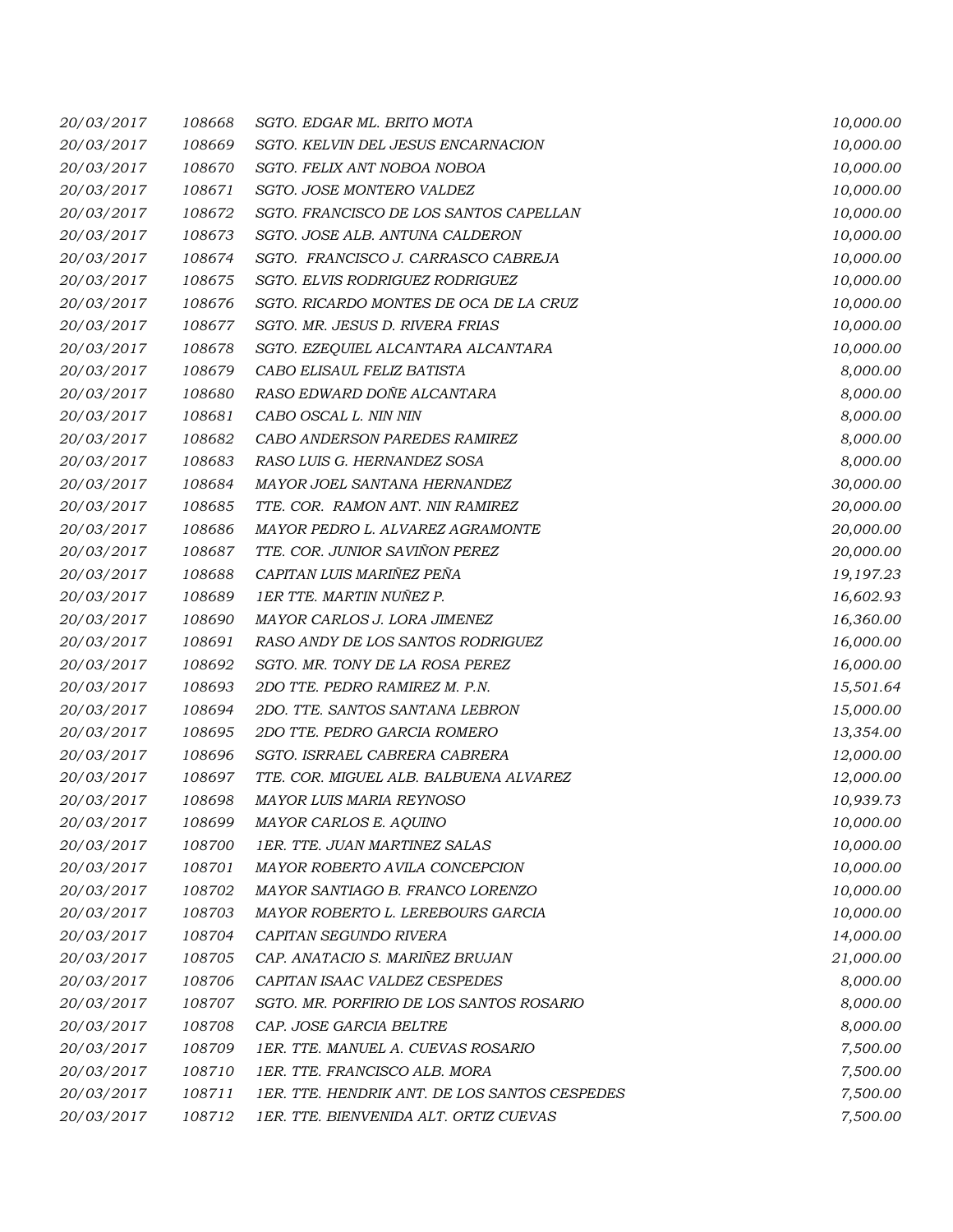| 20/03/2017 | 108713 | 1ER. TTE. NAPOLES O. MEJIA MORDAN      | 7,500.00  |
|------------|--------|----------------------------------------|-----------|
| 20/03/2017 | 108714 | 2DO. TTE. LUIS ANT. REYES CUEVAS       | 7,000.00  |
| 20/03/2017 | 108715 | CAP. IGNACIO G. MUÑOZ MORA             | 7,000.00  |
| 20/03/2017 | 108716 | 2DO. TTE. JOSE O. GUZMAN RAMIREZ       | 7,000.00  |
| 20/03/2017 | 108717 | 2DO. TTE. EDDY ANT. TRIUNFEL SOCORRO   | 7,000.00  |
| 20/03/2017 | 108718 | 2DO. TTE. PABLO PAREDES DE JESUS       | 7,000.00  |
| 20/03/2017 | 108719 | 1ER. TTE. DIOMEDES VALLEJO ALCANTARA   | 7,000.00  |
| 20/03/2017 | 108720 | TTE. DE CORBETA DENNY ANT ANTIGUA PEÑA | 7,000.00  |
| 20/03/2017 | 108721 | 2DO. TTE. ELADIO SANCHEZ PANIAGUA      | 7,000.00  |
| 20/03/2017 | 108722 | 2DO. TTE. DIONICIO DE LA ROSA CASILLA  | 7,000.00  |
| 20/03/2017 | 108723 | 2DO. TTE. EDUALDO DE LEON LORENZO      | 7,000.00  |
| 20/03/2017 | 108724 | TTE. COR. JOSE E. BARROS MORENO        | 7,000.00  |
| 20/03/2017 | 108725 | 2DO. TTE. JUAN C. JOSE HEREDIA         | 7,000.00  |
| 20/03/2017 | 108726 | 2DO. TTE. ANGEL DE JESUS TORIBIO       | 6,500.00  |
| 20/03/2017 | 108727 | SGTO. AMAURYS CALZADO JAVIER           | 6,500.00  |
| 20/03/2017 | 108728 | 1ER. TTE. JULIO E. LUGO GARCIA         | 6,500.00  |
| 20/03/2017 | 108729 | 2DO. TTE. ARIEL I. ORTEGA CORDERO      | 6,500.00  |
| 20/03/2017 | 108730 | 1ER. TTE. CARMENCITA NOVAS JAQUEZ      | 6,500.00  |
| 20/03/2017 | 108731 | SGTO. MR. RICHARD RAMIREZ RAMIREZ      | 11,000.00 |
| 20/03/2017 | 108732 | SGTO. MR. FRANKLIN BONILLA MONTAS      | 6,500.00  |
| 20/03/2017 | 108733 | SGTO. AMAURYS GOMEZ SIMON              | 6,000.00  |
| 20/03/2017 | 108734 | SGTO. SIMON DE LA ROSA ARCANGEL        | 6,000.00  |
| 20/03/2017 | 108735 | SGTO. VENTURA ADON MAMBRU              | 6,000.00  |
| 20/03/2017 | 108736 | SGTO. CRISELVA GARCIA VALDEZ           | 6,000.00  |
| 20/03/2017 | 108737 | SGTO. ELIANA E. SENCION PEREZ          | 6,000.00  |
| 20/03/2017 | 108738 | SGTO. JEOVANNY H. PEÑA ORTIZ           | 6,000.00  |
| 20/03/2017 | 108739 | SGTO. ROBERTO PEREZ VASQUEZ            | 6,000.00  |
| 20/03/2017 | 108740 | SGTO. SERGIO H. NIN ABAD               | 6,000.00  |
| 20/03/2017 | 108741 | SGTO. YOHANYS MA. ALVAREZ JIMENEZ      | 7,000.00  |
| 20/03/2017 | 108742 | SGTO. DIACONA LORENZO GARCIA           | 6,000.00  |
| 20/03/2017 | 108743 | 1ER. TTE. AUDRY MA. OSORIA VILLAR      | 6,000.00  |
| 20/03/2017 | 108744 | SGTO. EURIPIDE R. ALBERTO TOLENTINO    | 6,000.00  |
| 20/03/2017 | 108745 | SGTO. FRAWILKEN CISNERO FARIÑA         | 6,000.00  |
| 20/03/2017 | 108746 | SGTO. VINICIO ROSARIO SANCHEZ          | 10,000.00 |
| 20/03/2017 | 108747 | SGTO. MR. MAX E. GONZALEZ FERNANDEZ    | 6,000.00  |
| 20/03/2017 | 108748 | SGTO. MR. MILAGROS ALT. MEDINA ROSARIO | 5,500.00  |
| 20/03/2017 | 108749 | RASO HECTOR Y. GUERRERO RODRIGUEZ      | 5,000.00  |
| 20/03/2017 | 108750 | SGTO. MR. MARIO ANT. FULGENCIO GARCIA  | 5,000.00  |
| 20/03/2017 | 108751 | CABO ANGEL A. ARRIAGA RODRIGUEZ        | 5,000.00  |
| 20/03/2017 | 108752 | CABO EDGAR PINEDA ROSSO                | 5,000.00  |
| 20/03/2017 | 108753 | RASO DIANA K. PERDOMO DE LA CRUZ       | 5,000.00  |
| 20/03/2017 | 108754 | RASO DEYVI RAMIREZ                     | 5,000.00  |
| 20/03/2017 | 108755 | RASO MARITZA SILFA FAÑA                | 5,000.00  |
| 20/03/2017 | 108756 | 2DO. TTE. EDGAR ANT. RODRIGUEZ VEGA    | 5,000.00  |
| 20/03/2017 | 108757 | SGTO. RAFAEL ANT. UCETA MONTAN         | 5,000.00  |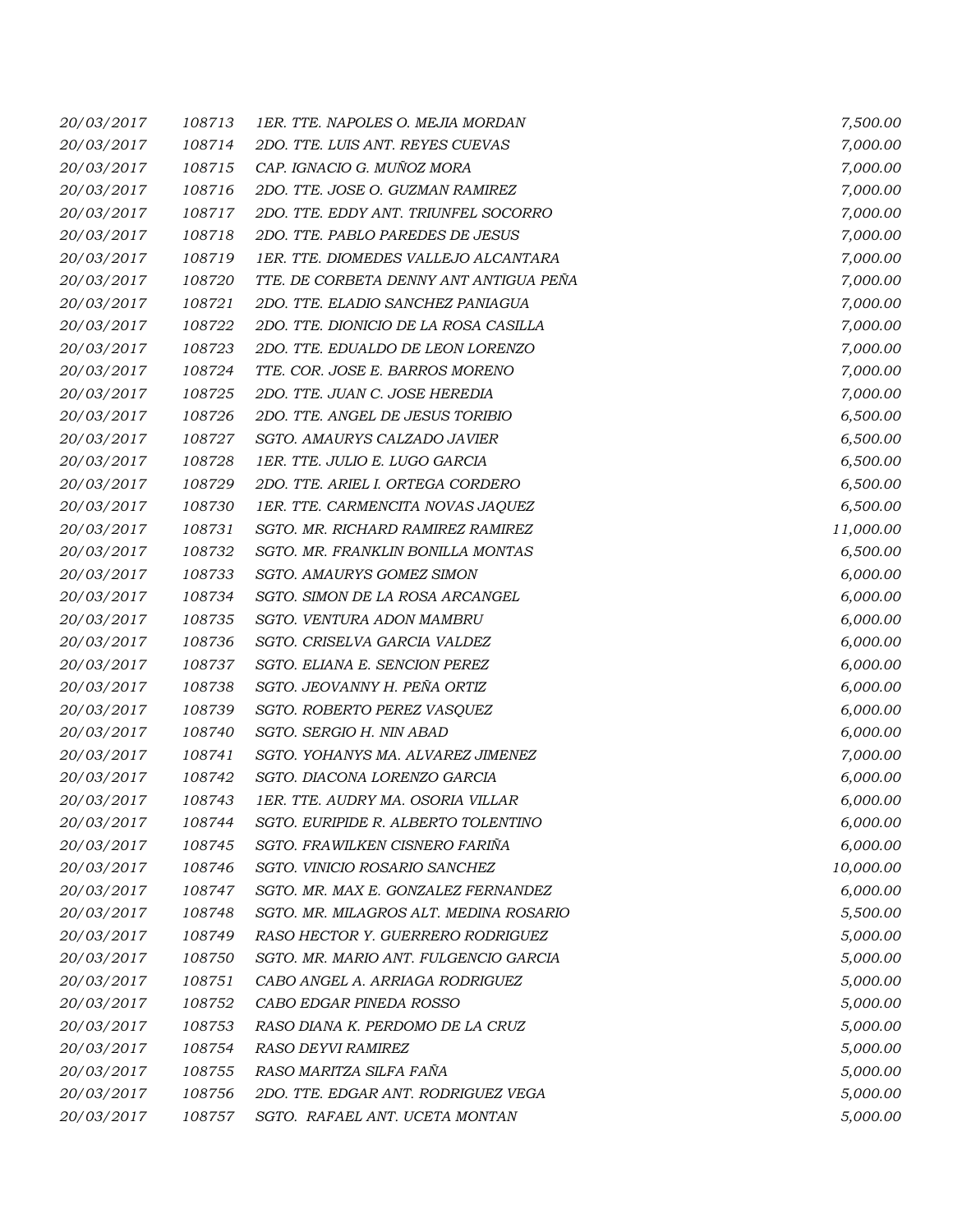| 20/03/2017 | 108758 | CABO WILLIAM HERNANDEZ ROSARIO            | 7,900.00  |
|------------|--------|-------------------------------------------|-----------|
| 20/03/2017 | 108759 | RASO RICHARDSON OGANDO MELO               | 5,000.00  |
| 20/03/2017 | 108760 | RASO RENE A. MARCELINO MORAN              | 5,000.00  |
| 20/03/2017 | 108761 | SGTO. HILARIO AMPARO REYES                | 5,000.00  |
| 20/03/2017 | 108762 | SGTO. FELIX J. PUELLO JIMENEZ             | 5,000.00  |
| 20/03/2017 | 108763 | CABO EDUARDO ENCARNACION AQUINO           | 5,000.00  |
| 20/03/2017 | 108764 | RASO FERNANDO DE LOS SANTOS DE LOS SANTOS | 5,000.00  |
| 20/03/2017 | 108765 | SGTO. MR. ANTONIO PEREZ VOLQUEZ           | 5,000.00  |
| 20/03/2017 | 108766 | 2DO. TTE. NERIS V. MEDINA MATEO           | 5,000.00  |
| 20/03/2017 | 108767 | SGTO. HONARKIN DE LOS SANTOS RODRIGUEZ    | 4,000.00  |
| 20/03/2017 | 108768 | SGTO. WENDY G. REYES CEPEDA               | 4,000.00  |
| 20/03/2017 | 108769 | MAYOR ROQUE HERNANDEZ BENAVIDES           | 24,000.00 |
| 20/03/2017 | 108770 | 1ER. TTE. INRY J. ALCANTARA ROMERO        | 13,500.00 |
| 20/03/2017 | 108771 | SGTO. MR. SANDY M. PUENTE DE LOS SANTOS   | 16,000.00 |
| 20/03/2017 | 108772 | MAYOR RAUL TAVERAS D.                     | 18,000.00 |
| 20/03/2017 | 108773 | RASO NATANEL BELEN HERNANDEZ              | 8,739.50  |
| 20/03/2017 | 108774 | CAP. ANGEL DE LOS S. DUVERGE AGUASVIVAS   | 14,000.00 |
| 20/03/2017 | 108775 | CAP. FAUSTO CARRASCO RAMIREZ              | 14,000.00 |
| 20/03/2017 | 108776 | CAP. CAMILO DE JS. LAGUAL VALERIO         | 14,000.00 |
| 20/03/2017 | 108777 | 2DO. TTE. JOSE G. MARIÑEZ TURBI           | 12,000.00 |
| 20/03/2017 | 108778 | 2DO. TTE. RAUL UBRI PERDOMO               | 12,000.00 |
| 20/03/2017 | 108779 | 2DO. TTE. MARYSOL FELIX CARVAJAL          | 12,000.00 |
| 20/03/2017 | 108780 | SGTO. MR. WILSON NUÑEZ TOLENTINO          | 11,000.00 |
| 20/03/2017 | 108781 | SGTO. JUNIOR CUETO GIL                    | 10,000.00 |
| 20/03/2017 | 108782 | CABO DOMINGO DE LEON MORENO               | 8,000.00  |
| 20/03/2017 | 108783 | RASO LUIS ANT. JAQUEZ DIAZ                | 8,000.00  |
| 20/03/2017 | 108784 | SGTO. EYOEL TOLENTINO DE LA CRUZ          | 10,000.00 |
| 20/03/2017 | 108785 | COR. PAUL CORDERO MONTES DE OCA           | 59,804.12 |
| 20/03/2017 | 108786 | MAYOR RAFAEL ESPINOSA F.                  | 18,000.00 |
| 20/03/2017 | 108787 | CAP. EDWARD A. CASTILLO RODRIGUEZ         | 24,000.00 |
| 20/03/2017 | 108788 | 2DO. TTE. JUAN A. MERCEDES VASQUEZ        | 18,000.00 |
| 20/03/2017 | 108789 | 1ER. TTE. VICTOR ML. PEREZ JIMENEZ        | 17,000.00 |
| 20/03/2017 | 108790 | 1ER. TTE. GARY A. MEDRANO SOTO            | 17,000.00 |
| 20/03/2017 | 108791 | 2DO. TTE. YSIDRO ML. RODRIGUEZ ROJAS      | 16,000.00 |
| 20/03/2017 | 108792 | SGTO. GERFIS ROA DE LA ROSA               | 16,000.00 |
| 20/03/2017 | 108793 | CABO ANDRES A. MERCEDES MORILLO           | 16,000.00 |
| 20/03/2017 | 108794 | RASO HANSEL DE LOS SANTOS RODRIGUEZ       | 19,000.00 |
| 20/03/2017 | 108795 | CAP. KAROL R. MENDEZ ROSARIO              | 15,000.00 |
| 20/03/2017 | 108796 | SGTO. PEDRO ANT. SERRANO DILONE           | 15,000.00 |
| 20/03/2017 | 108797 | RASO JUNIOR A. VALENTIN PUENTE            | 15,000.00 |
| 20/03/2017 | 108798 | SGTO. JOSE L. MARIA                       | 15,000.00 |
| 20/03/2017 | 108799 | SGTO. DIONY GARCIA SUERO                  | 16,000.00 |
| 20/03/2017 | 108800 | SGTO. RAMON ANT. ROSARIO PEÑA             | 12,000.00 |
| 20/03/2017 | 108801 | CABO YSAURI GOMEZ MENDEZ                  | 11,000.00 |
| 20/03/2017 | 108802 | <b>SGTO. REYES ARIAS</b>                  | 10,196.33 |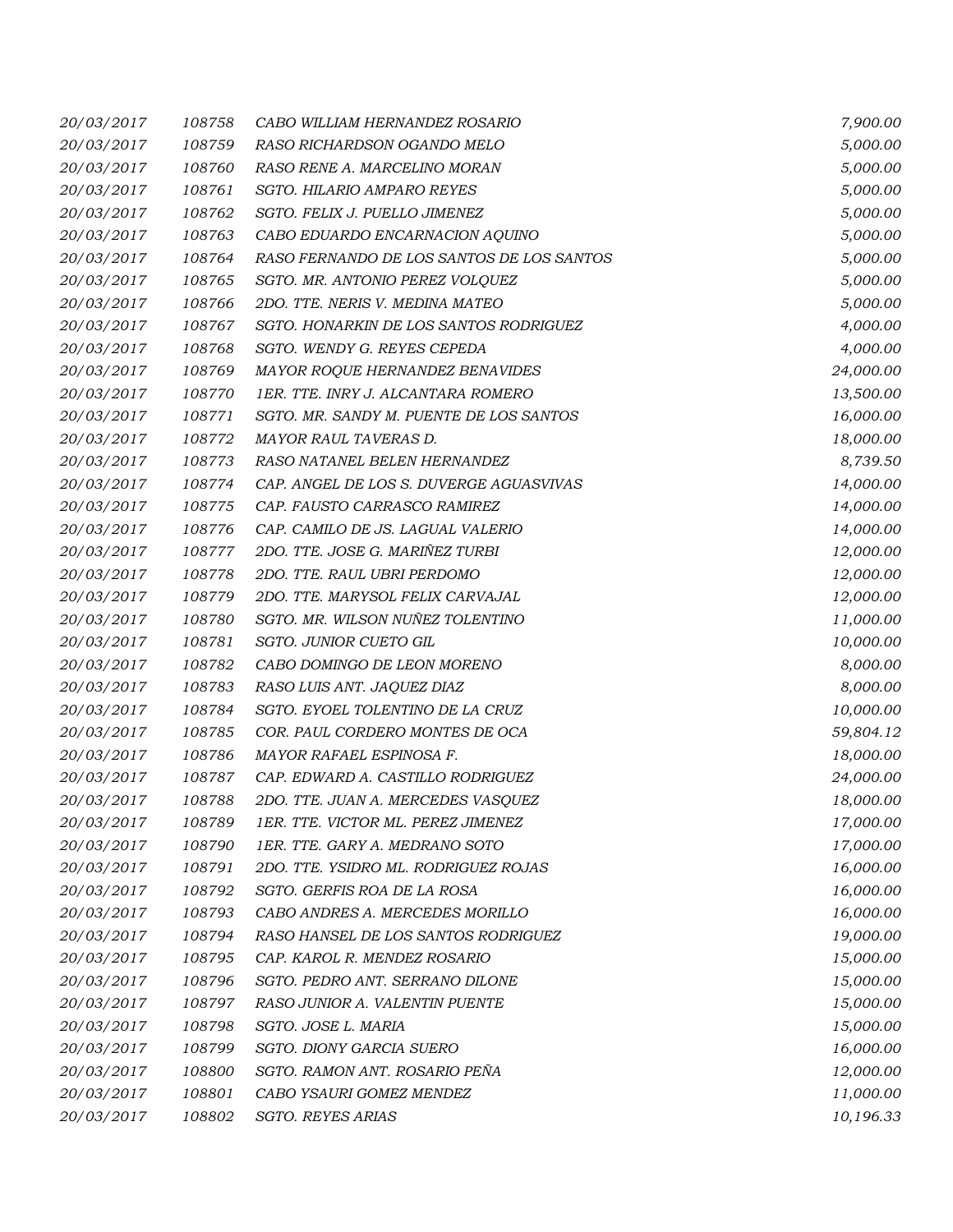| 20/03/2017 | 108803 | 1ER. TTE. YESENIA ANT. BATISTA ORTIZ       | 10,000.00 |
|------------|--------|--------------------------------------------|-----------|
| 20/03/2017 | 108804 | MAYOR DAMIAN F. MORA                       | 18,000.00 |
| 20/03/2017 | 108805 | CABO HILARIO SEVERINO PASCUAL              | 9,000.00  |
| 20/03/2017 | 108806 | CABO SANTO A. BRUJAN AQUINO                | 8,739.81  |
| 20/03/2017 | 108807 | CABO ELPIDIO DIAZ VALLEJO                  | 8,739.73  |
| 20/03/2017 | 108808 | CAP. VIRGILIO DE J. SARMIENTO              | 14,000.00 |
| 20/03/2017 | 108809 | CABO ENRIQUE RESTITUYO                     | 7,945.00  |
| 20/03/2017 | 108810 | 1ER. TTE. MARIO L. CASTRO RINCON           | 13,000.00 |
| 20/03/2017 | 108811 | SGTO. MR. VICTOR DE JS. BASILIO GARCIA     | 11,000.00 |
| 20/03/2017 | 108812 | SGTO. MR. JUAN C. HEREDIA DE LOS SANTOS    | 11,000.00 |
| 20/03/2017 | 108813 | SGTO. MR. KELVIN W. ALMONTE MERCEDES       | 11,000.00 |
| 20/03/2017 | 108814 | 1ER. TTE. JORGE E. CUEVAS SANTANA          | 10,000.00 |
| 20/03/2017 | 108815 | SGTO. CRUZ ALB. MORFA                      | 6,000.00  |
| 20/03/2017 | 108816 | SGTO. MR. ADOLFO A. GOMEZ MIESES           | 9,000.00  |
| 20/03/2017 | 108817 | 2DO. TTE. LUIS ROSARIO MANZUETA            | 8,000.00  |
| 20/03/2017 | 108818 | RASO JUAN C. PERALTA                       | 8,000.00  |
| 20/03/2017 | 108819 | CABO JANEIRO MATOS CUEVAS                  | 8,000.00  |
| 20/03/2017 | 108820 | CABO ISRAEL SANCHEZ CUEVAS                 | 5,200.00  |
| 20/03/2017 | 108821 | SGTO. MR. JICLIES A. RONDON PERALTA        | 8,200.00  |
| 20/03/2017 | 108822 | CABO SUJENLI Y. HEREDIA DE LOS SANTOS      | 5,200.00  |
| 20/03/2017 | 108823 | 2DO. TTE. DANIEL PEREZ F.                  | 9,200.00  |
| 20/03/2017 | 108824 | SGTO. VICTOR M. ESPIRITU SORIANO           | 7,200.00  |
| 20/03/2017 | 108825 | CABO STALIN J. ANDUJAR DIAZ                | 5,200.00  |
| 20/03/2017 | 108826 | RASO HERIBERTO A. ALVAREZ MONTAS           | 5,200.00  |
| 20/03/2017 | 108827 | RASO ANDDY SUAREZ BENITEZ                  | 4,000.00  |
| 20/03/2017 | 108828 | RASO RAYMER PUJOLS SOTO                    | 5,200.00  |
| 20/03/2017 | 108829 | RASO ANGEL R. ARROYO RIVAS                 | 5,200.00  |
| 20/03/2017 | 108830 | TTE. COR. MANUEL R. ROJAS POLANCO          | 15,600.00 |
| 20/03/2017 | 108831 | TTE. COR. ROQUE A. HILARIO UREÑA           | 12,000.00 |
| 20/03/2017 | 108832 | MAYOR HENRY A. MEDRANO                     | 10,000.00 |
| 20/03/2017 | 108833 | TTE. COR. KELVIN R. MARTE ALMONTE          | 9,000.00  |
| 20/03/2017 | 108834 | CAPITAN ENRIQUE OLIVERO PEREZ              | 7,000.00  |
| 20/03/2017 | 108835 | CAP. MARINO RODRIGUEZ MARIÑEZ              | 7,000.00  |
| 20/03/2017 | 108836 | 1RE. TTE. PREVISTILIO LUGO RAMIREZ         | 6,500.00  |
| 20/03/2017 | 108837 | CAP. LORENZO REYES DE LEON                 | 6,500.00  |
| 20/03/2017 | 108838 | 1ER. TTE. HAMLET A. PEREZ MARTINEZ         | 6,500.00  |
| 20/03/2017 | 108839 | 1ER. TTE. JOSE L. REYES BAUTISTA           | 6,500.00  |
| 20/03/2017 | 108840 | 2DO. TTE. ANA Y. BURGOS DURAN              | 6,000.00  |
| 20/03/2017 | 108841 | 2DO. TTE. ALEJANDRO E. MENDEZ VENTURA      | 6,000.00  |
| 20/03/2017 | 108842 | 2DO. TTE. TORIBIO J. FELIZ DIAZ            | 6,000.00  |
| 20/03/2017 | 108843 | 2DO. TTE. NEURY MERCEDES TAVAREZ           | 6,000.00  |
| 20/03/2017 | 108844 | 2DO. TTE. HAMLET JAQUEZ JIMENEZ            | 6,000.00  |
| 20/03/2017 | 108845 | 2DO. TTE. ALBERTO REYES SENA               | 6,000.00  |
| 20/03/2017 | 108846 | 2DO. TTE. ROBERT RINCON SALAS              | 6,000.00  |
| 20/03/2017 | 108847 | 2DO. TTE. MANUEL DE JS. ENCARNACION MONTAS | 6,000.00  |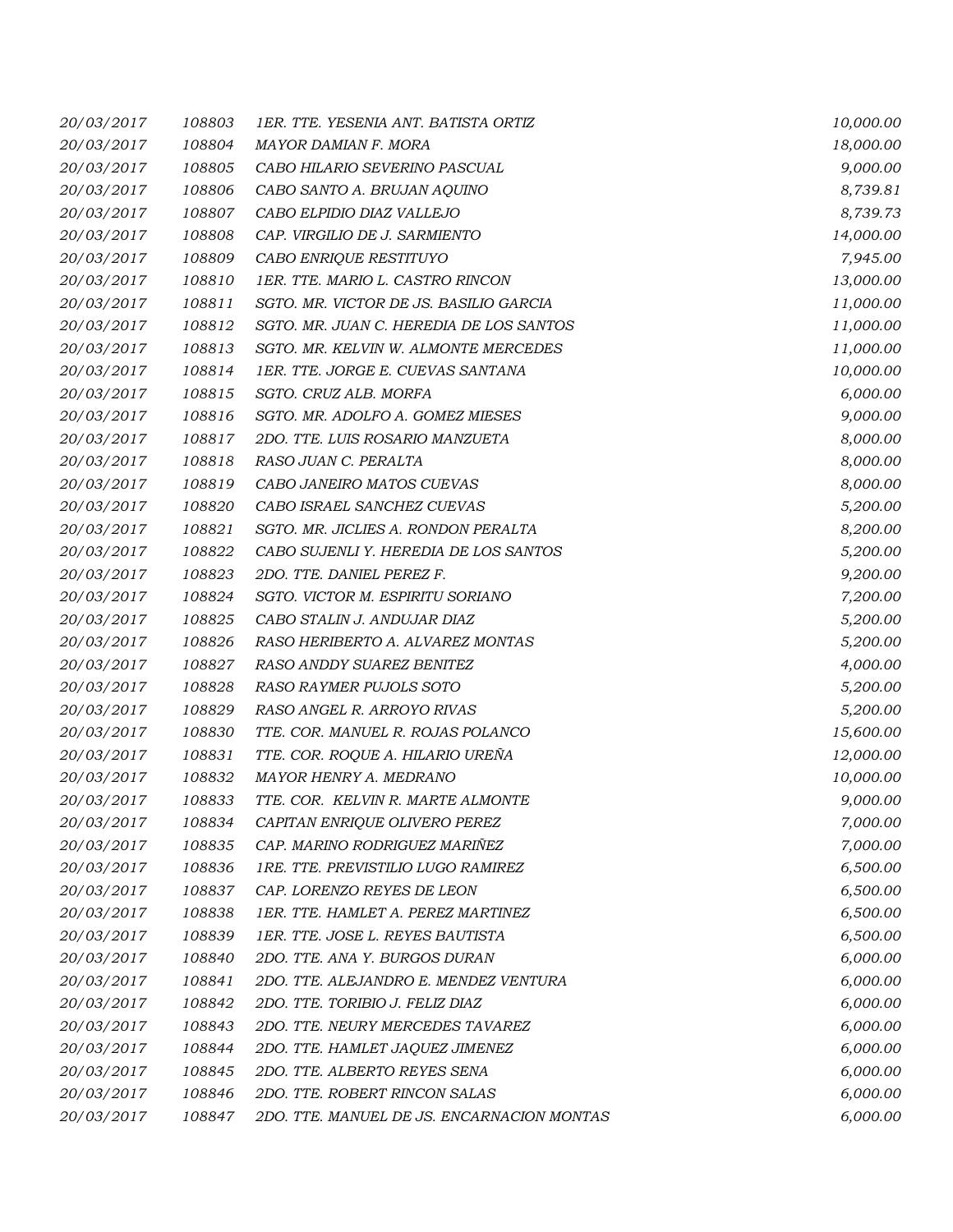| 20/03/2017 | 108848 | 2DO. TTE. MAXIMO FORTUNA DE LA CRUZ      | 6,000.00 |
|------------|--------|------------------------------------------|----------|
| 20/03/2017 | 108849 | 2DO. TTE. JHONNY CADENA CORPORAN         | 6,000.00 |
| 20/03/2017 | 108850 | 2DO. TTE. JOSE D. RODRIGUEZ VENTURA      | 6,000.00 |
| 20/03/2017 | 108851 | SGTO. MR. GERSON ANTONIO ESCAÑO V.       | 5,500.00 |
| 20/03/2017 | 108852 | SGTO. MR. REYNALDO E. PEREZ CABRERA      | 5,500.00 |
| 20/03/2017 | 108853 | SGTO. MR. YSIDRO MOTA ESPINO             | 5,500.00 |
| 20/03/2017 | 108854 | SGTO. MR. EZEQUIEL LARA                  | 5,500.00 |
| 20/03/2017 | 108855 | SGTO. MR. ORLANDO ROMERO                 | 5,500.00 |
| 20/03/2017 | 108856 | SGTO. AQUILES MARTE SUERO                | 5,000.00 |
| 20/03/2017 | 108857 | SGTO. ALEXANDER BELLO DE LEON            | 5,000.00 |
| 20/03/2017 | 108858 | SGTO. WILMAN PEÑA MENDEZ                 | 5,000.00 |
| 20/03/2017 | 108859 | SGTO. MARINO DE LA CRUZ GALVEZ           | 5,000.00 |
| 20/03/2017 | 108860 | SGTO. ALTAGRACIA ACOSTA ACOSTA           | 5,000.00 |
| 20/03/2017 | 108861 | SGTO. DOMINGO DE S. HERRAND ESPINOSA     | 5,000.00 |
| 20/03/2017 | 108862 | SGTO. DANIEL TEJEDA MARTINEZ             | 5,000.00 |
| 20/03/2017 | 108863 | SGTO. ROLANDO E. ENCARNACION ENCARNACION | 5,000.00 |
| 20/03/2017 | 108864 | SGTO. WILLIAM BAEZ TAVAREZ               | 5,000.00 |
| 20/03/2017 | 108865 | 2DO. TTE. ALEXANDER MONTAS DE JESUS      | 5,000.00 |
| 20/03/2017 | 108866 | SGTO. JOAN ML. BRITO NUÑEZ               | 5,000.00 |
| 20/03/2017 | 108867 | 2DO. TTE. IGNACIO L. TRINIDAD            | 5,000.00 |
| 20/03/2017 | 108868 | SGTO. SLEVER Y. BRITO POLANCO            | 5,000.00 |
| 20/03/2017 | 108869 | SGTO. MR. DIONICIO GOMEZ URBAEZ          | 5,000.00 |
| 20/03/2017 | 108870 | SGTO. MR. NANCY SUSANA HERNANDEZ CASADO  | 4,000.00 |
| 20/03/2017 | 108871 | CABO FRENCIS ANT. LEBRON VICENTE         | 4,000.00 |
| 20/03/2017 | 108872 | SGTO. LEUDIS J. CRUZ DECENA              | 4,000.00 |
| 20/03/2017 | 108873 | RASO RICHARD R. JACINTO MONTERO          | 4,000.00 |
| 20/03/2017 | 108874 | RASO KEYDI PEREZ                         | 4,000.00 |
| 20/03/2017 | 108875 | CABO FRANCISCO ALB. HERRAND BERIGUETE    | 4,000.00 |
| 20/03/2017 | 108876 | RASO WANDER MERCEDES MATEO               | 4,000.00 |
| 20/03/2017 | 108877 | RASO GUSTAVO A. FELIZ FLORIAN            | 4,000.00 |
| 20/03/2017 | 108878 | CABO WILLIAM M. MENDEZ FERNANDEZ         | 4,000.00 |
| 20/03/2017 | 108879 | RASO MANUEL DE JS. MORA MATEO            | 4,000.00 |
| 20/03/2017 | 108880 | CABO RAFAEL G. CRUZ DIAZ                 | 4,000.00 |
| 20/03/2017 | 108881 | RASO FELIX ANT. DE LA CRUZ               | 4,000.00 |
| 20/03/2017 | 108882 | CABO CHARLES L. FERRERA VASQUEZ          | 4,000.00 |
| 20/03/2017 | 108883 | CABO HENRRY J. RAMIREZ DE OLEO           | 4,000.00 |
| 20/03/2017 | 108884 | SGTO. ROLANDO OGANDO DE LOS SANTOS       | 4,000.00 |
| 20/03/2017 | 108885 | CABO WILSON A. ROMAN ESTEVEZ             | 4,000.00 |
| 20/03/2017 | 108886 | RASO RAILIN DE LA ROSA MOQUETE           | 4,000.00 |
| 20/03/2017 | 108887 | RASO JULIO E. BELLIARD RODRIGUEZ         | 4,000.00 |
| 20/03/2017 | 108888 | CABO YAHAIRA C. PUJOLS FAMILIA           | 4,000.00 |
| 20/03/2017 | 108889 | CABO JULIO A. SEBERINO SOTO              | 4,000.00 |
| 20/03/2017 | 108890 | RASO MARILYN VASQUEZ VILLA               | 4,000.00 |
| 20/03/2017 | 108891 | SGTO. ALBERT E. RIVERA CHALAS            | 4,000.00 |
| 20/03/2017 | 108892 | CABO ANTONIO MEDINA MEDINA               | 5,000.00 |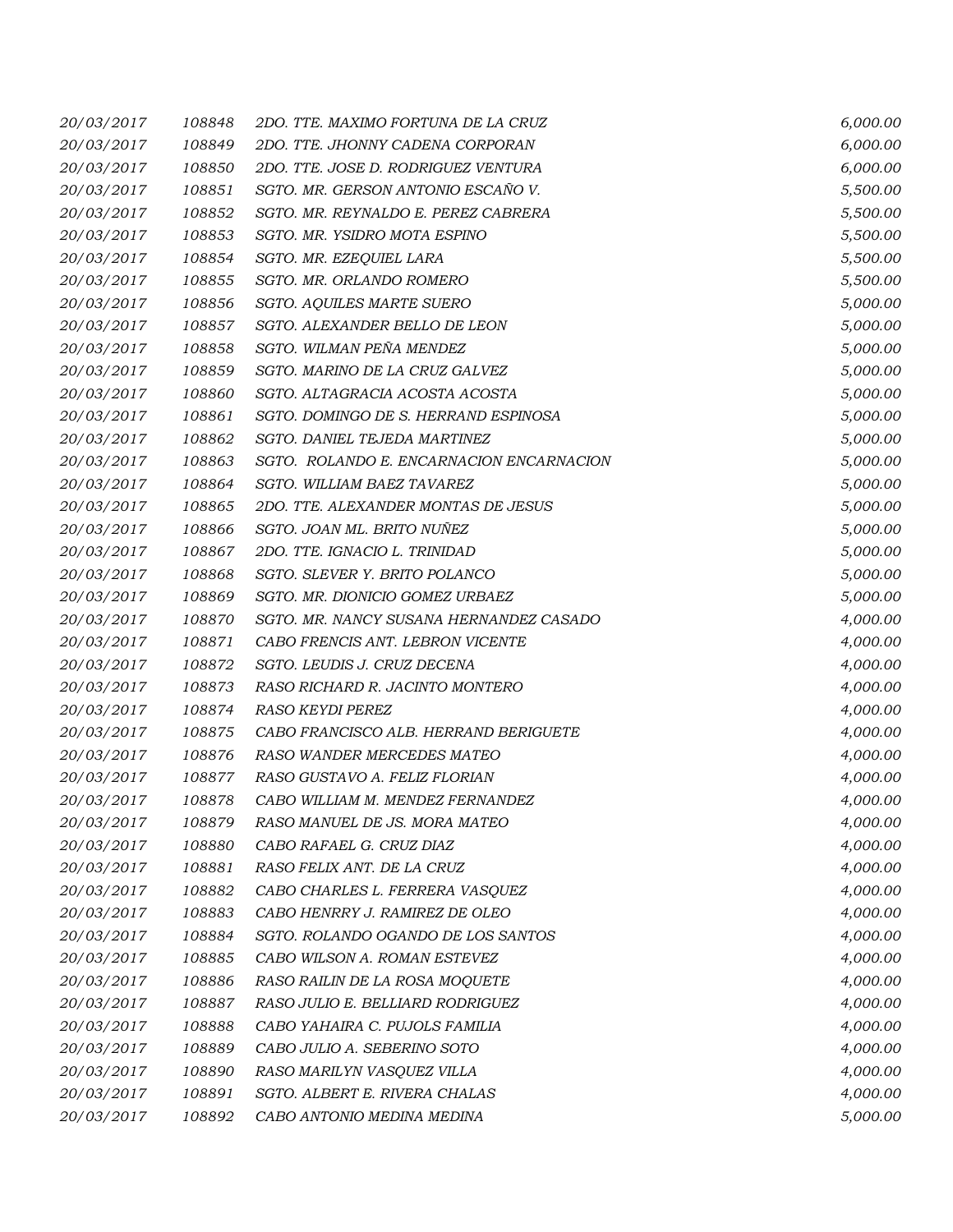| 20/03/2017 | 108893 | CABO EDELSON Y. CALDERON PEREZ          | 4,000.00  |
|------------|--------|-----------------------------------------|-----------|
| 20/03/2017 | 108894 | RASO JOSE ANT. MATEO MARTINEZ           | 4,000.00  |
| 20/03/2017 | 108895 | CABO DELVIN B. CACERES CACERES          | 5,200.00  |
| 20/03/2017 | 108896 | CABO JUAN PEÑA RAMIREZ                  | 4,000.00  |
| 20/03/2017 | 108897 | SGTO. NATHANAEL FELIZ LOPEZ             | 7,200.00  |
| 20/03/2017 | 108898 | CAP. HAIROL LUCIANO MONTERO             | 6,500.00  |
| 20/03/2017 | 108899 | 2DO. TTE. RAMON ELIAS RAMIREZ PEÑA      | 6,000.00  |
| 20/03/2017 | 108900 | 2DO. TTE. CARLOS ANT. TRINIDAD MARINE   | 6,000.00  |
| 20/03/2017 | 108901 | SGTO. MR. ROLANDO DE LA CRUZ DE LA CRUZ | 5,500.00  |
| 20/03/2017 | 108902 | SGTO. MR. DESIDERIO POLANCO BRITO       | 5,500.00  |
| 20/03/2017 | 108903 | SGTO. MR. MARIA TERRERO PEREZ           | 5,500.00  |
| 20/03/2017 | 108904 | SGTO. YAQUIRA S. NIN LAHOZ              | 5,000.00  |
| 20/03/2017 | 108905 | CABO MIGUEL NOVAS FLORIAN               | 4,000.00  |
| 20/03/2017 | 108906 | <b>RASO TOMAS MARTINEZ</b>              | 4,000.00  |
| 20/03/2017 | 108907 | RASO KATY JAVIER ROSARIO                | 4,000.00  |
| 20/03/2017 | 108908 | SGTO. MR. JUAN G. MENDOZA CONCEPCION    | 5,000.00  |
| 20/03/2017 | 108909 | RASO MARCO A. BATISTA RUIZ              | 5,200.00  |
| 20/03/2017 | 108910 | 2DO. TTE. FAUTINO MONTERO DE LOS SANTOS | 5,500.00  |
| 20/03/2017 | 108911 | COR. FELIX ML. ANTIGUA GERMAN           | 50,000.00 |
| 20/03/2017 | 108912 | MAYOR MANUEL DE JESUS DECENA            | 10,060.00 |
| 20/03/2017 | 108913 | 1ER. TTE. ALCADIO HERRERA DE LA CRUZ    | 11,000.00 |
| 20/03/2017 | 108914 | COR. ANA D. ABREU GARCIA                | 6,500.00  |
| 20/03/2017 | 108915 | 2DO. TTE. JUAN ABAD                     | 6,000.00  |
| 20/03/2017 | 108916 | SGTO. MR. JOSE J. ENCARNACION MONTERO   | 5,500.00  |
| 20/03/2017 | 108917 | 2DO. TTE. BERNARDO QUEZADA PERALTA      | 5,500.00  |
| 20/03/2017 | 108918 | 1ER. TTE. SICTO HEREDIA                 | 5,500.00  |
| 20/03/2017 | 108919 | MRO. JOSE ANT. MERCEDES BELLO           | 4,000.00  |
| 20/03/2017 | 108920 | CABO RADHAIRSA GUZMAN DE LA CRUZ        | 4,000.00  |
| 20/03/2017 | 108921 | CABO FREDDY PEREZ OTAÑO                 | 6,000.00  |
| 20/03/2017 | 108922 | RASO JUAN C. ANTIGUA ACOSTA             | 6,000.00  |
| 20/03/2017 | 108923 | 2DO. TTE. LOIDA E, REYES AMPARO         | 4,000.00  |
| 20/03/2017 | 108924 | 2DO. TTE. RUBEN D. PEREZ CORDERO        | 4,000.00  |
| 20/03/2017 | 108925 | TTE. DE CORBETA BARTOLO NUÑEZ SMITH     | 8,200.00  |
| 20/03/2017 | 108926 | SGTO. MR. WIQUIN LAVALE GONZALEZ        | 8,200.00  |
| 20/03/2017 | 108927 | SGTO. MR. RAFAEL JAQUEZ RAFAEL          | 5,200.00  |
| 20/03/2017 | 108928 | CAP. FELIX BRITO HERNANDEZ              | 7,000.00  |
| 20/03/2017 | 108929 | 2DO. TTE. RAMON E. DEL ORBE GUILLEN     | 5,000.00  |
| 20/03/2017 | 108930 | RASO JACQUELINE MERCEDES MARTINEZ       | 4,000.00  |
| 20/03/2017 | 108931 | SGTO. NELFRAN D. BAUTISTA FELIX         | 7,200.00  |
| 20/03/2017 | 108932 | SGTO. JOSE M. CAMPUSANO CAMPUSANO       | 5,000.00  |
| 20/03/2017 | 108933 | 2DO. TTE. MARINO ABAD PUELLO            | 8,000.00  |
| 20/03/2017 | 108934 | CABO MOISES CONTRERAS PAULINO           | 6,000.00  |
| 20/03/2017 | 108935 | SGTO. CARLOS ML. ROSARIO NUÑEZ          | 6,000.00  |
| 20/03/2017 | 108936 | SGTO. MR. JAINER CUEVAS FERRERAS        | 8,200.00  |
| 20/03/2017 | 108937 | 2DO. TTE. MAXIMO F. CRUZ ROSARIO        | 8,700.00  |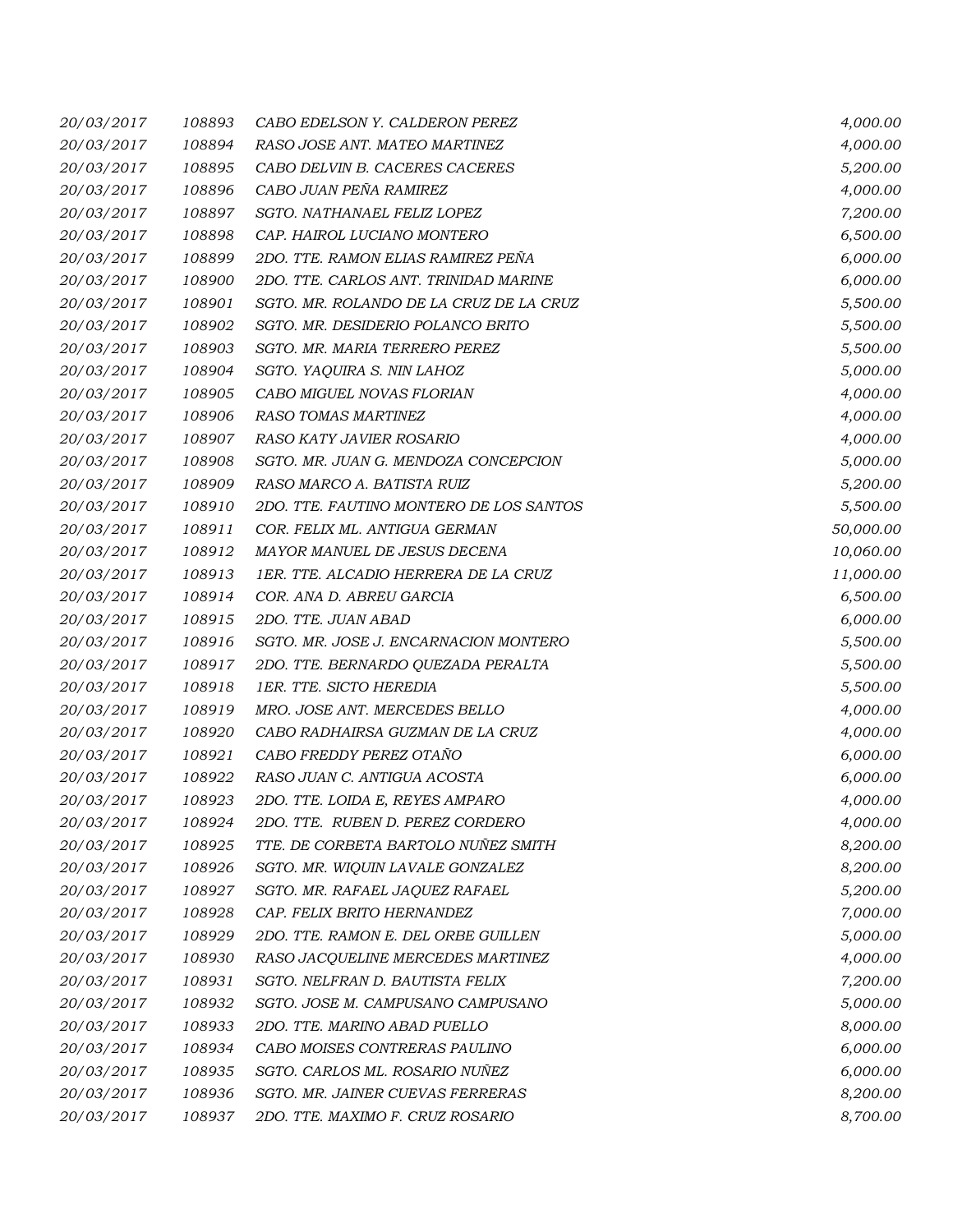| 20/03/2017 | 108938 | MAYOR TEODORO VALDEZ PEREZ                | 9,000.00  |
|------------|--------|-------------------------------------------|-----------|
| 20/03/2017 | 108939 | CAP. FELIPE SIERRA DOTEL                  | 7,000.00  |
| 20/03/2017 | 108940 | 2DO TTE. CIPRIAN ROSARIO SUERO            | 6,000.00  |
| 20/03/2017 | 108941 | CABO YASMIN MA. GONZALEZ CABRERA          | 4,000.00  |
| 20/03/2017 | 108942 | MAYOR JULIO C. HERNANDEZ CRUZ             | 7,000.00  |
| 20/03/2017 | 108943 | SGTO. FREDDY A. RIVAS GUERRERO            | 5,000.00  |
| 20/03/2017 | 108944 | 1ER. TTE. FELICIANO REYES FLORIAN         | 6,000.00  |
| 20/03/2017 | 108945 | 2DO. TTE. JOSE T. DE LEON RODRIGUEZ       | 6,000.00  |
| 20/03/2017 | 108946 | SGTO. MR. CANDIDA R. AGUERO ENCARNACION   | 5,500.00  |
| 20/03/2017 | 108947 | SGTO. GUARINA DEL P. PEREZ RODRIGUEZ      | 5,000.00  |
| 20/03/2017 | 108948 | CABO MERQUIADES LORENZO GONZALEZ          | 4,000.00  |
| 20/03/2017 | 108949 | MARINERO HENRY VALERA GARCIA              | 4,000.00  |
| 20/03/2017 | 108950 | SGTO. FELIX MUESES MARTINEZ               | 7,200.00  |
| 20/03/2017 | 108951 | SGTO. MR. IVAN J. AMPARO                  | 12,000.00 |
| 20/03/2017 | 108952 | 1ER. TTE. MAXIMO DIAZ VALDEZ              | 11,000.00 |
| 20/03/2017 | 108953 | SGTO. LEON F. COLOMBO CASTILLO            | 8,000.00  |
| 20/03/2017 | 108954 | 1ER. TTE. TOMAS MONTERO M.                | 6,500.00  |
| 20/03/2017 | 108955 | 2DO. TTE. JUAN F. MANZANILLO PASCUAL      | 6,000.00  |
| 20/03/2017 | 108956 | 2DO. TTE. JOSE O. MENDOZA DE LA CRUZ      | 6,000.00  |
| 20/03/2017 | 108957 | SGTO. SIXTA SANCHEZ SANTOS                | 5,000.00  |
| 20/03/2017 | 108958 | SGTO. MR. MARIO DE LA ROSA LIRANZO        | 5,000.00  |
| 20/03/2017 | 108959 | RASO BIENVENIDO CABRERA NOVAS             | 4,000.00  |
| 20/03/2017 | 108960 | SGTO. MR. WENDY D. TEJEDA TORRES          | 5,500.00  |
| 20/03/2017 | 108961 | TTE. DE FRAGATA MANUEL MONTAÑO MENDEZ     | 6,500.00  |
| 20/03/2017 | 108962 | 2DO. TTE. FRANCISCO DE LA CRUZ TEJEDA     | 6,000.00  |
| 20/03/2017 | 108963 | SGTO. ELIZABETH ACEVEDO QUIROZ            | 5,000.00  |
| 20/03/2017 | 108964 | CABO IRENO BAUTISTA MANZUETA              | 4,000.00  |
| 20/03/2017 | 108965 | RASO JUAN FCO. HERASME PEÑA               | 4,900.00  |
| 20/03/2017 | 108966 | CABO MARCOS ANT. FRIAS SANCHEZ            | 5,200.00  |
| 20/03/2017 | 108967 | 1ER. TTE. REYNA I. CARABALLO MENDEZ       | 6,500.00  |
| 20/03/2017 | 108968 | RASO MARIA H. ESPINAL FABIAN              | 4,000.00  |
| 20/03/2017 | 108969 | CABO JEFFERSON PRENSA CALDERON            | 4,000.00  |
| 20/03/2017 | 108970 | RASO JUAN D. PEREZ ROJAS                  | 4,000.00  |
| 20/03/2017 | 108971 | 1ER. TTE. DORKA O. PEÑA CAMPOS            | 6,500.00  |
| 20/03/2017 | 108972 | 2DO. TTE. CRUZ ANT. FELIZ MEDRANO         | 6,000.00  |
| 20/03/2017 | 108973 | TTE. COR. SANTIAGO AYBAR CAMPOS           | 20,000.00 |
| 20/03/2017 | 108974 | <b>MAYOR FLORENTINO LOPEZ ROJAS</b>       | 15,000.00 |
| 20/03/2017 | 108975 | 2DO. TTE. FRANCISCO DE A. JIMENEZ ALMONTE | 12,000.00 |
| 20/03/2017 | 108976 | CAPITAN LETER R. DUARTE PEREZ             | 7,000.00  |
| 20/03/2017 | 108977 | 1ER. TTE. YERDY FCO. MENDEZ TRINIDAD      | 6,500.00  |
| 20/03/2017 | 108978 | 1ER. TTE. LAZARO B. CAMACHO DE LA CRUZ    | 6,500.00  |
| 20/03/2017 | 108979 | CAP. ANTONIO MIESES GUZMAN                | 6,500.00  |
| 20/03/2017 | 108980 | 2DO. TTE. DOMINGA G. DE JESUS AMPARO      | 6,000.00  |
| 20/03/2017 | 108981 | 2DO. TTE. EPIFANIO SANCHEZ LLUBERES       | 6,000.00  |
| 20/03/2017 | 108982 | CAP. KAISER ML. ARIAS BATISTA             | 6,000.00  |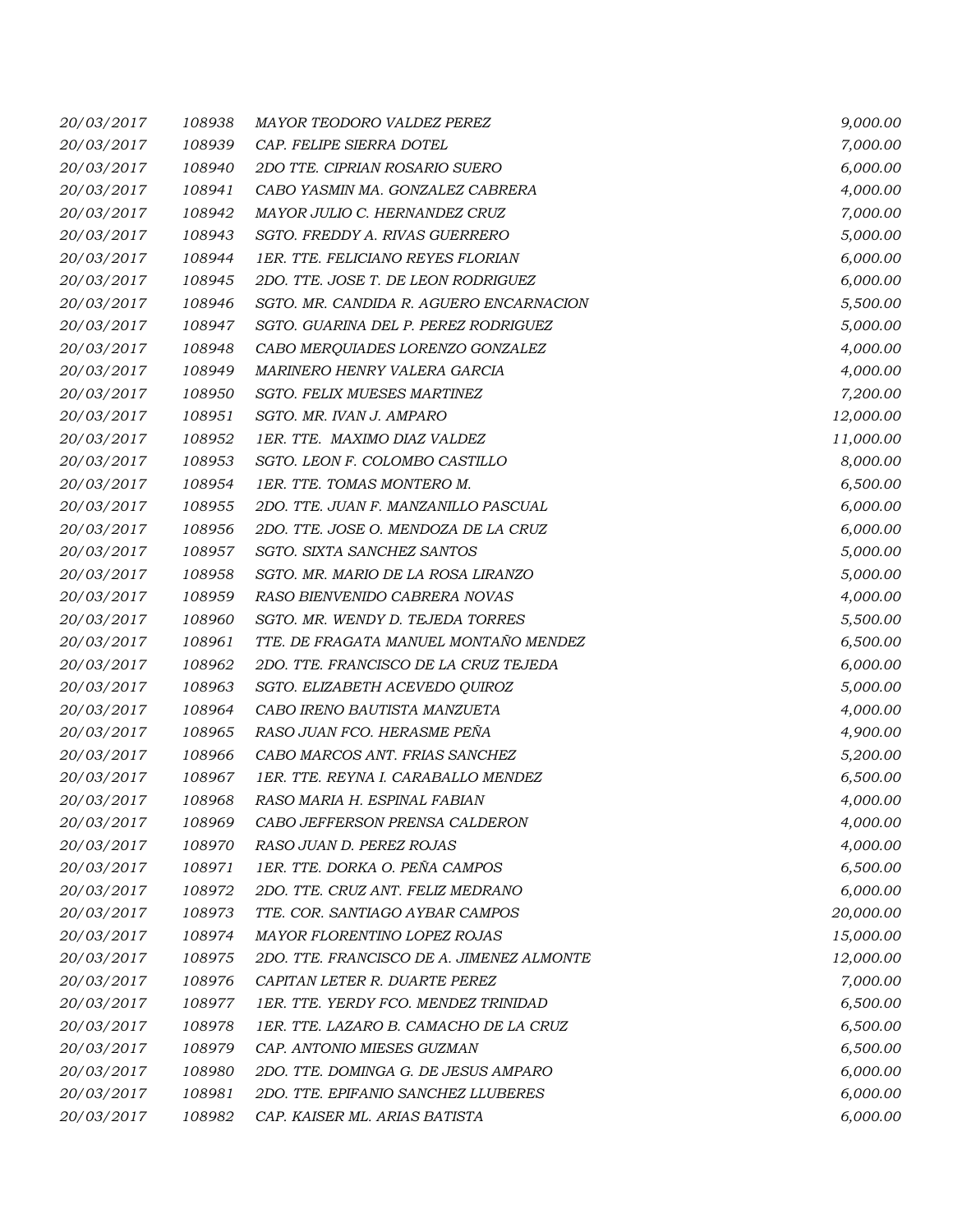| 20/03/2017 | 108983 | 2DO. TTE. JUAN C. ROJAS DE JESUS       | 6,000.00  |
|------------|--------|----------------------------------------|-----------|
| 20/03/2017 | 108984 | 2DO. TTE. SANTOS DIAZ RAMIREZ          | 6,000.00  |
| 20/03/2017 | 108985 | SGTO. MR. BOLIVIA B. TERRERO PEREZ     | 5,500.00  |
| 20/03/2017 | 108986 | SGTO. MR. ANYELO MORENO GARCIA         | 5,500.00  |
| 20/03/2017 | 108987 | SGTO. MR. FELIX MARCELO MESA           | 5,500.00  |
| 20/03/2017 | 108988 | SGTO. MR. JUAN C. DIAZ HERRERA         | 5,500.00  |
| 20/03/2017 | 108989 | SGTO. KELVIN PANIAGUA DE LOS SANTOS    | 5,000.00  |
| 20/03/2017 | 108990 | SGTO. MR. PEDRO ENCARNACION SANCHEZ    | 5,000.00  |
| 20/03/2017 | 108991 | SGTO. CRISTIAN GUZMAN                  | 4,000.00  |
| 20/03/2017 | 108992 | RASO JOSE M. PEREZ CUEVAS              | 4,000.00  |
| 20/03/2017 | 108993 | RASO MABEL P. SANCHEZ LOPEZ            | 4,000.00  |
| 20/03/2017 | 108994 | RASO LUCIA M. CRUZ POLANCO             | 4,000.00  |
| 20/03/2017 | 108995 | CABO MIGUEL A. DIAZ BENITEZ            | 4,000.00  |
| 20/03/2017 | 108996 | SGTO. ELIANNY NINA FIGUEROA            | 4,000.00  |
| 20/03/2017 | 108997 | SGTO. DOMINGO E. MONTERO PEÑA          | 8,000.00  |
| 20/03/2017 | 108998 | 1ER. TTE. FELIX ANT. MOQUETE MONTILLA  | 11,000.00 |
| 20/03/2017 | 108999 | 2DO. TTE. RAMON MA. CABRERA RINCON     | 10,000.00 |
| 20/03/2017 | 109000 | SGTO. JULIO C. ESPINAL PEREZ           | 8,000.00  |
| 20/03/2017 | 109001 | RASO OCTAVIANO MONTERO BAEZ            | 13,000.00 |
| 20/03/2017 | 109002 | SGTO. PEDRO MONEGRO ROSA               | 5,000.00  |
| 20/03/2017 | 109003 | SGTO. HELIN E. SANCHEZ PIÑA            | 8,000.00  |
| 20/03/2017 | 109004 | 2DO. TTE. ORLANDO DUVAL MELENDEZ       | 6,000.00  |
| 20/03/2017 | 109005 | SGTO. RICARDO ANT. CAMPUSANO TERRERO   | 6,200.00  |
| 20/03/2017 | 109006 | CABO MARCIA MONTERO MONTERO            | 5,000.00  |
| 20/03/2017 | 109007 | SGTO. MR. GETULIO RODRIGUEZ FIGUEREO   | 8,200.00  |
| 20/03/2017 | 109008 | SGTO. MR. SACARIA E. DOMINGUEZ HEREDIA | 9,000.00  |
| 20/03/2017 | 109009 | SGTO. MR. CRISTIAN DEMORIZI BALBUENA   | 9,000.00  |
| 20/03/2017 | 109010 | 1ER. TTE. FIDIAN GONZALEZ              | 11,000.00 |
| 20/03/2017 | 109011 | 1ER. TTE. BIENVENIDO RUBIO SENA        | 11,000.00 |
| 20/03/2017 | 109012 | 2DO. TTE. ANGEL MA. MORILLO ROSARIO    | 10,000.00 |
| 20/03/2017 | 109013 | SGTO. MR. CARLOS ML. SANCHEZ CUEVAS    | 9,000.00  |
| 20/03/2017 | 109014 | SGTO. LUIS ML. GONZALEZ CARPIO         | 8,000.00  |
| 20/03/2017 | 109015 | RASO LUIS A. LARA PUJOLS               | 6,000.00  |
| 20/03/2017 | 109016 | 1ER. TTE. SANTOS E. GARCIA OGANDO      | 11,000.00 |
| 20/03/2017 | 109017 | 1ER. TTE. JACOBO DE LEON PEREZ         | 11,000.00 |
| 20/03/2017 | 109018 | 1ER. TTE. REMEDIO PEREZ FELIZ          | 11,000.00 |
| 20/03/2017 | 109019 | 1ER. TTE. JUAN B. OLMOS HERNANDEZ.     | 10,000.00 |
| 20/03/2017 | 109020 | 2DO. TTE. JUAN C. NOVAS ROSARIO        | 10,000.00 |
| 20/03/2017 | 109021 | SGTO. GUILLERMO DEL ROSARIO MUÑOZ      | 8,000.00  |
| 20/03/2017 | 109022 | SGTO. MR. RUBEN ALCANTARA JIMENEZ      | 4,000.00  |
| 20/03/2017 | 109023 | RASO LUIS A. PEREZ MEDINA              | 6,000.00  |
| 20/03/2017 | 109024 | 1ER. TTE. DIGNO JIMENEZ ROMERO         | 11,000.00 |
| 20/03/2017 | 109025 | 2DO. TTE. CLODOMIRO ZABALA SANTOS      | 10,000.00 |
| 20/03/2017 | 109026 | SGTO. JUAN C. MONTILLA MONTERO         | 8,000.00  |
| 20/03/2017 | 109027 | SGTO. MR. WINKY R. REYES ZABALA        | 12,000.00 |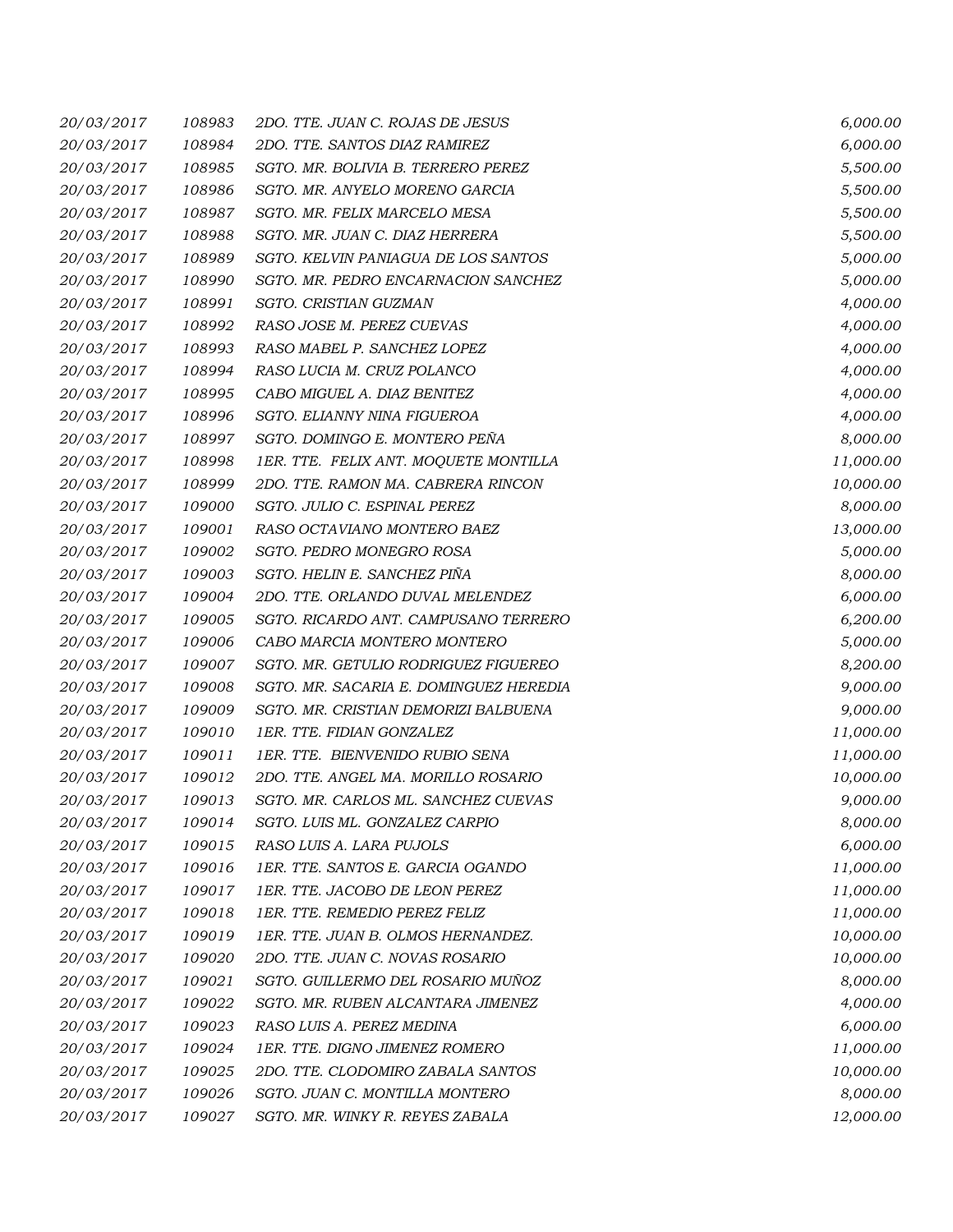| 20/03/2017 | 109028 | 1ER. TTE. FERNANDO GOMEZ MENDEZ           | 9,900.00  |
|------------|--------|-------------------------------------------|-----------|
| 20/03/2017 | 109029 | SGTO. RAUL GARCIA HENRIQUEZ               | 7,900.00  |
| 20/03/2017 | 109030 | CABO FRANKLIN MONTERO MONTERO             | 4,900.00  |
| 20/03/2017 | 109031 | 2DO. TTE. MIRIAM ALT. LARA CUEVAS         | 6,000.00  |
| 20/03/2017 | 109032 | SGTO. MR. ENEROLINDA AQUINO DE LOS SANTOS | 5,500.00  |
| 20/03/2017 | 109033 | SGTO. CARMELINO CONTRERAS OFFRER          | 5,000.00  |
| 20/03/2017 | 109034 | SGTO. JOSE ALT. ENCARNACION VALDEZ        | 5,000.00  |
| 20/03/2017 | 109035 | 2DO. TTE. JORGE DE LOS SANTOS ANDUJAR     | 12,000.00 |
| 20/03/2017 | 109036 | 2DO. TTE. MR. JOVANNY ABREU SURIEL        | 10,000.00 |
| 20/03/2017 | 109037 | 2DO. TTE. DENICHEL FELIZ RUIZ             | 10,000.00 |
| 20/03/2017 | 109038 | SGTO. MR. MARTIN BERNABEL VIZCAINO        | 9,000.00  |
| 20/03/2017 | 109039 | SGTO. MR. ALEJANDRO BATISTA ROSARIO       | 9,000.00  |
| 20/03/2017 | 109040 | CAP. JOSE DIAZ FLORIAN                    | 7,000.00  |
| 20/03/2017 | 109041 | 2DO. TTE. PEDRO J. MARTINEZ ENCARNACION   | 4,945.56  |
| 20/03/2017 | 109042 | 1ER. TTE. JOSE FCO. RODRIGUEZ ROSARIO     | 6,000.00  |
| 20/03/2017 | 109043 | 2DO. TTE. JUAN B. GOMEZ ARREDONDO         | 4,000.00  |
| 20/03/2017 | 109044 | 2DO. TTE. RAFAEL FRANCO LUNA              | 10,000.00 |
| 20/03/2017 | 109045 | SGTO. MR. SANTO B. BERAS BAUTISTA         | 9,000.00  |
| 20/03/2017 | 109046 | CABO JUAN C. NATERA SANTANA               | 6,000.00  |
| 20/03/2017 | 109047 | SGTO. MR. LEANDRO ALB. JAVIER ENCARNACION | 9,000.00  |
| 20/03/2017 | 109048 | SGTO. MR. RAMON R. VICTORIANO AQUINO      | 9,000.00  |
| 20/03/2017 | 109049 | SGTO. WILSON MATEO PEREZ                  | 8,000.00  |
| 20/03/2017 | 109050 | SGTO. ALEXANDER A. MATEO AGUASVIVA        | 5,000.00  |
| 20/03/2017 | 109051 | CABO CARLOS FLORENTINO FLORENTINO         | 4,000.00  |
| 20/03/2017 | 109052 | 2DO. TTE. WILLIAN DISLA BAEZ              | 10,000.00 |
| 20/03/2017 | 109053 | 2DO. TTE. JUAN CANTALICIO MOREL           | 10,000.00 |
| 20/03/2017 | 109054 | SGTO. MR. AQUINO BELLIARD ROJAS           | 4,000.00  |
| 20/03/2017 | 109055 | RASO HUGO M. RODRIGUEZ OGANDO             | 6,000.00  |
| 20/03/2017 | 109056 | CABO MIGUEL DE JS. SANCHEZ DIAZ           | 5,500.00  |
| 20/03/2017 | 109057 | TTE. COR. JOSE M. ROSARIO AQUINO          | 10,000.00 |
| 20/03/2017 | 109058 | MAYOR HILARIO O. AYBAR POLANCO            | 9,000.00  |
| 20/03/2017 | 109059 | MAYOR JORGE L. ZOUAIN TAVAREZ             | 9,000.00  |
| 20/03/2017 | 109060 | CAP. JOSE L. MENDEZ CRUZ                  | 7,000.00  |
| 20/03/2017 | 109061 | CAP. FELIPE ANT. GARCIA PERALTA           | 7,000.00  |
| 20/03/2017 | 109062 | CAP. JOSE L. MORROBEL                     | 7,000.00  |
| 20/03/2017 | 109063 | 2DO. TTE. BLAS FERNANDEZ GIL              | 6,000.00  |
| 20/03/2017 | 109064 | 1ER. TTE. ISIDRO A. HERRERA MADERA        | 6,000.00  |
| 20/03/2017 | 109065 | 1ER. TTE. CARLOS J. BIDO D OLEO           | 6,000.00  |
| 20/03/2017 | 109066 | SGTO. MR. ELIAS R. MEDINA TERRERO         | 5,500.00  |
| 20/03/2017 | 109067 | SGTO. MR. REIMUNDO ALVAREZ PEÑA           | 5,500.00  |
| 20/03/2017 | 109068 | SGTO. MR. RAYMUNDO FAÑAS REYES            | 5,500.00  |
| 20/03/2017 | 109069 | SGTO. MAYOR GUSTAVO A. ZARZUELA ARROYO    | 5,500.00  |
| 20/03/2017 | 109070 | SGTO. MR. RAFAEL ANT. ALCANTARA REYES     | 5,500.00  |
| 20/03/2017 | 109071 | SGTO. MR. MANUEL ANT. GIL DE LEON         | 5,500.00  |
| 20/03/2017 | 109072 | SGTO. MR. GILBERTO ACOSTA GONZALEZ        | 5,500.00  |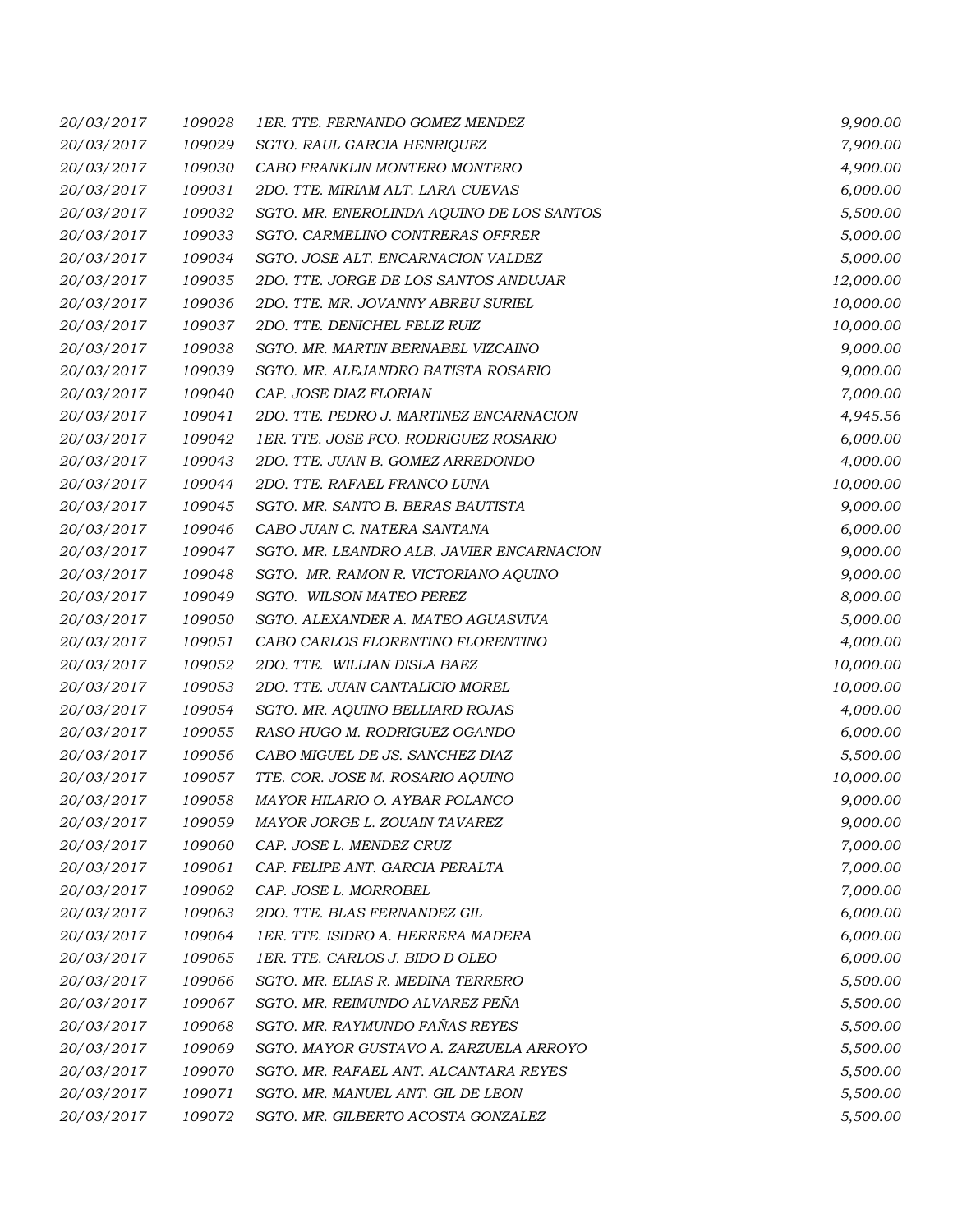| 20/03/2017 | 109073 | SGTO. ROBERT E. TEJADA SUAREZ         | 5,000.00  |
|------------|--------|---------------------------------------|-----------|
| 20/03/2017 | 109074 | SGTO. MIGUEL ANT. PASCUAL LAHOZ       | 5,000.00  |
| 20/03/2017 | 109075 | CABO ROBERTO DEL ROSARIO CENA         | 4,000.00  |
| 20/03/2017 | 109076 | CABO HECTOR R. BAUTISTA PICHARDO      | 4,000.00  |
| 20/03/2017 | 109077 | RASO KATIUSKA DEL C. MERCEDES         | 4,000.00  |
| 20/03/2017 | 109078 | RASO JALBRIN R. SANTANA GOMEZ         | 4,000.00  |
| 20/03/2017 | 109079 | RASO EDINSON J. MARTINEZ GIL          | 4,000.00  |
| 20/03/2017 | 109080 | CABO JUAN STGO. PEÑA RODRIGUEZ        | 4,000.00  |
| 20/03/2017 | 109081 | RASO LUIS ML. RODRIGUEZ SIGOLLEN      | 4,000.00  |
| 20/03/2017 | 109082 | CABO JOSE R. ACEVEDO FAMILIA          | 4,000.00  |
| 20/03/2017 | 109083 | SGTO. GERMAN RAMIREZ JIMENEZ          | 4,000.00  |
| 20/03/2017 | 109084 | CABO HECTOR A. DE LOS SANTOS NONE     | 4,000.00  |
| 20/03/2017 | 109085 | 2DO. TTE. JULIO A. FRANCO DE AZA      | 9,200.00  |
| 20/03/2017 | 109086 | SGTO. MR. JOSE ANT. ROSARIO MARTINEZ  | 4,000.00  |
| 20/03/2017 | 109087 | 2DO. TTE. JOSE LUIS CRUZ JORGE        | 9,200.00  |
| 20/03/2017 | 109088 | SGTO. MIGUEL SILVERIO MARIA           | 5,000.00  |
| 20/03/2017 | 109089 | SGTO. MARTIRES ULLOA HERNANDEZ        | 5,000.00  |
| 20/03/2017 | 109090 | CABO ALFREDO ABREU                    | 5,200.00  |
| 20/03/2017 | 109091 | SGTO. DOMINGO DE LOS S. ESTEVEZ       | 7,200.00  |
| 20/03/2017 | 109092 | SGTO. FELIX ANT. JAQUEZ               | 7,200.00  |
| 20/03/2017 | 109093 | RASO KENDRI M. FERNANDEZ SANTOS       | 4,000.00  |
| 20/03/2017 | 109094 | RASO MIGUEL FELIZ CABRERA             | 4,000.00  |
| 20/03/2017 | 109095 | SGTO. CARLOS O. BRITO PEÑA            | 7,200.00  |
| 20/03/2017 | 109096 | SGTO. MR. FRANCISCO D. BAEZ VALERIO   | 4,000.00  |
| 20/03/2017 | 109097 | RASO FRANCISCO DURAN RAMIREZ          | 4,000.00  |
| 20/03/2017 | 109098 | CABO MIGUEL V. ARAGONEZ GOMEZ         | 4,000.00  |
| 20/03/2017 | 109099 | CAP. LUCILO PEÑA PASCUAL              | 6,500.00  |
| 20/03/2017 | 109100 | CAP. ERNESTO ENCARNACION ROSARIO      | 6,000.00  |
| 20/03/2017 | 109101 | SGTO. MR. JUAN ANT. ROSA GOMEZ        | 5,500.00  |
| 20/03/2017 | 109102 | CABO SANTA M. HENRIQUEZ PASCUAL       | 4,000.00  |
| 20/03/2017 | 109103 | SGTO. REYNOSO PIÑA GUERRERO           | 5,000.00  |
| 20/03/2017 | 109104 | CABO JOSE M. MINAYA GOMEZ             | 4,000.00  |
| 20/03/2017 | 109105 | 2DO. TTE. SILVESTRE FELIZ HERNANDEZ   | 10,000.00 |
| 20/03/2017 | 109106 | SGTO. ANTONIO CASTRO BELEN            | 8,000.00  |
| 20/03/2017 | 109107 | CABO CORVY ANT. PICHARDO GIL          | 6,000.00  |
| 20/03/2017 | 109108 | MAYOR LORENZO DE LEON FLORES          | 9,000.00  |
| 20/03/2017 | 109109 | SGTO. MR. ISMAEL DE LA CRUZ TAPIA     | 5,500.00  |
| 20/03/2017 | 109110 | SGTO. MR. JUAN G. BONIFACIO GUTIERREZ | 5,500.00  |
| 20/03/2017 | 109111 | RASO RUDDY R. RUIZ GARCIA             | 4,000.00  |
| 20/03/2017 | 109112 | RASO ROSA ANT. RODRIGUEZ JORAN        | 4,000.00  |
| 20/03/2017 | 109113 | 1ER. TTE. HENRY R. HILARIO PERALTA    | 6,500.00  |
| 20/03/2017 | 109114 | SGTO. JOSE VICTORIANO ROSA            | 5,000.00  |
| 20/03/2017 | 109115 | SGTO. NICOLAS HERRERA GRATEREAUX      | 5,000.00  |
| 20/03/2017 | 109116 | RASO FRANKLIN PICHARDO VICTORIANO     | 4,000.00  |
| 20/03/2017 | 109117 | CAP. MANUEL DE JS. SENA HERNANDEZ     | 7,000.00  |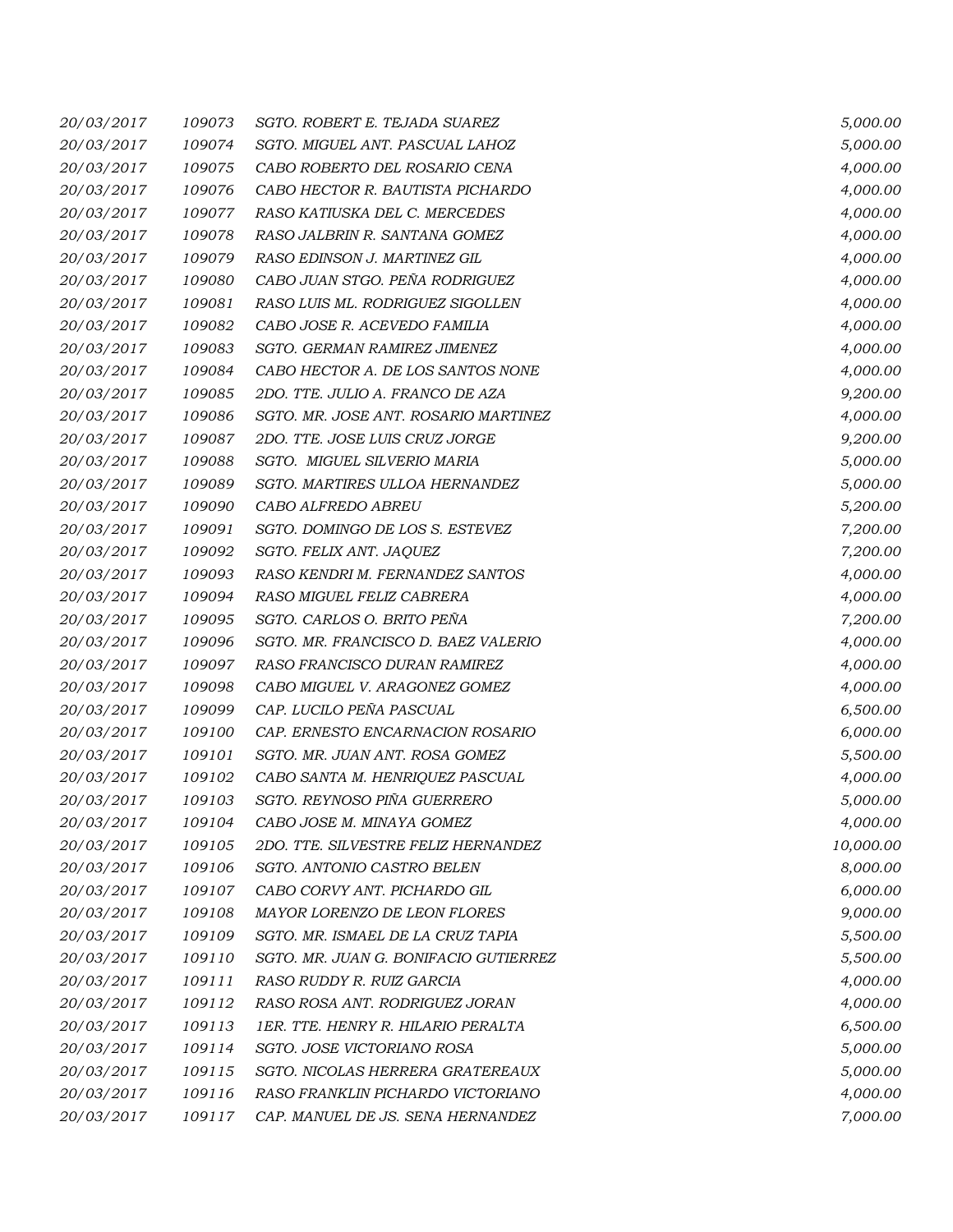| 20/03/2017 | 109118 | CAP. GERSON ACOSTA POLANCO                 | 7,000.00 |
|------------|--------|--------------------------------------------|----------|
| 20/03/2017 | 109119 | 2DO. TTE. JOSE D. TIFA                     | 6,000.00 |
| 20/03/2017 | 109120 | SGTO. MARIA L. ADAMES MARTE                | 5,000.00 |
| 20/03/2017 | 109121 | CABO ALBIN ML. HICIANO GONZALEZ            | 4,000.00 |
| 20/03/2017 | 109122 | 1ER. TTE. AGUSTIN NUÑEZ NUÑEZ              | 6,000.00 |
| 20/03/2017 | 109123 | SGTO. MR. GLENNY K. RODRIGUEZ ALVAREZ      | 5,000.00 |
| 20/03/2017 | 109124 | SGTO. ISRAEL CASTILLO                      | 5,000.00 |
| 20/03/2017 | 109125 | CABO RAMON ANT. PICHARDO ALVAREZ           | 4,000.00 |
| 20/03/2017 | 109126 | SGTO. MR. SANTIAGO BATISTA DIAZ            | 5,500.00 |
| 20/03/2017 | 109127 | SGTO. SOREMINDA FLETE ADAMES               | 5,000.00 |
| 20/03/2017 | 109128 | 2DO. TTE. FRANCISCO S. FULCAR VILORIO      | 5,500.00 |
| 20/03/2017 | 109129 | SGTO. JUAN ALB. MEJIA                      | 7,200.00 |
| 20/03/2017 | 109130 | CABO JOSE ANT. TAVERAS ARIAS               | 4,000.00 |
| 20/03/2017 | 109131 | CAP. CANDIDO AMPARO JEREZ                  | 7,000.00 |
| 20/03/2017 | 109132 | SGTO. JOSE A. FELIX PEREZ                  | 5,000.00 |
| 20/03/2017 | 109133 | CABO WILLIAMS ADAMES ESPINAL               | 4,000.00 |
| 20/03/2017 | 109134 | 2DO. TTE. JOSE ALB. EVANGELISTA CONCEPCION | 5,000.00 |
| 20/03/2017 | 109135 | RASO JUNIOR CABRERA RODRIGUEZ              | 5,200.00 |
| 20/03/2017 | 109136 | 2DO. TTE. JOSE ML. PAULINO ACOSTA          | 5,000.00 |
| 20/03/2017 | 109137 | RASO DELKIN L. ROSARIO GUZMAN              | 4,900.00 |
| 20/03/2017 | 109138 | CABO JESUS ANT. DE LA CRUZ SUERO           | 4,000.00 |
| 20/03/2017 | 109139 | SGTO. MR. WILSON GERMAN DE LA CRUZ         | 5,500.00 |
| 20/03/2017 | 109140 | SGTO. EDUARDO DE JS. CRUZ VENTURA          | 5,000.00 |
| 20/03/2017 | 109141 | CABO YENNY ALT. ROSARIO GARCIA             | 5,200.00 |
| 20/03/2017 | 109142 | SGTO. RAMON SEVERINO PAREDES               | 7,200.00 |
| 20/03/2017 | 109143 | 1ER. TTE. RUBEN D. GARCIA DE LEON          | 6,500.00 |
| 20/03/2017 | 109144 | CAP. NELSON RODRIGUEZ BEATO                | 6,000.00 |
| 20/03/2017 | 109145 | SGTO. MR. LUIS CASTRO ACOSTA               | 5,500.00 |
| 20/03/2017 | 109146 | SGTO. MR. JACOBO ANT. HURTADO MARIA        | 5,500.00 |
| 20/03/2017 | 109147 | RASO ROANGEL FCO. FRIAS ROJAS              | 4,000.00 |
| 20/03/2017 | 109148 | <b>RASO ROBINSON OVIEDO FARIAS</b>         | 4,000.00 |
| 20/03/2017 | 109149 | RASO JHAN C. VENTURA ROSARIO               | 4,000.00 |
| 20/03/2017 | 109150 | SGTO. RAMON ANT. JIMENEZ NUÑEZ             | 7,200.00 |
| 20/03/2017 | 109151 | RASO DANIEL ADAMES PERALTA                 | 4,000.00 |
| 20/03/2017 | 109152 | RASO LORENZO L. VERAS DE LA ROSA           | 4,000.00 |
| 20/03/2017 | 109153 | SGTO. JOSE L. BONIFACIO GUTIERREZ          | 5,000.00 |
| 20/03/2017 | 109154 | SGTO. MR. MATIAS CRUCETA REINOSO           | 8,200.00 |
| 20/03/2017 | 109155 | SGTO. JOSE R. HERNANDEZ PAULINO            | 4,000.00 |
| 20/03/2017 | 109156 | SGTO. MR. FREDDY DE JESUS                  | 8,200.00 |
| 20/03/2017 | 109157 | 2DO. TTE. CARLOS ANT. FORTUNA MONCION      | 6,000.00 |
| 20/03/2017 | 109158 | SGTO. RAFAEL DEL C. GUZMAN LOPEZ           | 5,000.00 |
| 20/03/2017 | 109159 | CAP. NOEL S. SOSA PAULINO                  | 7,000.00 |
| 20/03/2017 | 109160 | RASO ANTONIO PANIAGUA PANIAGUA             | 5,000.00 |
| 20/03/2017 | 109161 | SGTO. MR. FAUSTINO BASIL LUIS              | 6,900.00 |
| 20/03/2017 | 109162 | RASO ROBERT O. VASQUEZ FELIZ               | 4,000.00 |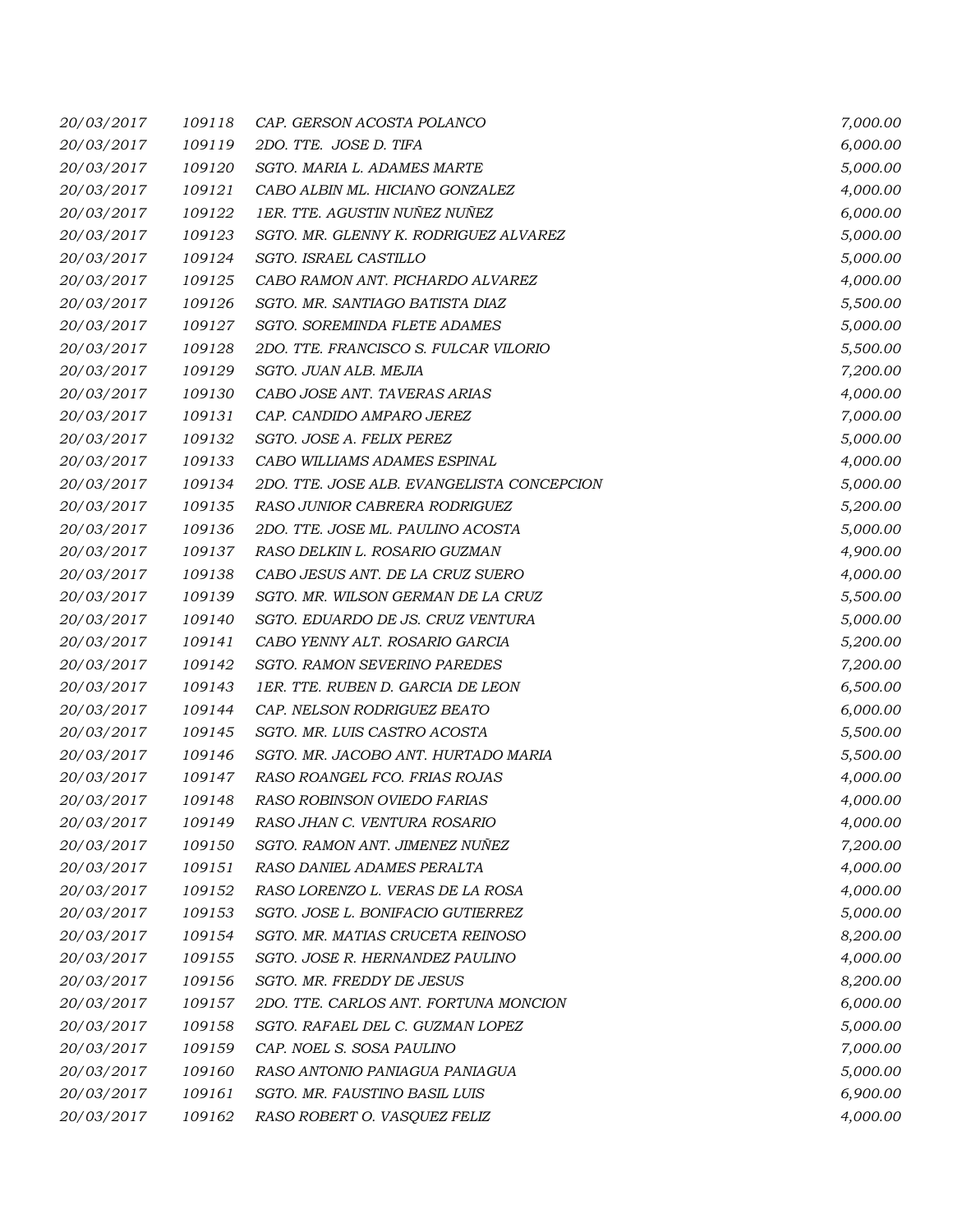| 20/03/2017 | 109163 | RASO PETRONILA LOPEZ MEDINA            | 4,000.00 |
|------------|--------|----------------------------------------|----------|
| 20/03/2017 | 109164 | RASO ROSELIA PEREZ DE LA CRUZ          | 4,000.00 |
| 20/03/2017 | 109165 | 1ER. TTE. ANGEL M. PERALTA PEÑA        | 6,500.00 |
| 20/03/2017 | 109166 | 2DO. TTE. PABLO GARCIA MONTERO         | 6,000.00 |
| 20/03/2017 | 109167 | 2DO. TTE. APOLINAR PEÑA PEÑA           | 6,000.00 |
| 20/03/2017 | 109168 | 2DO. TTE. LEODAN URBAEZ FELIZ          | 6,000.00 |
| 20/03/2017 | 109169 | SGTO. JOSE DOLORES TRINIDAD FELIZ      | 5,000.00 |
| 20/03/2017 | 109170 | SGTO. LUIS L. ARIAS SANCHEZ            | 5,000.00 |
| 20/03/2017 | 109171 | RASO DIONERIS DE LA CRUZ LOPEZ         | 4,000.00 |
| 20/03/2017 | 109172 | CABO WANDER SANTANA FERRERAS           | 4,000.00 |
| 20/03/2017 | 109173 | CABO ESTERVIN ML. CRUZ PEREZ           | 4,000.00 |
| 20/03/2017 | 109174 | RASO JUAN C. ACOSTA SOLIS              | 4,000.00 |
| 20/03/2017 | 109175 | SGTO. ALEXANDER DE LEON GARCIA         | 7,200.00 |
| 20/03/2017 | 109176 | RASO WILMER A. URBAEZ FELIZ            | 4,000.00 |
| 20/03/2017 | 109177 | SGTO. LIBRADO M. SEGURA ALCANTARA      | 5,000.00 |
| 20/03/2017 | 109178 | CABO FELICIA PEREZ ADAMES              | 4,000.00 |
| 20/03/2017 | 109179 | SGTO. MR. REILYN D. FELIZ GUEVARA      | 4,000.00 |
| 20/03/2017 | 109180 | SGTO. MR. ANGEL R. GONZALEZ CUEVAS     | 5,500.00 |
| 20/03/2017 | 109181 | SGTO. GILTON MATEO MEDINA              | 7,200.00 |
| 20/03/2017 | 109182 | 2DO. TTE. PATRICIO GOMEZ SEGURA        | 6,000.00 |
| 20/03/2017 | 109183 | RASO WARLIN ANT. CARVAJAL CUEVAS       | 4,000.00 |
| 20/03/2017 | 109184 | SGTO. MR. JAVIEL MEDINA GONZALEZ       | 5,500.00 |
| 20/03/2017 | 109185 | SGTO. ELVIN U. NOVAS MEDRANO           | 5,000.00 |
| 20/03/2017 | 109186 | CAP. JUAN DE D. NOVAS VARGAS           | 6,000.00 |
| 20/03/2017 | 109187 | SGTO. MR. LUIS F. JOSE GARCIA          | 5,500.00 |
| 20/03/2017 | 109188 | SGTO. ROBERTO ANT. FELIZ MATOS         | 7,200.00 |
| 20/03/2017 | 109189 | CABO FRANCIS L. VOLQUEZ NOVAS          | 4,000.00 |
| 20/03/2017 | 109190 | 2DO. TTE. JOSELIN DIAZ SENA            | 6,000.00 |
| 20/03/2017 | 109191 | SGTO. HUMBERTO MEDINA ROA              | 7,200.00 |
| 20/03/2017 | 109192 | MAYOR RAFAEL ANT. SOTO MORETA          | 9,000.00 |
| 20/03/2017 | 109193 | RASO MIGUELINA PEREZ BELTRE            | 4,000.00 |
| 20/03/2017 | 109194 | CABO WILKINS E. HERNANDEZ GARCIA       | 6,000.00 |
| 20/03/2017 | 109195 | RASO YOHAN ML. LUCIANO BAUTISTA        | 6,000.00 |
| 20/03/2017 | 109196 | RASO EDWARD ANT. OGANDO TERRERO        | 4,000.00 |
| 20/03/2017 | 109197 | SGTO. MR. JOSE ML. REYES BELLO         | 8,200.00 |
| 20/03/2017 | 109198 | CABO JEOVANNY A. SANCHEZ ADAMES        | 4,000.00 |
| 20/03/2017 | 109199 | CABO JOSE R. COHEN BERAS               | 4,000.00 |
| 20/03/2017 | 109200 | SGTO. LUIS FCO. AMADOR VICIOSO         | 5,200.00 |
| 20/03/2017 | 109201 | CABO ANGEL HERNANDEZ PANIAGUA          | 4,000.00 |
| 20/03/2017 | 109202 | CABO VICTOR ESPINOSA GONZALEZ          | 4,900.00 |
| 20/03/2017 | 109203 | 2DO. TTE. ELADIO CABRERA ROA           | 6,000.00 |
| 20/03/2017 | 109204 | 2DO TTE. ROSA E. ENCARNACION CONTRERAS | 6,000.00 |
| 20/03/2017 | 109205 | 1ER. TTE. TEODORO VALLEJO MORILLO      | 5,500.00 |
| 20/03/2017 | 109206 | 1ER. TTE. WILSON GUZMAN PEREZ          | 5,500.00 |
| 20/03/2017 | 109207 | SGTO. CRISTHIAN R. CONCEPCION ORTIZ    | 5,000.00 |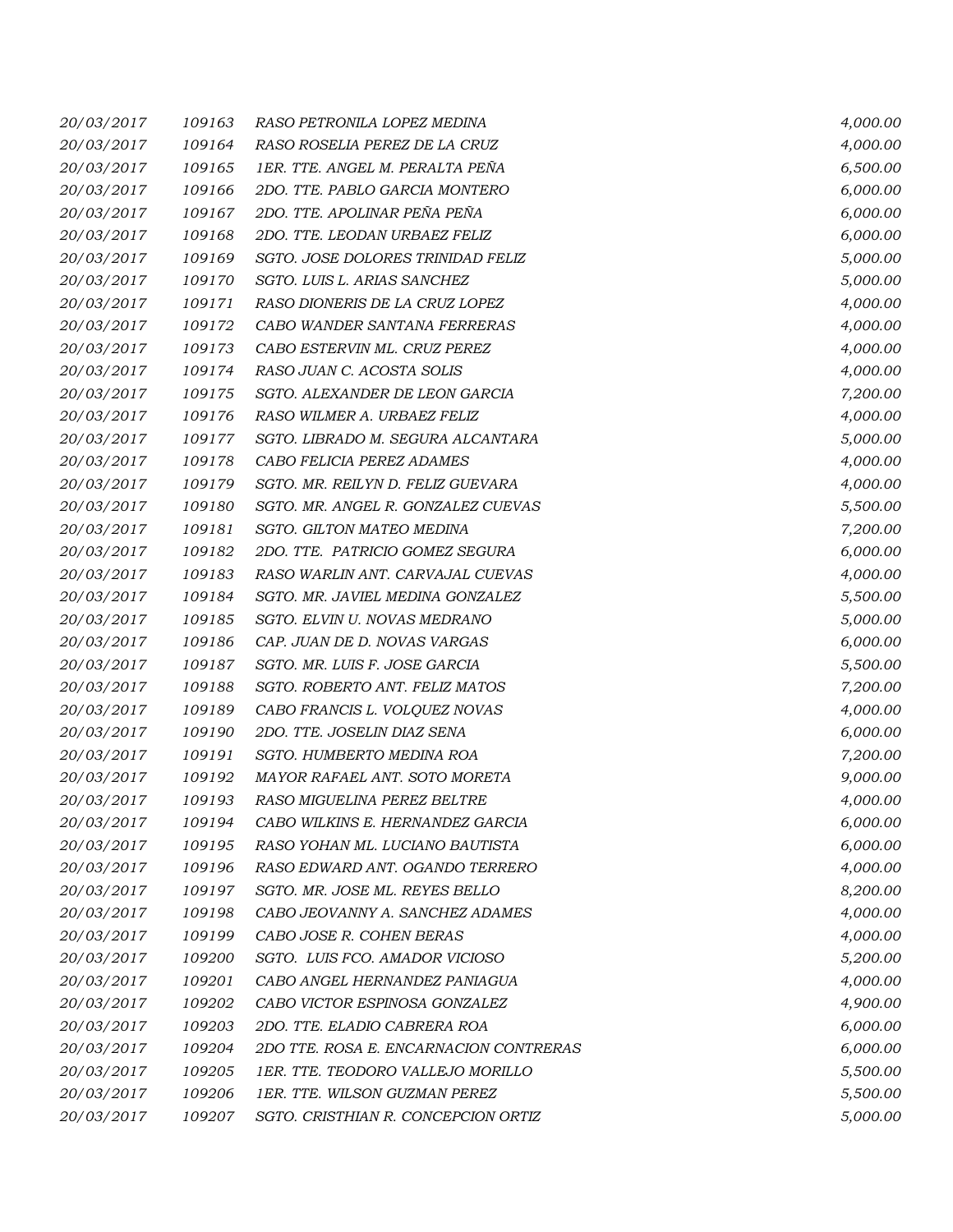| 20/03/2017 | 109208 | SGTO. OSCAR ENCARNACION BENITEZ           | 5,000.00  |
|------------|--------|-------------------------------------------|-----------|
| 20/03/2017 | 109209 | SGTO. ELVIN ENCARNACION OGANDO            | 5,000.00  |
| 20/03/2017 | 109210 | SGTO. MR. CRISTIAN ENCARNACION VALENZUELA | 5,000.00  |
| 20/03/2017 | 109211 | CABO HECTOR CALDERON CAPELLAN             | 4,000.00  |
| 20/03/2017 | 109212 | CABO JONATHAN F. MEDINA                   | 4,000.00  |
| 20/03/2017 | 109213 | RASO ALTAGRACIA MATEO SOLIS               | 4,000.00  |
| 20/03/2017 | 109214 | CABO RAMONA MATEO BUGUE                   | 4,000.00  |
| 20/03/2017 | 109215 | RASO ANYELA N. DE LOS SANTOS PIÑA         | 4,000.00  |
| 20/03/2017 | 109216 | 2DO. TTE. JOSE E. CABRAL Y CABRAL         | 6,000.00  |
| 20/03/2017 | 109217 | SGTO. ARTURO VILLEGAS DE LOS SANTOS       | 5,000.00  |
| 20/03/2017 | 109218 | 2DO. TTE. SILVIO E. ZABALA OGANDO         | 6,000.00  |
| 20/03/2017 | 109219 | 2DO. TTE. JOSE A. DIAZ VALDEZ             | 6,000.00  |
| 20/03/2017 | 109220 | SGTO. MR. MANUEL S. MONTILLA MADE         | 5,500.00  |
| 20/03/2017 | 109221 | SGTO. SALVADOR DE LOS SANTOS TURBI        | 7,200.00  |
| 20/03/2017 | 109222 | CABO EDDY A. MONTILLA MONTERO             | 4,000.00  |
| 20/03/2017 | 109223 | 1ER. TTE. WILLIAM G. PEREZ                | 5,500.00  |
| 20/03/2017 | 109224 | CABO AGUSTIN FLORENTINO ROSARIO           | 5,200.00  |
| 20/03/2017 | 109225 | SGTO. MR. MARIOLIN LORENZO MEDINA         | 5,000.00  |
| 20/03/2017 | 109226 | RASO ANGELO VALLEJO ALCANTARA             | 4,000.00  |
| 20/03/2017 | 109227 | SGTO. LUIS ALB. DE LA ROSA GONZALEZ       | 6,200.00  |
| 20/03/2017 | 109228 | RASO VALERIO MORILLO MERAN                | 5,200.00  |
| 20/03/2017 | 109229 | CABO JORGE L. FIGUEREO DIAZ               | 4,000.00  |
| 20/03/2017 | 109230 | 1ER. TTE. FRANCISCO ALBER VALDEZ          | 6,500.00  |
| 20/03/2017 | 109231 | 2DO. TTE. RAFAEL E. ENCARNACION ADAMES    | 6,000.00  |
| 20/03/2017 | 109232 | SGTO. ANTONIO GOMEZ TAPIA                 | 4,000.00  |
| 20/03/2017 | 109233 | CABO MARIBEL DEL C. MOREL                 | 4,000.00  |
| 20/03/2017 | 109234 | CABO AGUSTIN CORONADO CORONADO            | 4,000.00  |
| 20/03/2017 | 109235 | SGTO. JOSE L. VALDEZ MEDINA               | 5,000.00  |
| 20/03/2017 | 109236 | CABO ALEXANDER Y. TAPIA CRUZ              | 4,000.00  |
| 20/03/2017 | 109237 | SGTO. GUILLERMO E. RODRIGUEZ              | 6,900.00  |
| 20/03/2017 | 109238 | SGTO. JUNIOR CUEVAS GUZMAN                | 5,200.00  |
| 20/03/2017 | 109239 | RASO LEIDY ALB. HERNANDEZ MINYETTY        | 4,900.00  |
| 20/03/2017 | 109240 | 2DO. TTE. FRANK FELIZ ALCANTARA           | 10,000.00 |
| 20/03/2017 | 109241 | SGTO. MR. PEDRO SOTO                      | 9,000.00  |
| 20/03/2017 | 109242 | SGTO. FELIX SANCHEZ GUZMAN                | 8,000.00  |
| 20/03/2017 | 109243 | RASO TOMAS DE JESUS MEJIA                 | 6,000.00  |
| 20/03/2017 | 109244 | RASO ADRIAN A. PALACIO MARTINEZ           | 6,000.00  |
| 20/03/2017 | 109245 | RASO SANDRO T. REYES LERBOURS             | 6,000.00  |
| 20/03/2017 | 109246 | RASO MIGUEL L. CABRERA DEL ROSARIO        | 6,000.00  |
| 20/03/2017 | 109247 | MAYOR PEDRO ML. R. DOMINGUEZ MORCELO      | 9,000.00  |
| 20/03/2017 | 109248 | 2DO. TTE. MARINO SANCHEZ VASQUEZ          | 6,000.00  |
| 20/03/2017 | 109249 | SGTO. MR. WILMIN ALB. TRINIDAD ACEVEDO    | 5,500.00  |
| 20/03/2017 | 109250 | SGTO. NILSON M. CUEVAS CAPELLAN           | 5,000.00  |
| 20/03/2017 | 109251 | CABO FRANCISCO ANT. GUANCE                | 4,000.00  |
| 20/03/2017 | 109252 | RASO AMADO E. GUZMAN PEREZ                | 4,000.00  |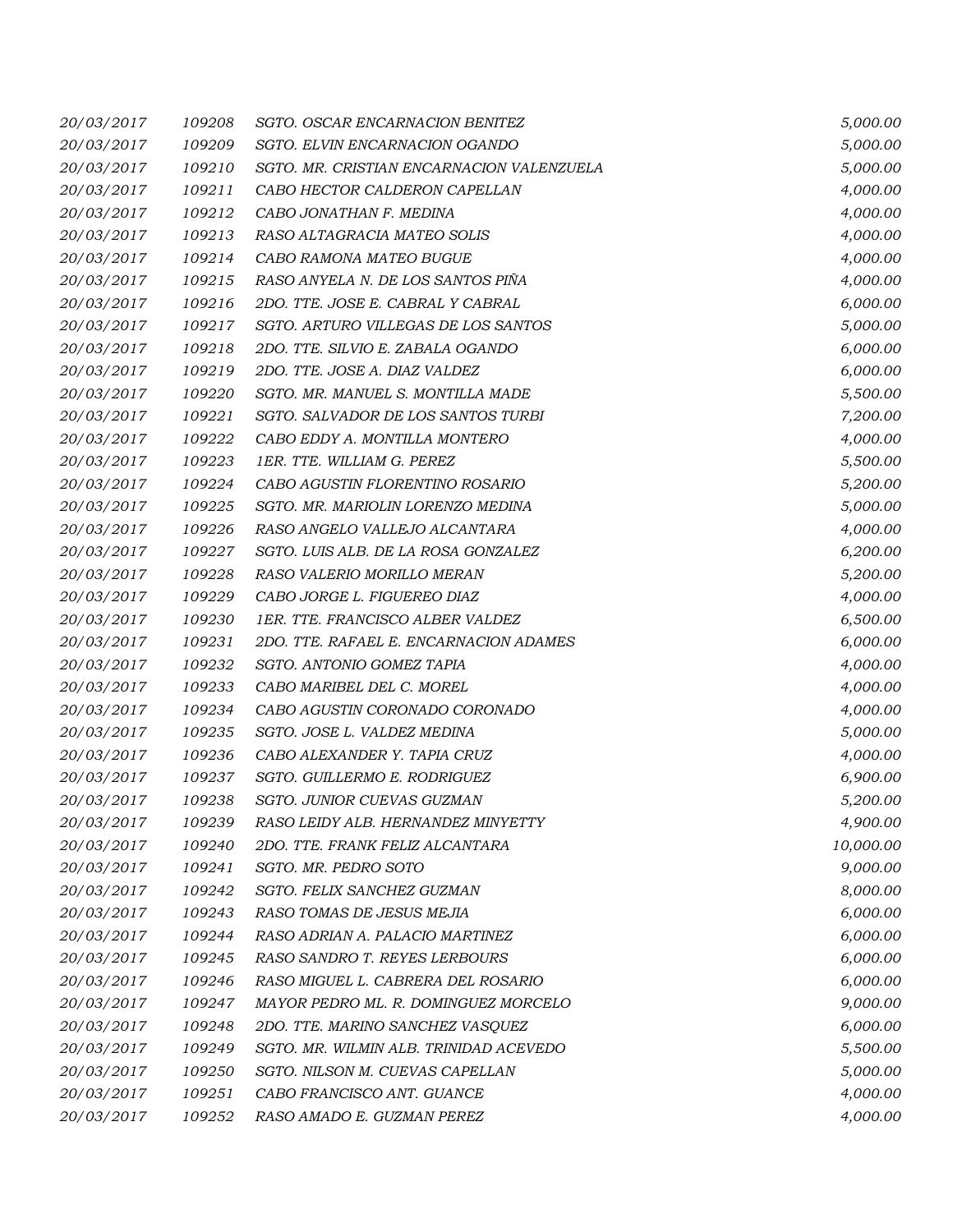| 20/03/2017 | 109253 | RASO MILCIADES MESA ENCARNACION           | 4,000.00  |
|------------|--------|-------------------------------------------|-----------|
| 20/03/2017 | 109254 | 1ER. TTE. VICTOR M. CASTILLO HERNANDEZ    | 9,000.00  |
| 20/03/2017 | 109255 | SGTO. MR. JORGE LUCIANO MARTINEZ          | 8,000.00  |
| 20/03/2017 | 109256 | RASO FELIX E. VALENZUELA SIERRA           | 4,000.00  |
| 20/03/2017 | 109257 | RASO LUIS F. VALLEJO MARTINEZ             | 5,200.00  |
| 20/03/2017 | 109258 | RASO NEIRON ALF. VALLEJO PEREZ            | 4,000.00  |
| 20/03/2017 | 109259 | CABO JUAN DIAZ ENCARNACION                | 5,200.00  |
| 20/03/2017 | 109260 | SGTO. JOSE ML. DE LA ROSA DE LEON         | 7,200.00  |
| 20/03/2017 | 109261 | MAYOR JUAN S. URIBE ACOSTA                | 6,500.00  |
| 20/03/2017 | 109262 | MAYOR DAMIAN ANT. OVALLES JORGE           | 9,000.00  |
| 20/03/2017 | 109263 | 1ER. TTE. EUGENIO PEGUERO DEL ROSARIO     | 6,500.00  |
| 20/03/2017 | 109264 | SGTO. MARILENNI FEBRILLET MARTINEZ        | 5,000.00  |
| 20/03/2017 | 109265 | RASO DAWRYN GARCIA PERALTA                | 4,000.00  |
| 20/03/2017 | 109266 | CAPITAN EVARISTO VELAZQUEZ                | 11,200.00 |
| 20/03/2017 | 109267 | SGTO. MR. SANTOS RODRIGUEZ RIVERA         | 9,000.00  |
| 20/03/2017 | 109268 | CABO SALVADOR A. HEREDIA MATEO            | 6,000.00  |
| 20/03/2017 | 109269 | SGTO. MR. MANUEL S. SOTO CABRAL           | 7,200.00  |
| 20/03/2017 | 109270 | RASO KELVIN A. FRANCO TURBI               | 4,000.00  |
| 20/03/2017 | 109271 | SGTO. MR. PEDRO LAUREANO PAULA            | 5,500.00  |
| 20/03/2017 | 109272 | SGTO. MR. CESAR ANT. SERRANO GARCIA       | 7,900.00  |
| 20/03/2017 | 109273 | CABO CARLOS D. REYNOSO PEREYRA            | 4,000.00  |
| 20/03/2017 | 109274 | 2DO. TTE. JUAN FCO. JIMENEZ DE LOS SANTOS | 6,000.00  |
| 20/03/2017 | 109275 | SGTO. MR. MARCELO UREÑA ROSADO            | 8,200.00  |
| 20/03/2017 | 109276 | 1ER. TTE. MANUEL DE LOS R DOTEL MATOS     | 9,200.00  |
| 20/03/2017 | 109277 | RASO MELANEA MILIANO FRIAS                | 4,000.00  |
| 20/03/2017 | 109278 | SGTO. MR. JOHAN ML. SOSA                  | 5,500.00  |
| 20/03/2017 | 109279 | 2DO. TTE. JOSE R. LUGO CARMONA            | 4,900.00  |
| 20/03/2017 | 109280 | 2DO. TTE. DIOMEDES DE LA CRUZ DE LA CRUZ  | 9,200.00  |
| 20/03/2017 | 109281 | RASO JUAN U. ARIAS                        | 5,200.00  |
| 20/03/2017 | 109282 | MAYOR JUAN B. DIPRE ISABEL                | 5,000.00  |
| 20/03/2017 | 109283 | SGTO. CRISTINO SOTO SOTO                  | 5,000.00  |
| 20/03/2017 | 109284 | 1ER. TTE. VIRGINIO ARISMENDY PEREZ        | 6,500.00  |
| 20/03/2017 | 109285 | SGTO, DANTE E. GALAN SANTANA              | 7,200.00  |
| 20/03/2017 | 109286 | CABO WANDER AGRAMONTE CESPEDES            | 5,200.00  |
| 20/03/2017 | 109287 | 2DO. TTE. RAMON E. MENDEZ RUIZ            | 6,000.00  |
| 20/03/2017 | 109288 | 2DO. TTE. SALVADOR MEDINA MEDINA          | 6,000.00  |
| 20/03/2017 | 109289 | 2DO. TTE. PASCUAL SEGURA OLIVERO          | 4,000.00  |
| 20/03/2017 | 109290 | CABO LEONIDES SUAZO CASADO                | 5,200.00  |
| 20/03/2017 | 109291 | 2DO. TTE. JOSE D. TAPIA TAVERAS           | 9,200.00  |
| 20/03/2017 | 109292 | CABO FRANKLIN ANT. RODRIGUEZ CASTILLO     | 4,900.00  |
| 20/03/2017 | 109293 | CAP. JOE ANT. GARCIA HOFFMAN              | 7,000.00  |
| 20/03/2017 | 109294 | 2DO. TTE. JUAN DEL A. FELIZ FELIZ         | 10,000.00 |
| 20/03/2017 | 109295 | 2DO. TTE. GIL ML. CAMPECHANO GARCIA       | 9,000.00  |
| 20/03/2017 | 109296 | SGTO. CRISTIAN JAVIER ARREDONDO           | 9,000.00  |
| 20/03/2017 | 109297 | RASO FELIX F. REYNOSO REYES               | 6,000.00  |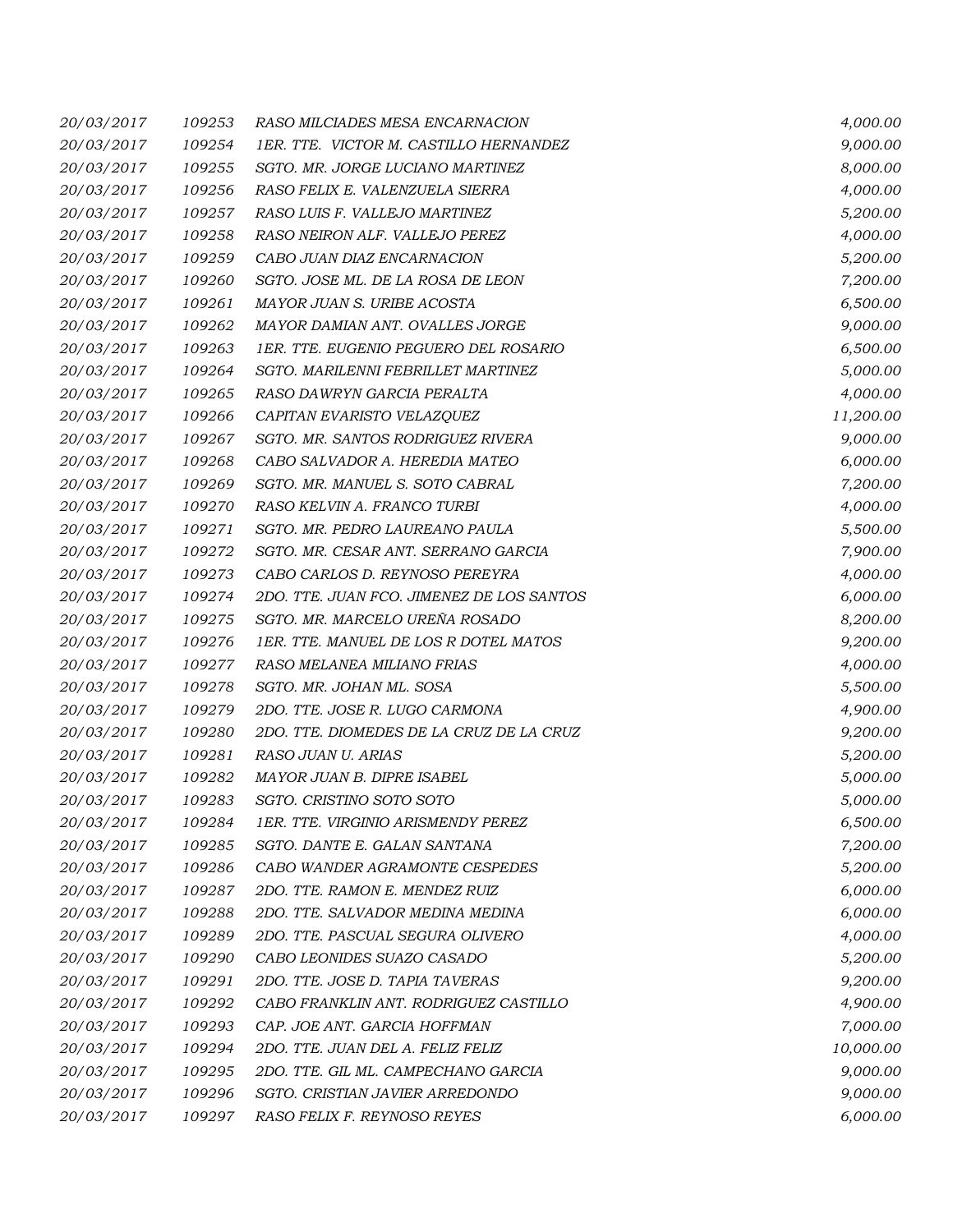| 20/03/2017 | 109298 | RASO MODESTO MONTERO POLANCO          | 6,000.00  |
|------------|--------|---------------------------------------|-----------|
| 20/03/2017 | 109299 | 2DO. TTE. DIOMEDES PAREDES SANTANA    | 6,000.00  |
| 20/03/2017 | 109300 | CABO GUDRICH M. ORTIZ CABREJA         | 6,000.00  |
| 20/03/2017 | 109301 | RASO ROSELIO SOLANO SILVESTRE         | 5,200.00  |
| 20/03/2017 | 109302 | SGTO. MR. JUAN ALB. REED GOMEZ        | 7,200.00  |
| 20/03/2017 | 109303 | CABO ENMANUEL BAEZ YAN                | 5,200.00  |
| 20/03/2017 | 109304 | RASO JUNIOR ALB. CASTILLO ESCANIO     | 5,200.00  |
| 20/03/2017 | 109305 | 2DO. TTE. GERVASIO DEGOLLADO RINCON   | 8,900.00  |
| 20/03/2017 | 109306 | CABO JOHNNY OZORIA DANIEL             | 4,000.00  |
| 20/03/2017 | 109307 | 2DO. TTE. NIXON RAMIREZ CANDELARIO    | 6,000.00  |
| 20/03/2017 | 109308 | SGTO. GRECIA I. ASTACIO JIMENEZ       | 5,000.00  |
| 20/03/2017 | 109309 | CABO ANGEL GONZALEZ BORQUEZ           | 4,900.00  |
| 20/03/2017 | 109310 | CAP. PACO MORILLO RAMIREZ             | 7,000.00  |
| 20/03/2017 | 109311 | 1ER. TTE. PEDRO BERIGUETE CUELLO      | 6,500.00  |
| 20/03/2017 | 109312 | 2DO. TTE. ANGEL ML. SOSA VANTERPOOL   | 6,000.00  |
| 20/03/2017 | 109313 | 2DO. TTE. GERSON ALCANTARA GOMEZ      | 6,000.00  |
| 20/03/2017 | 109314 | 2DO. TTE. RAMON E. RAMIREZ PACHECO    | 6,000.00  |
| 20/03/2017 | 109315 | SGTO. MR. LEONARDO MONEGRO ORTEGA     | 5,500.00  |
| 20/03/2017 | 109316 | SGTO. MR. WILSON S. CUELLO            | 5,500.00  |
| 20/03/2017 | 109317 | SGTO. MR. RAFAEL REYES MEJIA          | 5,500.00  |
| 20/03/2017 | 109318 | 2DO. TTE. MARIO M. VICIOSO MANZANILLO | 5,000.00  |
| 20/03/2017 | 109319 | SGTO. PEDRO OZORIA EMILIANO           | 5,000.00  |
| 20/03/2017 | 109320 | SGTO. FIOR R. SEGURA CANA             | 5,000.00  |
| 20/03/2017 | 109321 | SGTO. PAULA C. BELEN PAULINO          | 5,000.00  |
| 20/03/2017 | 109322 | CABO JUAN H. RAMIREZ PACHECO          | 4,000.00  |
| 20/03/2017 | 109323 | CABO GASPAR ABREU CASTILLO            | 4,000.00  |
| 20/03/2017 | 109324 | CABO JACOB ROMERO RODRIGUEZ           | 4,000.00  |
| 20/03/2017 | 109325 | RASO FRANK ALBURQUERQUE MOTA          | 4,000.00  |
| 20/03/2017 | 109326 | CABO JULIO S. MAZARA REINOSO          | 4,000.00  |
| 20/03/2017 | 109327 | CABO FRANCISCO ANT. BASTARDO CORDERO  | 4,000.00  |
| 20/03/2017 | 109328 | RASO DANIEL ALCANTARA BARREIRO        | 4,000.00  |
| 20/03/2017 | 109329 | CABO ARACELIS MARTINEZ RIVERA         | 4,000.00  |
| 20/03/2017 | 109330 | SGTO. TITO ROJAS MOTA                 | 5,000.00  |
| 20/03/2017 | 109331 | SGTO. ANGEL REYES BAEZ                | 5,000.00  |
| 20/03/2017 | 109332 | SGTO. MR. ANASTACIO JOSEPH FOSTEL     | 4,000.00  |
| 20/03/2017 | 109333 | SGTO. MR. JOEL A. GUERRERO MEDINA     | 5,500.00  |
| 20/03/2017 | 109334 | SGTO. HECTOR R. MOTA SANTANA          | 7,200.00  |
| 20/03/2017 | 109335 | SGTO. CRISTIAN DE PAULA POLANCO       | 7,200.00  |
| 20/03/2017 | 109336 | CAP. VICTOR ML. GONZALEZ ALVAREZ      | 7,000.00  |
| 20/03/2017 | 109337 | SGTO. FRANKLIN S. ACOSTA SOLIS        | 5,000.00  |
| 20/03/2017 | 109338 | CABO CLAUDIO CORNIELLE                | 4,000.00  |
| 20/03/2017 | 109339 | SGTO. WILLIAM E. JIMENEZ SOSA         | 4,000.00  |
| 20/03/2017 | 109340 | 2DO. TTE. CARLOS ML. VIDAL SEGURA     | 10,000.00 |
| 20/03/2017 | 109341 | CABO MANUEL L. NUÑEZ SANCHEZ          | 4,900.00  |
| 20/03/2017 | 109342 | 1ER. TTE. FELIX ALB. PEREYRA ROA      | 6,500.00  |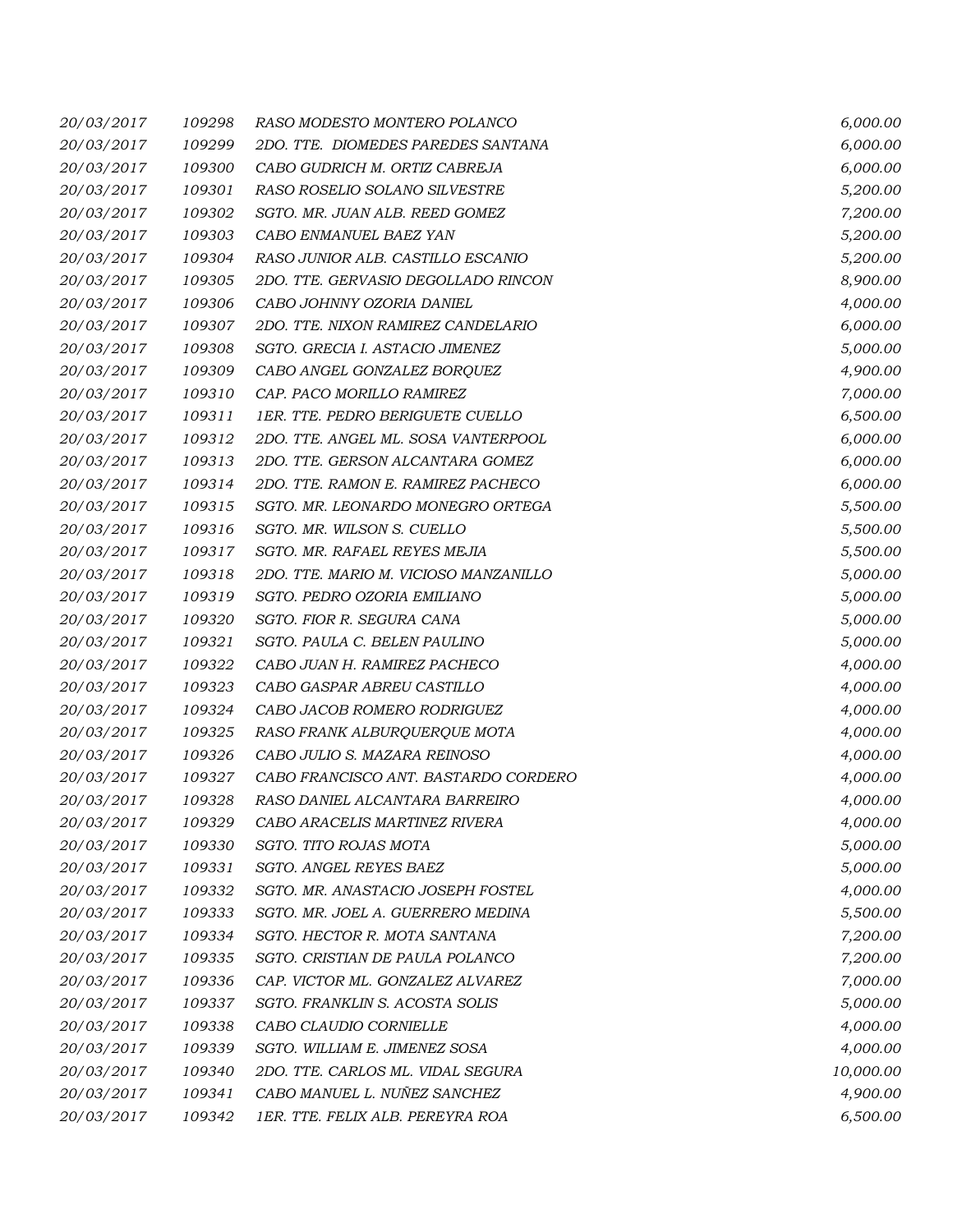| 20/03/2017 | 109343 | RASO MAXIMO AQUINO GOMEZ                  | 4,000.00  |
|------------|--------|-------------------------------------------|-----------|
| 20/03/2017 | 109344 | CABO EDGAL EFRAIN SANTANA DIAZ            | 4,000.00  |
| 20/03/2017 | 109345 | CABO DHAIN S. BERAS FIGUEROA              | 4,000.00  |
| 20/03/2017 | 109346 | RASO ALEXIS BDO. CABRERA SOLANO           | 4,000.00  |
| 20/03/2017 | 109347 | RASO VLADIMIR ML. SANTANA PEÑA            | 4,900.00  |
| 20/03/2017 | 109348 | SGTO. ALCADIO JOSE ROSARIO                | 7,200.00  |
| 20/03/2017 | 109349 | SGTO. HENRY ML. ESCORBORES AVILA          | 7,200.00  |
| 20/03/2017 | 109350 | RASO YOEL ML. AGESTA SILVESTRE            | 5,200.00  |
| 20/03/2017 | 109351 | CAP. HECTOR DE LOS SANTOS A.              | 10,000.00 |
| 20/03/2017 | 109352 | <b>1ER TTE. EMELINDO BATISTA</b>          | 7,000.00  |
| 20/03/2017 | 109353 | 1ER. TTE. JUAN JIMENEZ SANTANA            | 6,500.00  |
| 20/03/2017 | 109354 | 2DO. TTE. CIRIACO PAYANO SEVERINO         | 6,000.00  |
| 20/03/2017 | 109355 | 2DO. TTE. DOMINGO ANT. SEVERINO HENRIQUEZ | 6,000.00  |
| 20/03/2017 | 109356 | SGTO. MR. LUISA J. JIMENEZ BORT           | 5,500.00  |
| 20/03/2017 | 109357 | SGTO. BELKIS A. RICHARDSON GUILLEN        | 5,000.00  |
| 20/03/2017 | 109358 | SGTO. FRANKLIN GUZMAN LEONARDO            | 5,000.00  |
| 20/03/2017 | 109359 | RASO ISMAEL ALB. PEGUERO GONZALEZ         | 4,000.00  |
| 20/03/2017 | 109360 | SGTO. MR. ANDRES GUERRERO                 | 5,500.00  |
| 20/03/2017 | 109361 | RASO ELY E. DE LA ROSA AMBROSIO           | 5,200.00  |
| 20/03/2017 | 109362 | SGTO. CARLOS ALB. PEGUERO MOTA            | 7,200.00  |
| 20/03/2017 | 109363 | SGTO. JOAQUIN SALAS CEDEÑO                | 5,000.00  |
| 20/03/2017 | 109364 | CABO YEIMY RIVAS PEGUERO                  | 4,000.00  |
| 20/03/2017 | 109365 | SGTO. LISANDRO CHALAS TRINIDAD            | 4,000.00  |
| 20/03/2017 | 109366 | SGTO. MR. BIENVENIDO ALFONSECA JAVIER     | 4,000.00  |
| 20/03/2017 | 109367 | CABO SANTO SEVERINO SANTANA               | 4,000.00  |
| 20/03/2017 | 109368 | RASO JEAN C. PUENTE REINA                 | 4,900.00  |
| 20/03/2017 | 109369 | SGTO. HERINZON J. DE LA PAZ NOVAS         | 6,000.00  |
| 20/03/2017 | 109370 | MAYOR JOSE FCO. FRIAS MOTA                | 9,000.00  |
| 20/03/2017 | 109371 | 1ER. TTE. SANTO A. BRUJAN AQUINO          | 11,000.00 |
| 20/03/2017 | 109372 | SGTO. NELDIS A. BELLO PEREZ               | 8,000.00  |
| 20/03/2017 | 109373 | SGTO. MR. NIORVIS M. FABIAN TOLENTINO     | 8,000.00  |
| 20/03/2017 | 109374 | CABO LEORYS ANT. MARTINEZ OVIEDO          | 6,000.00  |
| 20/03/2017 | 109375 | SGTO. EDWIN ALB. CUEVAS MARCANO           | 4,900.00  |
| 20/03/2017 | 109376 | 1ER. TTE. FELIX ANT. PEÑA                 | 10,200.00 |
| 20/03/2017 | 109377 | SGTO. MR. WILLIAM DE LA CRUZ CABRAL       | 8,200.00  |
| 20/03/2017 | 109378 | SGTO. MR. HARRY A. CASTILLO MADERA        | 8,200.00  |
| 20/03/2017 | 109379 | SGTO. JORGE M. MARTE OLIVERO              | 5,200.00  |
| 20/03/2017 | 109380 | TTE. COR. WILLIAN CABRERA ARIAS           | 10,000.00 |
| 20/03/2017 | 109381 | MAYOR ERASMO ALCANTARA VARGAS             | 9,000.00  |
| 20/03/2017 | 109382 | MAYOR ELVIS R. HERNANDEZ FERNANDEZ        | 9,000.00  |
| 20/03/2017 | 109383 | CAP. EMETERIO A. SANTANA HERNANDEZ        | 7,000.00  |
| 20/03/2017 | 109384 | CAP. SAMUEL HERNANDEZ OTAÑO               | 7,000.00  |
| 20/03/2017 | 109385 | CAP. CLODOMIRO H. DOTEL NOVAS             | 7,000.00  |
| 20/03/2017 | 109386 | CAP. PASCUAL CASTRO MARTE                 | 7,000.00  |
| 20/03/2017 | 109387 | 1ER. TTE. YNABER Y. SANTANA VASQUEZ       | 6,500.00  |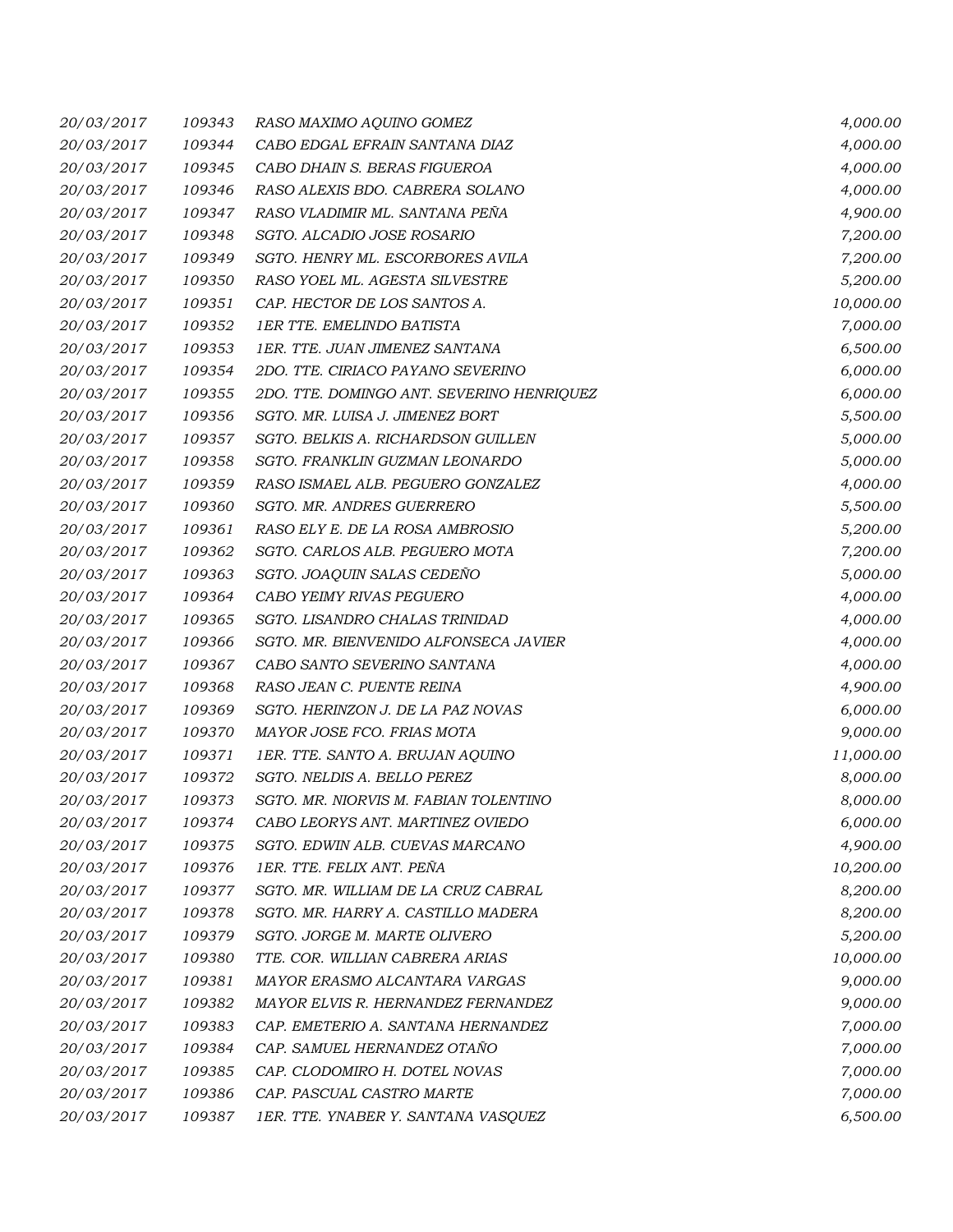| 20/03/2017 | 109388 | 1ER. TTE. JULIO E. FELIZ URBAEZ         | 6,500.00  |
|------------|--------|-----------------------------------------|-----------|
| 20/03/2017 | 109389 | 1ER. TTE. FELICIA CONRADO JIMENEZ       | 6,500.00  |
| 20/03/2017 | 109390 | 1ER. TTE. ADOLFO CARRASCO FELIZ         | 6,500.00  |
| 20/03/2017 | 109391 | 1ER. TTE. JOSE CASTRO HERNANDEZ         | 6,000.00  |
| 20/03/2017 | 109392 | 2DO. TTE. FLERIDA A. GARCIA NICOLAS     | 6,000.00  |
| 20/03/2017 | 109393 | ALFEREZ DE FRAGATA NILO PUJOLS GARCIA   | 6,000.00  |
| 20/03/2017 | 109394 | 2DO. TTE. JOSE S. MOREL DE LA CRUZ      | 6,000.00  |
| 20/03/2017 | 109395 | 2DO. TTE. ALEJANDRO FORTUNATO ARIAS     | 6,000.00  |
| 20/03/2017 | 109396 | SGTO. MR. HENRY SOSA GOMEZ              | 5,500.00  |
| 20/03/2017 | 109397 | SGTO. MR. YOKASTA CASTILLO SUERO        | 5,500.00  |
| 20/03/2017 | 109398 | SGTO. MR. LUCIANO SANTOS                | 5,500.00  |
| 20/03/2017 | 109399 | SGTO. MERCEDES M. LECLER GARCIA         | 5,000.00  |
| 20/03/2017 | 109400 | SGTO. EDINSON ML. ENCARNACION MONTERO   | 5,000.00  |
| 20/03/2017 | 109401 | SGTO. JOHANNY Z. REYES ROSARIO          | 5,000.00  |
| 20/03/2017 | 109402 | CABO FEDERICO HERNANDEZ BERROA          | 4,000.00  |
| 20/03/2017 | 109403 | CABO GLADYS SANTANA HERNANDEZ           | 4,000.00  |
| 20/03/2017 | 109404 | SGTO. BRUNO LORENZO JIMENEZ             | 4,000.00  |
| 20/03/2017 | 109405 | RASO MELISA REYES                       | 4,000.00  |
| 20/03/2017 | 109406 | CABO RAFAEL MARTES FIGUEROA             | 4,000.00  |
| 20/03/2017 | 109407 | 1ER. TTE. DOMINGO M. REYES RODRIGUEZ    | 10,200.00 |
| 20/03/2017 | 109408 | 2DO. TTE. NAZARIO MOLINA RODRIGUEZ      | 6,000.00  |
| 20/03/2017 | 109409 | SGTO. MR. CONFESOR BERROA DE LOS SANTOS | 5,500.00  |
| 20/03/2017 | 109410 | 1ER. TTE. PEDRO BELTRE VICIOSO          | 7,000.00  |
| 20/03/2017 | 109411 | 2DO. TTE. SILVESTRE PEÑA GOMEZ          | 10,000.00 |
| 20/03/2017 | 109412 | 2DO. TTE. FRANCISCO ROA GONZALEZ        | 6,000.00  |
| 20/03/2017 | 109413 | 2DO. TTE. ABRAHAN D. FELIZ FELIZ        | 10,000.00 |
| 20/03/2017 | 109414 | SGTO. MR. JOSE RAMON DE LA ROSA         | 4,000.00  |
| 20/03/2017 | 109415 | CABO OLIVIO SENA FERRERAS               | 6,000.00  |
| 20/03/2017 | 109416 | RASO JOSE V. MATEO DE LA CRUZ           | 5,200.00  |
| 20/03/2017 | 109417 | MARINERO FRANCISCO ANT. FELIZ SANCHEZ   | 6,000.00  |
| 20/03/2017 | 109418 | MAYOR ISAURA M. AMPARO OLIVO            | 7,000.00  |
| 20/03/2017 | 109419 | CABO ALFI A. URIBE EMILIANO             | 4,000.00  |
| 20/03/2017 | 109420 | CABO ARIEL SANCHEZ DE OLEO              | 4,000.00  |
| 20/03/2017 | 109421 | SGTO. CIRILO DE JESUS PASCUAL           | 7,200.00  |
| 20/03/2017 | 109422 | 1ER. TTE. DANIELA ALT. LOPEZ MIRABAL    | 6,000.00  |
| 20/03/2017 | 109423 | RASO JOSE A. SUAZO PEREZ                | 5,200.00  |
| 20/03/2017 | 109424 | SGTO. MR. ANA I. FERMIN PEÑA            | 5,500.00  |
| 20/03/2017 | 109425 | SGTO. MILKELIS FIGUEROA SUAREZ          | 4,000.00  |
| 20/03/2017 | 109426 | 1ER. TTE. AURA C. HERASME TEJEDA        | 6,500.00  |
| 20/03/2017 | 109427 | SGTO. MR. ROBERTO QUEZADA SANCHEZ       | 5,500.00  |
| 20/03/2017 | 109428 | 1ER. TTE. DOMINGO NUEZ GUZMAN           | 6,500.00  |
| 20/03/2017 | 109429 | TTE. COR. MIGUEL A. NUÑEZ PEREZ         | 6,500.00  |
| 20/03/2017 | 109430 | SGTO. MR. CARMEN VALENZA                | 5,500.00  |
| 20/03/2017 | 109431 | SGTO. MAR. ARIAS A. GONZALES PEÑA       | 5,500.00  |
| 20/03/2017 | 109432 | SGTO. MR. YAJAIRA LORENZO SANTANA       | 5,000.00  |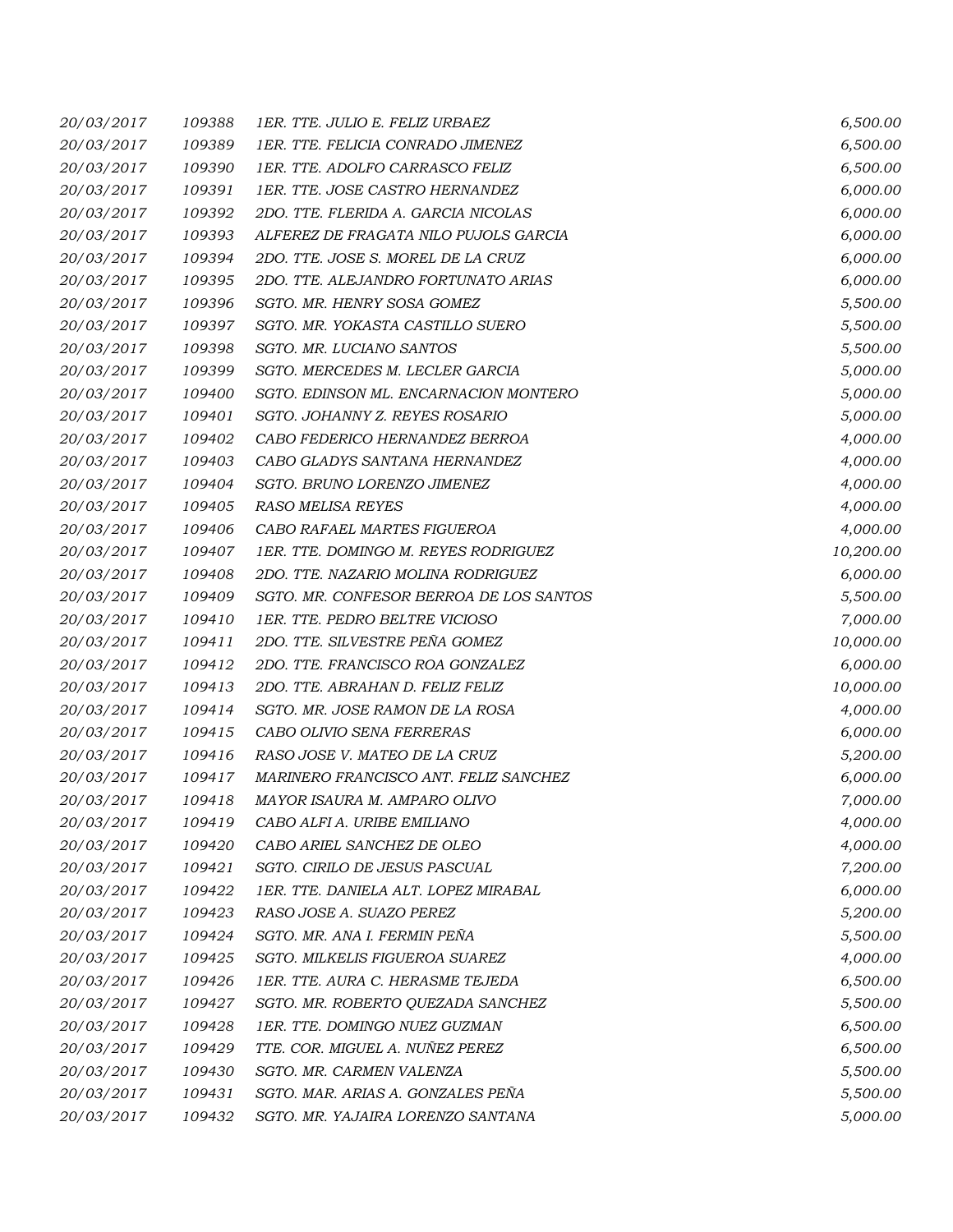| 20/03/2017 | 109433 | SGTO. MARIA BATISTA ROCHE                 | 4,000.00  |
|------------|--------|-------------------------------------------|-----------|
| 20/03/2017 | 109434 | 1ER. TTE. SENCION ROMERO BRUJAN           | 9,200.00  |
| 20/03/2017 | 109435 | ALF. DE NAVIO FRANKLIN HERASME            | 6,500.00  |
| 20/03/2017 | 109436 | 2DO. TTE. ENEROLIZA RUIZ                  | 6,000.00  |
| 20/03/2017 | 109437 | 2DO. TTE. HERINELDO VASQUEZ               | 6,000.00  |
| 20/03/2017 | 109438 | 2DO. TTE. ARELIS ALT. NUÑEZ JIMENEZ       | 6,000.00  |
| 20/03/2017 | 109439 | SGTO. MAGALY ALT. TEJADA BRITO            | 5,000.00  |
| 20/03/2017 | 109440 | SGTO. JOSE GUZMAN RODRIGUEZ               | 5,000.00  |
| 20/03/2017 | 109441 | SGTO. WILYERIS GARCIA MEDRANO             | 5,000.00  |
| 20/03/2017 | 109442 | MARINERO BERNARDO ANT. PEREZ LOPEZ        | 4,000.00  |
| 20/03/2017 | 109443 | CABO MAURO MEDINA MATOS                   | 4,000.00  |
| 20/03/2017 | 109444 | 1ER. TTE. MILAGROS ESPINOSA MONTERO       | 6,500.00  |
| 20/03/2017 | 109445 | MAYOR MARIO M. HACHE SANTANA              | 9,000.00  |
| 20/03/2017 | 109446 | MAYOR RAMON ANT. PEREZ MENDEZ             | 7,000.00  |
| 20/03/2017 | 109447 | 1ER. TTE. MANUEL BASILIO                  | 6,000.00  |
| 20/03/2017 | 109448 | SGTO. MR. CARLOS J. MERCEDES VASQUEZ      | 9,000.00  |
| 20/03/2017 | 109449 | SGTO. RAMON C. PAULINO OTAÑE              | 8,000.00  |
| 20/03/2017 | 109450 | CABO FELIX MUESES NUÑEZ                   | 6,000.00  |
| 20/03/2017 | 109451 | SGTO. MR. LUIS A. OGANDO RUBIO            | 4,000.00  |
| 20/03/2017 | 109452 | SGTO. JOSE L. SEGURA ALCANTARA            | 4,000.00  |
| 20/03/2017 | 109453 | RASO ERNESTO F. MORONTA RUIZ              | 6,000.00  |
| 20/03/2017 | 109454 | 1ER. TTE. ESTHER M. RAMIREZ BEATO         | 10,200.00 |
| 20/03/2017 | 109455 | SGTO. ELEONARDO REGALADO SERRANO          | 5,000.00  |
| 20/03/2017 | 109456 | CABO ELIAS VALDEZ VALDEZ                  | 4,900.00  |
| 20/03/2017 | 109457 | SGTO. MR. DOMINGUITO GREGORIO MARTINEZ    | 5,500.00  |
| 20/03/2017 | 109458 | SGTO. DANY F. CAMPUSANO VALDEZ            | 5,000.00  |
| 20/03/2017 | 109459 | 2DO. TTE. LUIS M. DE LA ROSA DE LA ROSA   | 5,000.00  |
| 20/03/2017 | 109460 | RASO LUISA MA. LEDESMA                    | 4,000.00  |
| 20/03/2017 | 109461 | CABO JUAN A. SANTOS MORBAN                | 4,000.00  |
| 20/03/2017 | 109462 | SGTO. MR. JULIO L. CRUZ                   | 8,200.00  |
| 20/03/2017 | 109463 | 2DO. TTE. SANTO A. LARA                   | 8,900.00  |
| 20/03/2017 | 109464 | SGTO. JUAN C. PEREZ                       | 4,000.00  |
| 20/03/2017 | 109465 | RASO GEORGINA CASTILLO OZUNA              | 4,000.00  |
| 20/03/2017 | 109466 | RASO WINSTON A. ACOSTA URBINO             | 4,000.00  |
| 20/03/2017 | 109467 | 2DO. TTE. FRANCISCO ANT. HERNANDEZ JAVIER | 6,000.00  |
| 20/03/2017 | 109468 | SGTO. MR. FREMIS DE LEON ALCANTARA        | 5,000.00  |
| 20/03/2017 | 109469 | RASO JULIO C. QUEZADA RAMOS               | 5,200.00  |
| 20/03/2017 | 109470 | CABO AGUSTIN DE LOS SANTOS ADON           | 4,900.00  |
| 20/03/2017 | 109471 | SGTO. JUAN R. ROSARIO VASQUEZ             | 5,000.00  |
| 20/03/2017 | 109472 | SGTO. ANDRES C. FIGUEROA AQUINO           | 5,000.00  |
| 20/03/2017 | 109473 | RASO MANUEL ANT. MEJIA PEÑA               | 4,000.00  |
| 20/03/2017 | 109474 | 2DO. TTE. ANGEL DE LOS SANTOS DE LA ROSA  | 6,000.00  |
| 20/03/2017 | 109475 | SGTO. MR. LUIS D. REYES PEÑA              | 8,200.00  |
| 20/03/2017 | 109476 | 2DO. TTE. JOEL E. LOPEZ FELIZ             | 9,200.00  |
| 20/03/2017 | 109477 | MAYOR ANGEL A. MICELI CALDERON            | 9,000.00  |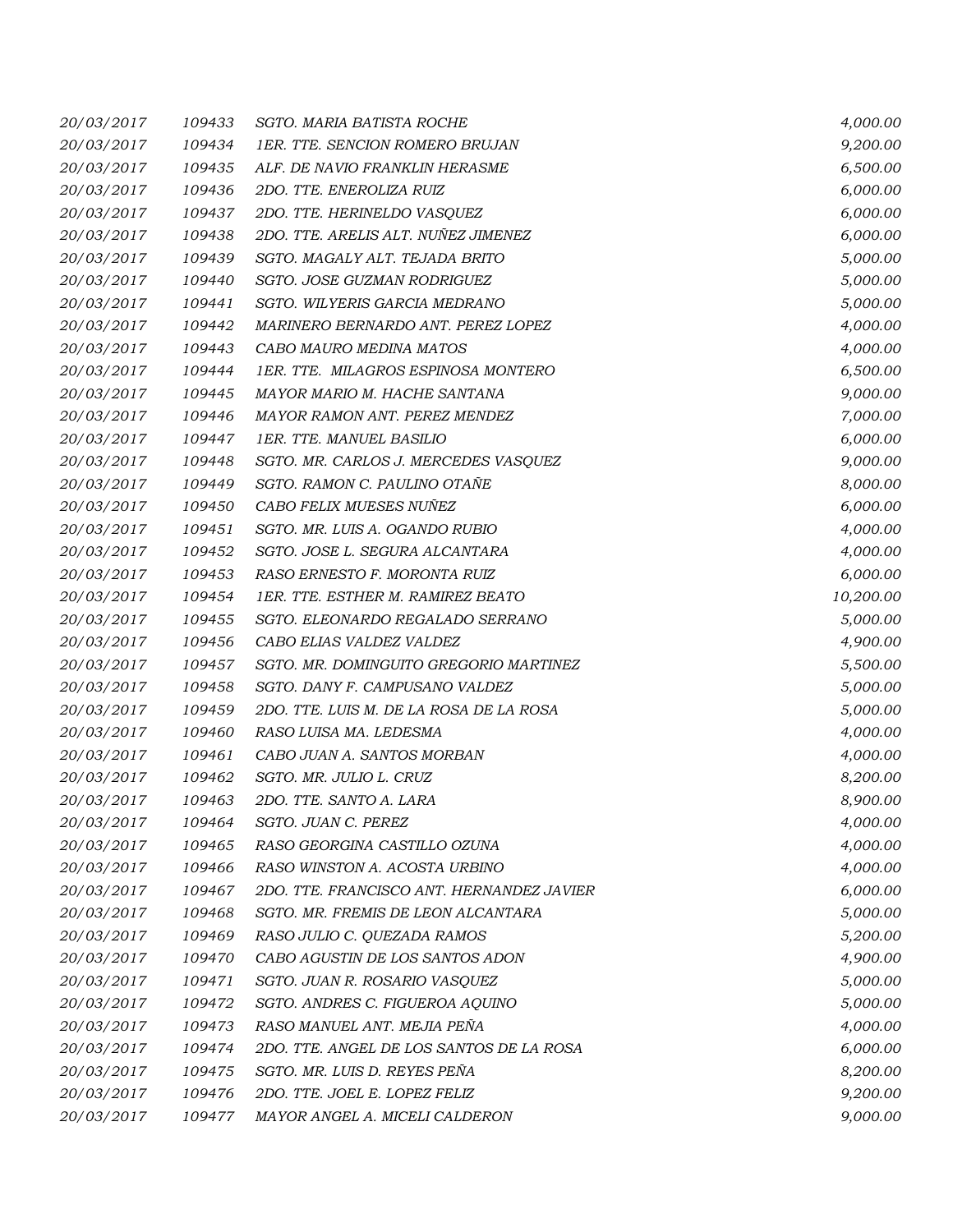| 20/03/2017 | 109478 | 1ER. TTE. YNOCENCIO FERNANDEZ SILVERIO | 6,500.00   |
|------------|--------|----------------------------------------|------------|
| 20/03/2017 | 109479 | SGTO. MR. JOSE M. BELLIARD DISLA       | 5,500.00   |
| 20/03/2017 | 109480 | SGTO. MR. DANIEL ANT. VERAS GERMOSEN   | 5,500.00   |
| 20/03/2017 | 109481 | SGTO. FELIPE S. FRANCISCO POLANCO      | 5,000.00   |
| 20/03/2017 | 109482 | SGTO. JOSE A. SANCHEZ SANCHEZ          | 5,000.00   |
| 20/03/2017 | 109483 | SGTO. ALFREDO A. PANIAGUA SANTANA      | 5,000.00   |
| 20/03/2017 | 109484 | CABO JUAN A. NOVAS HERASME             | 4,000.00   |
| 20/03/2017 | 109485 | SGTO. FRANCISCO J. RODRIGUEZ REYES     | 4,000.00   |
| 20/03/2017 | 109486 | RASO YEFRICA MA. HIDALGO MARTINEZ      | 4,000.00   |
| 20/03/2017 | 109487 | CABO MODESTO V. VALENZUELA LUGO        | 4,900.00   |
| 20/03/2017 | 109488 | RAMONA FLORES DE MATOS                 | 5,143.18   |
| 20/03/2017 | 109489 | ANEUDY J. MENDEZ FERRERAS              | 0.00       |
| 20/03/2017 | 109490 | ANEUDY J. MENDEZ FERRERAS              | 112,969.24 |
| 20/03/2017 | 109491 | COOPNASEJU                             | 109,230.76 |
| 23/03/2017 | 109492 | CIRO Y. PEREZ FIGUEREO                 | 55,000.00  |
| 23/03/2017 | 109493 | JULIO C. HERNANDEZ JAVIER              | 55,000.00  |
| 23/03/2017 | 109494 | LENIN R. SOSA VASQUEZ                  | 55,000.00  |
| 23/03/2017 | 109495 | ROBIN E. SANDOVAL FONTANA              | 44,751.50  |
| 23/03/2017 | 109496 | ALEXIS VASQUEZ ROSADO                  | 31,649.00  |
| 23/03/2017 | 109497 | CALEB DE LOS SANTOS MONCION            | 31,649.00  |
| 23/03/2017 | 109498 | JOSE R. POZO LEONARDO                  | 31,649.00  |
| 23/03/2017 | 109499 | WASCAR D. ARIAS TEJEDA                 | 31,649.00  |
| 23/03/2017 | 109500 | ESTEBAN LORENZO SEGURA DE LA CRUZ      | 17,406.95  |
| 23/03/2017 | 109501 | YONATAN I. GARCIA PENA                 | 15,104.17  |
| 23/03/2017 | 109502 | MELVIN C. DEL ORBE SANCHEZ             | 15,104.17  |
| 23/03/2017 | 109503 | JOSE ML. DE PADUA MORENO               | 15,104.17  |
| 23/03/2017 | 109504 | HUGO D. REYES PEREZ                    | 15,104.17  |
| 23/03/2017 | 109505 | FAUSTO A. DUARTE BLANCO                | 15,104.17  |
| 23/03/2017 | 109506 | BERONICA VARGAS PEREZ                  | 15,104.17  |
| 23/03/2017 | 109507 | <b>MIQUELY BAEZ PEREZ</b>              | 15,104.17  |
| 23/03/2017 | 109508 | ETNOEL D. REYES                        | 15,104.17  |
| 23/03/2017 | 109509 | <b>GEOVANNA LEBRON PENA</b>            | 15,104.17  |
| 23/03/2017 | 109510 | JARLIN ANT. FRIAS FRIAS                | 15,104.17  |
| 23/03/2017 | 109511 | MANUEL DE JESUS MATOS ESPINOSA         | 20,550.00  |
| 23/03/2017 | 109512 | WILBERTO JUBILEO MARTINEZ              | 20,550.00  |
| 24/03/2017 | 109513 | FONDO DE PENSIONES Y JUBILACIONES      | 43,668.38  |
| 24/03/2017 | 109514 | CONSEJO DEL PODER JUDICIAL             | 22,750.00  |
| 24/03/2017 | 109515 | CIRO Y. PEREZ FIGUEREO                 | 49,081.48  |
| 24/03/2017 | 109516 | JULIO C. HERNANDEZ JAVIER              | 0.00       |
| 24/03/2017 | 109517 | LENIN R. SOSA VASQUEZ                  | 51,129.37  |
| 24/03/2017 | 109518 | ALEXIS VASQUEZ ROSADO                  | 29,899.00  |
| 24/03/2017 | 109519 | CALEB DE LOS SANTOS MONCION            | 31,649.00  |
| 24/03/2017 | 109520 | JOSE R. POZO LEONARDO                  | 31,649.00  |
| 24/03/2017 | 109521 | ROBIN E. SANDOVAL FONTANA              | 51,129.37  |
| 24/03/2017 | 109522 | WASCAR D. ARIAS TEJEDA                 | 29,899.00  |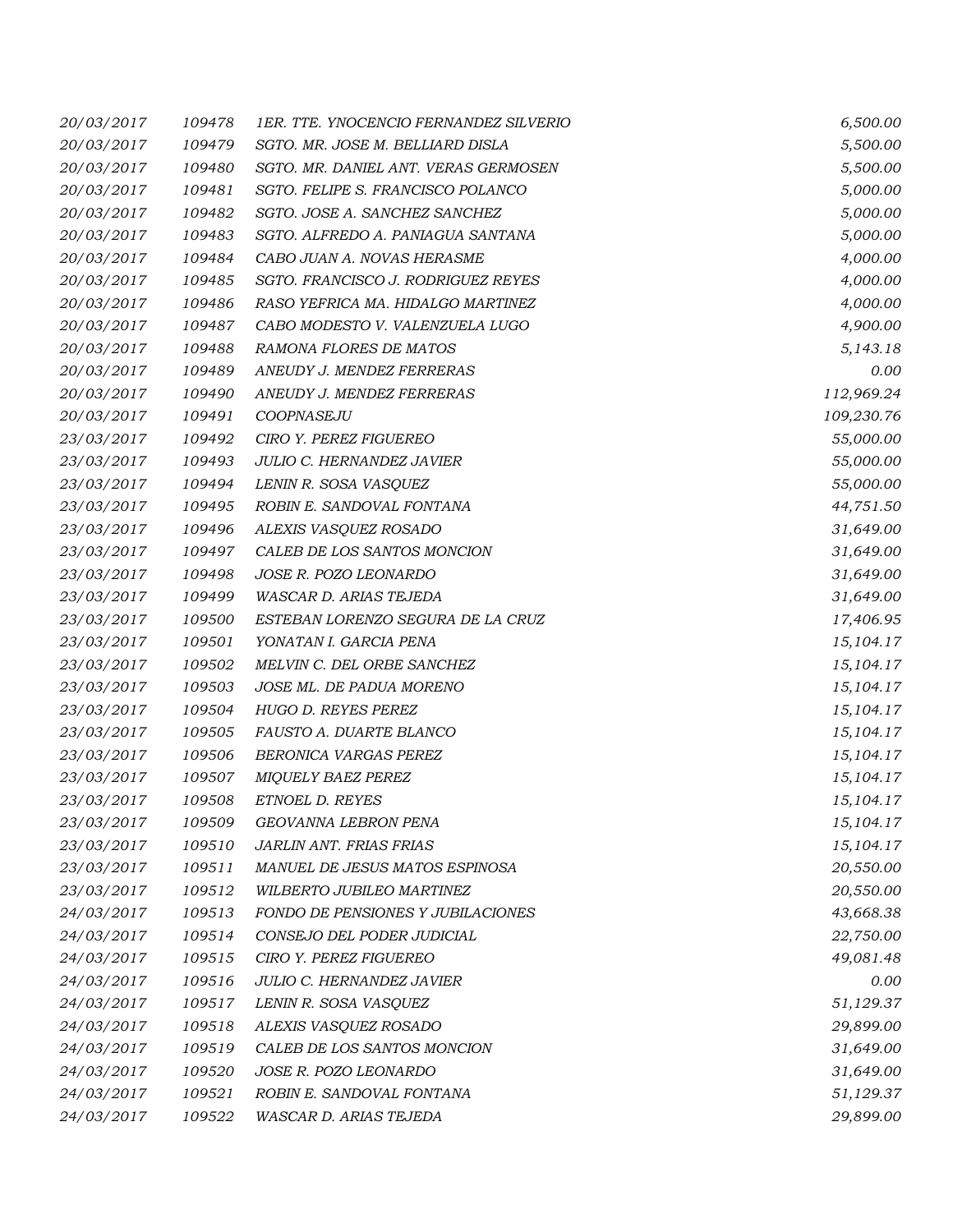| 24/03/2017 | 109523 | MANUEL DE JS. MATOS ESPINOSA             | 18,800.00  |
|------------|--------|------------------------------------------|------------|
| 24/03/2017 | 109524 | WILBERTO JUBILEO MARTINEZ                | 19,675.00  |
| 24/03/2017 | 109525 | MELVIN C. DEL ORBE SANCHEZ               | 17,250.00  |
| 24/03/2017 | 109526 | JOSE ML. DE PADUA MORENO                 | 16,375.00  |
| 24/03/2017 | 109527 | HUGO D. REYES PEREZ                      | 17,250.00  |
| 24/03/2017 | 109528 | FAUSTO A. DUARTE BLANCO                  | 18,125.00  |
| 24/03/2017 | 109529 | BERONICA VARGAS PEREZ                    | 17,250.00  |
| 24/03/2017 | 109530 | MIQUELY BAEZ CASTILLO                    | 17,250.00  |
| 24/03/2017 | 109531 | ETNOEL D. REYES                          | 17,250.00  |
| 24/03/2017 | 109532 | <b>GEOVANNA LEBRON PENA</b>              | 18,125.00  |
| 24/03/2017 | 109533 | JARLIN ANT. FRIAS FRIAS                  | 18,125.00  |
| 24/03/2017 | 109534 | YONATAN I. GARCIA PENA                   | 17,250.00  |
| 24/03/2017 | 109535 | ESTEBAN LORENZO SEGURA DE LA CRUZ        | 29,899.00  |
| 24/03/2017 | 109536 | MOISES GIL URENA                         | 20,550.00  |
| 24/03/2017 | 109537 | <b>JULIO C. HERNANDEZ JAVIER</b>         | 49,816.87  |
| 24/03/2017 | 109538 | COLECTOR DE IMPUESTOS INTERNOS           | 2,805.97   |
| 24/03/2017 | 109539 | FONDO DE PENSIONES Y JUBILACIONES        | 5,616.00   |
| 24/03/2017 | 109540 | CONSEJO DEL PODER JUDICIAL               | 2,808.00   |
| 24/03/2017 | 109541 | CONSEJO DEL PODER JUDICIAL               | 10,870.00  |
| 24/03/2017 | 109542 | CONSEJO DEL PODER JUDICIAL               | 3,063.00   |
| 24/03/2017 | 109543 | <b>INSTITUTO DE AUXILIOS Y VIVIENDAS</b> | 250.00     |
| 24/03/2017 | 109544 | FONDO DE PENSIONES Y JUBILACIONES        | 127,313.41 |
| 24/03/2017 | 109545 | CONSEJO DEL PODER JUDICIAL               | 95,807.92  |
| 24/03/2017 | 109546 | COOPNASEJU                               | 83,476.00  |
| 24/03/2017 | 109547 | COOPNASEJU                               | 142,359.27 |
| 24/03/2017 | 109548 | CARLOS ML. MENDEZ L.                     | 150.00     |
| 24/03/2017 | 109549 | CONSEJO DEL PODER JUDICIAL               | 875.00     |
| 24/03/2017 | 109550 | CONSEJO DEL PODER JUDICIAL               | 1,054.44   |
| 24/03/2017 | 109551 | CONSEJO DEL PODER JUDICIAL               | 19,823.32  |
| 27/03/2017 | 109552 | CONSEJO DEL PODER JUDICIAL               | 1,200.00   |
| 27/03/2017 | 109553 | INSTITUTO NACIONAL DE LA VIVIENDA        | 366.95     |
| 27/03/2017 | 109554 | DOMINGA REYNOSO MOLINA                   | 2,000.00   |
| 27/03/2017 | 109555 | EMMACULADA N. DEL ORBE PEREZ             | 4,000.00   |
| 27/03/2017 | 109556 | YAHAIRA ALT. RAMOS QUEZADA               | 3,000.00   |
| 27/03/2017 | 109557 | YANIA MARMOL PUELLO                      | 2,000.00   |
| 27/03/2017 | 109558 | JOHANNA MARTINEZ BATISTA                 | 2,000.00   |
| 27/03/2017 | 109559 | JOSEFINA MERCEDES REYES ESPINAL          | 3,000.00   |
| 27/03/2017 | 109560 | INSTITUTO DE AUXILIOS Y VIVIENDA         | 1,873.69   |
| 27/03/2017 | 109561 | FUNDACION DE CREDITO EDUCATIVO           | 369,468.18 |
| 27/03/2017 | 109562 | CONSEJO DEL PODER JUDICIAL               | 26,321.20  |
| 27/03/2017 | 109563 | CONSEJO DEL PODER JUDICIAL               | 5,000.00   |
| 27/03/2017 | 109564 | CARLOS ML. MENDEZ L.                     | 6,550.00   |
| 27/03/2017 | 109565 | AURA MARIA YBELICE MERCEDES              | 2,000.00   |
| 27/03/2017 | 109566 | LISSET MARIBEL HERNANDEZ PENA            | 6,000.00   |
| 27/03/2017 | 109567 | NURYS LANDA VALDEZ SANCHEZ               | 2,500.00   |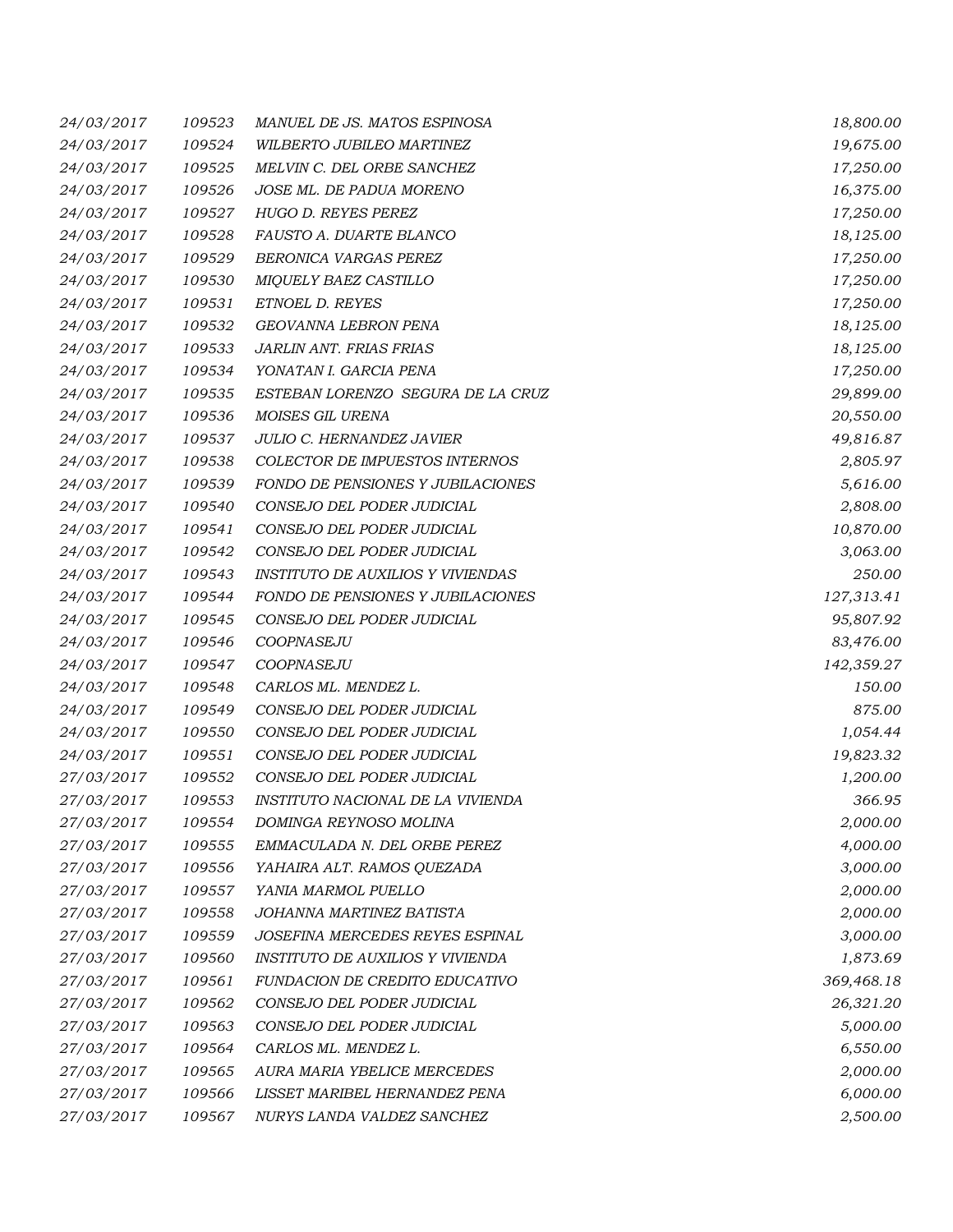| 27/03/2017 | 109568 | CONSEJO DEL PODER JUDICIAL        | 13,219.34     |
|------------|--------|-----------------------------------|---------------|
| 27/03/2017 | 109569 | CONSEJO DEL PODER JUDICIAL        | 18,372.18     |
| 27/03/2017 | 109570 | CONSEJO DEL PODER JUDICIAL        | 13,562.50     |
| 27/03/2017 | 109571 | CONSEJO DEL PODER JUDICIAL        | 1,650.00      |
| 27/03/2017 | 109572 | CONSEJO DEL PODER JUDICIAL        | 3,000.00      |
| 27/03/2017 | 109573 | DULCE MARIA AQUINO GONZALEZ       | 3,600.00      |
| 27/03/2017 | 109574 | NAZARET ALMONTE SUAREZ            | 7,500.00      |
| 27/03/2017 | 109575 | INSTITUTO DE AUXILIOS Y VIVIENDAS | 159,025.00    |
| 27/03/2017 | 109576 | <b>MAILENY RICHIEZ</b>            | 3,500.00      |
| 27/03/2017 | 109577 | CONSEJO DEL PODER JUDICIAL        | 2,535.39      |
| 27/03/2017 | 109578 | FAVIANA L. MATOS MATOS            | 2,000.00      |
| 27/03/2017 | 109579 | CONSEJO DEL PODER JUDICIAL        | 703.33        |
| 27/03/2017 | 109580 | WENDY VALERIO DE PARKER           | 5,800.00      |
| 27/03/2017 | 109581 | LAURIDISY SANCHEZ ORTIZ           | 10,000.00     |
| 27/03/2017 | 109582 | NOHEMI E. FELIZ URBAEZ            | 6,500.00      |
| 27/03/2017 | 109583 | ANGELITA ROSARIO MONTES DE OCA    | 4,000.00      |
| 27/03/2017 | 109584 | CONSEJO DEL PODER JUDICIAL        | 5,558.67      |
| 27/03/2017 | 109585 | CONSEJO DEL PODER JUDICIAL        | 30,266.62     |
| 27/03/2017 | 109586 | CONSEJO DEL PODER JUDICIAL        | 7,468.75      |
| 27/03/2017 | 109587 | FONDO DE PENSIONES Y JUBILACIONES | 11,433,196.87 |
| 27/03/2017 | 109588 | CLARIVEL GARCIA HERNANDEZ         | 141,480.00    |
| 27/03/2017 | 109589 | PEDRO L. SANCHEZ GUERRERO         | 526,392.00    |
| 27/03/2017 | 109590 | DILCIA C. GARCIA                  | 346,320.00    |
| 27/03/2017 | 109591 | NEYDA M. ZABALA MATOS             | 13,143.73     |
| 27/03/2017 | 109592 | SABRINA C. LUGO CASADO            | 7,251.03      |
| 27/03/2017 | 109593 | CONSEJO DEL PODER JUDICIAL        | 6,881.33      |
| 27/03/2017 | 109594 | CONSEJO DEL PODER JUDICIAL        | 19,009.73     |
| 27/03/2017 | 109595 | COOPNASEJU                        | 29,090.29     |
| 28/03/2017 | 109596 | LORENZO W. JANSEN GIL             | 8,318.22      |
| 28/03/2017 | 109597 | YINETT A. DE PENA ANDERSON        | 677.73        |
| 28/03/2017 | 109598 | ANA T. PEREZ BAEZ                 | 40,379.17     |
| 28/03/2017 | 109599 | MARIELA J. FERNANDEZ ALMONTE      | 228.89        |
| 28/03/2017 | 109600 | FRANKLIN A. MENDEZ LOPEZ          | 5,031.67      |
| 28/03/2017 | 109601 | NOBLE F. SANTOS GUTIERREZ         | 8,245.56      |
| 28/03/2017 | 109602 | EURILICES DEL C. ROSA DUARTE      | 1,313.53      |
| 28/03/2017 | 109603 | LUIS ML. CERDA RICARDO            | 4,459.10      |
| 28/03/2017 | 109604 | JULISSA A. MEDINA LUCIANO         | 16,684.64     |
| 28/03/2017 | 109605 | CONSEJO DEL PODER JUDICIAL        | 7,581.27      |
| 28/03/2017 | 109606 | CONSEJO DEL PODER JUDICIAL        | 13,417.11     |
| 28/03/2017 | 109607 | COOPNASEJU                        | 51,001.75     |
| 28/03/2017 | 109608 | JOSE A. CRUCETA ALMANZAR          | 303,939.07    |
| 28/03/2017 | 109609 | RHINA MONTILLA BRITO              | 13,910.40     |
| 29/03/2017 | 109610 | CARLOS R. GUERRA GARCIA           | 3,707.66      |
| 29/03/2017 | 109611 | DANNY R. GUERRA ARIAS             | 3,707.66      |
| 29/03/2017 | 109612 | MONICA CRUZ LARA                  | 3,707.66      |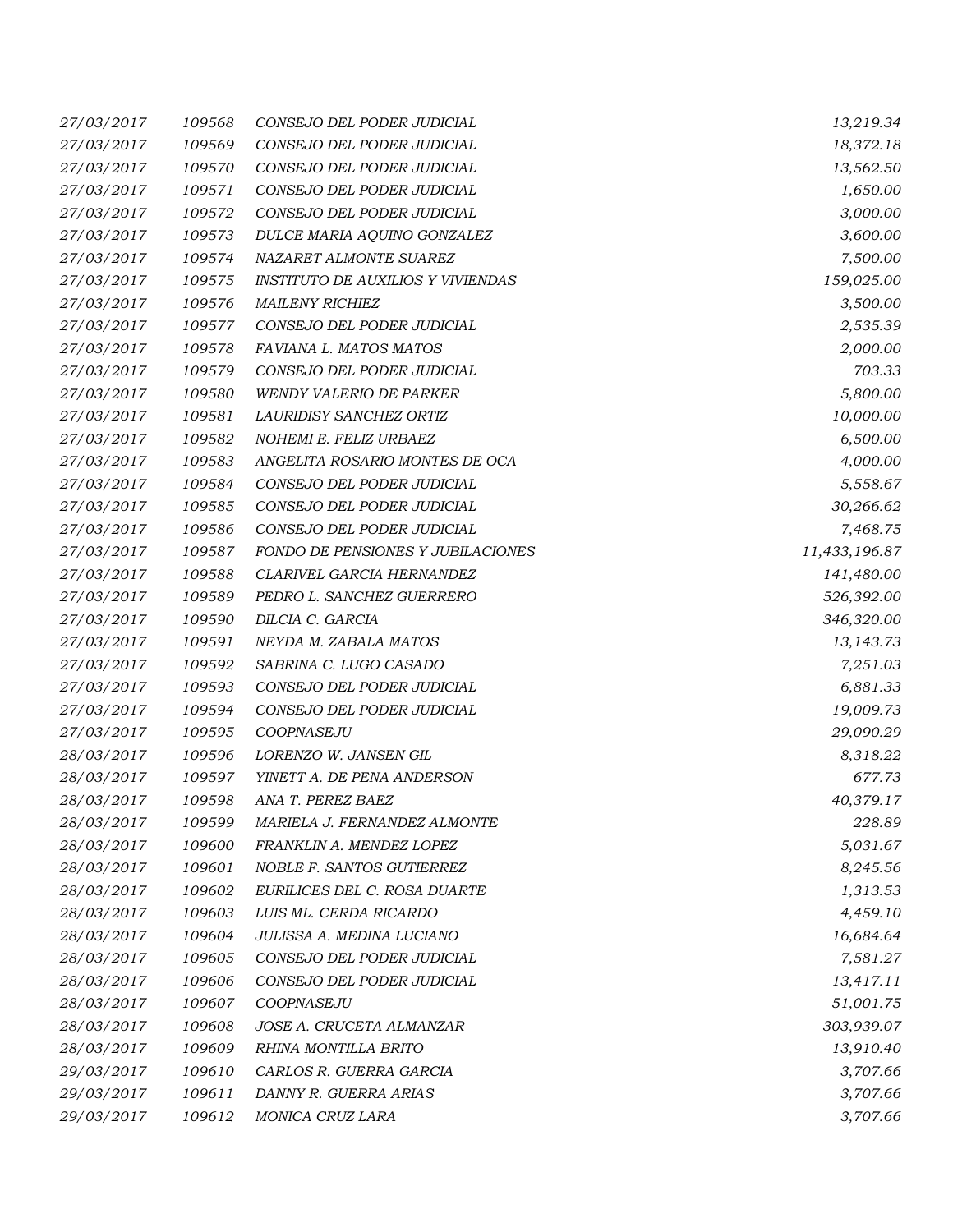| 29/03/2017 | 109613 | CONSEJO DEL PODER JUDICIAL               | 5,593.68  |
|------------|--------|------------------------------------------|-----------|
| 29/03/2017 | 109614 | DIANA I CRUZ MENA                        | 21,648.10 |
| 29/03/2017 | 109615 | DANIEL J. GARCIA PEREZ                   | 16,646.61 |
| 29/03/2017 | 109616 | CLENNY BOCIO RAMIREZ                     | 12,359.63 |
| 29/03/2017 | 109617 | LAIYONIL D. URBAEZ BRITO                 | 18,083.52 |
| 29/03/2017 | 109618 | ADONIS RUBIO PUJOLS                      | 17,619.84 |
| 29/03/2017 | 109619 | ROSA A. SANCHEZ                          | 27,265.75 |
| 29/03/2017 | 109620 | JOEL A. MARTINEZ CEDEÑO                  | 14,490.00 |
| 29/03/2017 | 109621 | LORENZO W. JANSEN GIL                    | 14,423.73 |
| 29/03/2017 | 109622 | DAVID MEJIA DE LA CRUZ                   | 8,244.65  |
| 29/03/2017 | 109623 | EDILENIA MDES. TEJADA RAMIREZ            | 15,191.15 |
| 29/03/2017 | 109624 | JENIFER REYES FERNANDEZ                  | 13,997.45 |
| 29/03/2017 | 109625 | ROSANGEL TAVERAS LUNA                    | 6,643.64  |
| 29/03/2017 | 109626 | PAMELA J. ESPINAL SALAZAR                | 16,146.00 |
| 29/03/2017 | 109627 | KATELINE D. SANTANA PEÑA                 | 9,409.02  |
| 29/03/2017 | 109628 | GERARDO SANCHEZ ACEVEDO                  | 18,499.01 |
| 29/03/2017 | 109629 | ANTHONY S. RIVERA MERCEDES               | 16,205.57 |
| 29/03/2017 | 109630 | EDGAR A. LAFLEUR                         | 10,569.74 |
| 29/03/2017 | 109631 | <b>INSTITUTO DE AUXILIOS Y VIVIENDAS</b> | 300.00    |
| 29/03/2017 | 109632 | FONDO DE PENSIONES Y JUBILACIONES        | 6,984.62  |
| 29/03/2017 | 109633 | CONSEJO DEL PODER JUDICIAL               | 3,492.31  |
| 29/03/2017 | 109634 | 1ER. TTE. EDDY FCO. PAULINO BALBUENA     | 16,000.00 |
| 29/03/2017 | 109635 | CAPITAN ABEL A. VASQUEZ REYES            | 12,133.33 |
| 29/03/2017 | 109636 | 2DO. TTE. DANY DE LA CRUZ CASTILLO       | 9,800.00  |
| 29/03/2017 | 109637 | 2DO. TTE. ONESIMO VALDEZ SUBERBI         | 11,200.00 |
| 29/03/2017 | 109638 | SGTO. MR. EDDY ALB. SOLER JIMENEZ        | 10,266.67 |
| 29/03/2017 | 109639 | SGTO. MR. LUIS M. MATEO DAMIAN           | 8,983.33  |
| 29/03/2017 | 109640 | SGTO. IVAN LUNA RINCON                   | 9,706.67  |
| 29/03/2017 | 109641 | SGTO. KELLYN J. MEJIA CARRASCO           | 5,833.33  |
| 29/03/2017 | 109642 | CABO PEDRO ANT. ORTIZ CASTRO             | 7,466.67  |
| 29/03/2017 | 109643 | RASO JOSE M. DE LA ROSA JIMENEZ          | 6,000.00  |
| 29/03/2017 | 109644 | CABO ALFREDO C. CUEVAS MENDEZ            | 12,000.00 |
| 29/03/2017 | 109645 | 2DO. TTE. EUDY CARRASCO                  | 10,000.00 |
| 29/03/2017 | 109646 | 1ER. TTE. AGUSTIN GONZALEZ MARTIN        | 9,800.00  |
| 29/03/2017 | 109647 | CABO RAFAEL E. MEJIA SIER MEJIA SIERRA   | 6,533.33  |
| 29/03/2017 | 109648 | 1ER. TTE. PAULINO MONTILLA MATOS         | 12,133.33 |
| 29/03/2017 | 109649 | SGTO. MR. CESAR N. HERNANDEZ PERALTA     | 10,266.67 |
| 29/03/2017 | 109650 | RASO YERISON VARGAS LIRANZO              | 7,466.67  |
| 29/03/2017 | 109651 | 2DO. TTE. DAMIAN PEREZ ARAUJO            | 9,800.00  |
| 29/03/2017 | 109652 | CABO WANDIS KENNETH CORDERO              | 4,666.67  |
| 29/03/2017 | 109653 | SGTO. MR. RAFAEL ANT. BELTRE MATOS       | 6,533.33  |
| 29/03/2017 | 109654 | MAYOR JUAN J. TELFOR                     | 12,133.33 |
| 29/03/2017 | 109655 | RASO LUIS D. HIDALGO SENA                | 6,000.00  |
| 29/03/2017 | 109656 | 1ER. TTE. MANOLO ALCANTARA SANCHEZ       | 10,616.67 |
| 29/03/2017 | 109657 | CABO BIENVENIDO DIAZ BRUJAN              | 4,666.67  |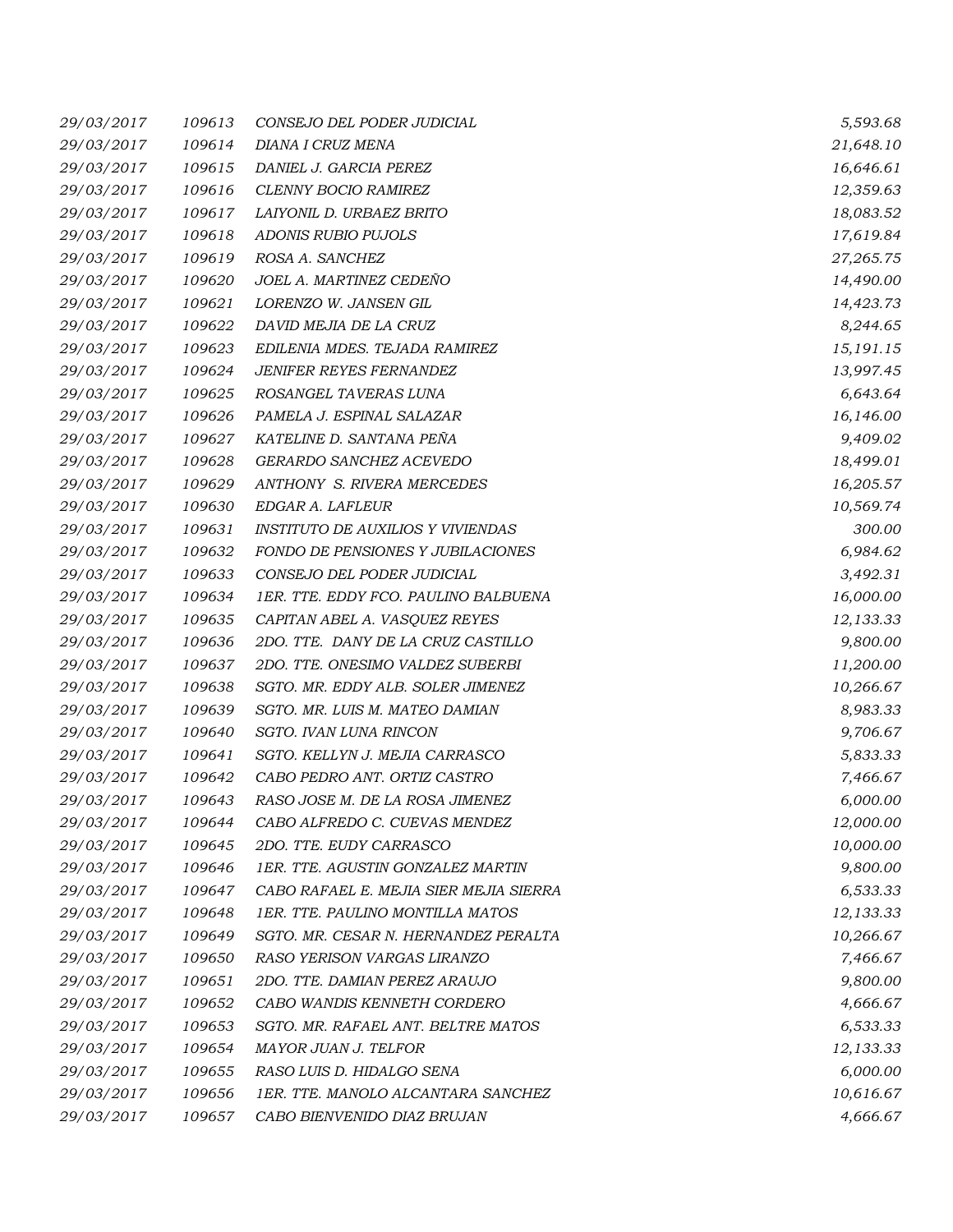| 29/03/2017 | 109658 | LUIS S. HERRERA CESPEDES       | 15,712.19  |
|------------|--------|--------------------------------|------------|
| 29/03/2017 | 109659 | SAN E. SANCHEZ                 | 1,386.37   |
| 29/03/2017 | 109660 | ALAN R. ENCARNACION RAMON      | 1,386.37   |
| 29/03/2017 | 109661 | SINDY M. MARTINEZ DE LEON      | 19,131.91  |
| 29/03/2017 | 109662 | ALAIDA LABORDA DE OLEO         | 19,131.91  |
| 29/03/2017 | 109663 | MERY C. MATTA HILARIO          | 26,920.69  |
| 29/03/2017 | 109664 | BADIA A. WEHBE GUZMAN          | 61,917.58  |
| 29/03/2017 | 109665 | LIDIA A. PUIG FRANCISCO        | 6,730.18   |
| 29/03/2017 | 109666 | DAMARI M. CRUZ ALMANZAR        | 19,541.21  |
| 29/03/2017 | 109667 | STARLYN R. ESPINAL ALMONTE     | 15,712.19  |
| 29/03/2017 | 109668 | JOEL ANT. ARIAS CRUZ           | 13,401.58  |
| 29/03/2017 | 109669 | JUAN A. POLANCO MARTINEZ       | 15,712.19  |
| 29/03/2017 | 109670 | JUNIOR A. NICASIO GARCIA       | 15,712.19  |
| 29/03/2017 | 109671 | SONIA Y. GARCIA POLANCO        | 23,502.27  |
| 29/03/2017 | 109672 | ANA D. ALMONTE MARTINEZ        | 528.14     |
| 29/03/2017 | 109673 | JOHANNA M. LOPEZ LANTIGUA      | 528.14     |
| 29/03/2017 | 109674 | YENY A. ESPINAL ESPINAL        | 4,225.12   |
| 29/03/2017 | 109675 | YENIFER P. MARTINEZ HERNANDEZ  | 6,865.83   |
| 29/03/2017 | 109676 | RAYDI R. GOMEZ SANTOS          | 23,502.27  |
| 29/03/2017 | 109677 | ROHAINA RAMOS PEÑA             | 6,436.72   |
| 29/03/2017 | 109678 | YESSICA I. FERMIN TORRES       | 12,147.24  |
| 29/03/2017 | 109679 | DARLIN P. CORNIEL TEJADA       | 20,597.50  |
| 29/03/2017 | 109680 | NELSON B. DE LA ROSA PAULINO   | 51,321.60  |
| 29/03/2017 | 109681 | JUAN ANT. REYES UREÑA          | 8,973.57   |
| 29/03/2017 | 109682 | LUIS N. GOMEZ GIL              | 61,917.58  |
| 29/03/2017 | 109683 | ELIZABETH MARTE LIRIO          | 64,152.00  |
| 29/03/2017 | 109684 | ELLIN J. CORDERO TEJADA        | 45,765.17  |
| 29/03/2017 | 109685 | FRANCIA Y. CLASE CLASE         | 61,917.58  |
| 29/03/2017 | 109686 | RAMON A. RODRIGUEZ YON         | 10,562.82  |
| 29/03/2017 | 109687 | PATRICIA M. ORTEGA RAMIREZ     | 3,785.01   |
| 29/03/2017 | 109688 | LORENZO A. VARGAS CRUZ         | 2,138.40   |
| 29/03/2017 | 109689 | ANA R. DE LEON GUZMAN          | 64,152.00  |
| 29/03/2017 | 109690 | ANA A. QUEZADA CONIL           | 20,597.50  |
| 29/03/2017 | 109691 | MODESTO R. CAMACHO SANTANA     | 153,447.94 |
| 29/03/2017 | 109692 | ROSA M. ALMONTE FRANCISCO      | 64,152.00  |
| 29/03/2017 | 109693 | BERNARDINA PEÑA JIMENEZ        | 181,764.00 |
| 29/03/2017 | 109694 | HILARIA ALT. PERALTA JIMENEZ   | 64,152.00  |
| 29/03/2017 | 109695 | GRISELDA R. SALAZAR TAVERAS    | 53,730.28  |
| 29/03/2017 | 109696 | JOSE F. THEN REINOSO           | 52,734.08  |
| 29/03/2017 | 109697 | JOSEFINA COMPRES SANTANA       | 2,243.39   |
| 29/03/2017 | 109698 | PURISIMA E. PAREDES MARTINEZ   | 22,433.90  |
| 29/03/2017 | 109699 | ALBANIA ALT. CONTRERAS SANCHEZ | 27,124.54  |
| 29/03/2017 | 109700 | JAZMIN L. CORREA MENA          | 13,665.65  |
| 29/03/2017 | 109701 | ADALGISA M. TEJADA DE AZA      | 64,152.00  |
| 29/03/2017 | 109702 | ROSMERY MATA DUARTE            | 2,243.39   |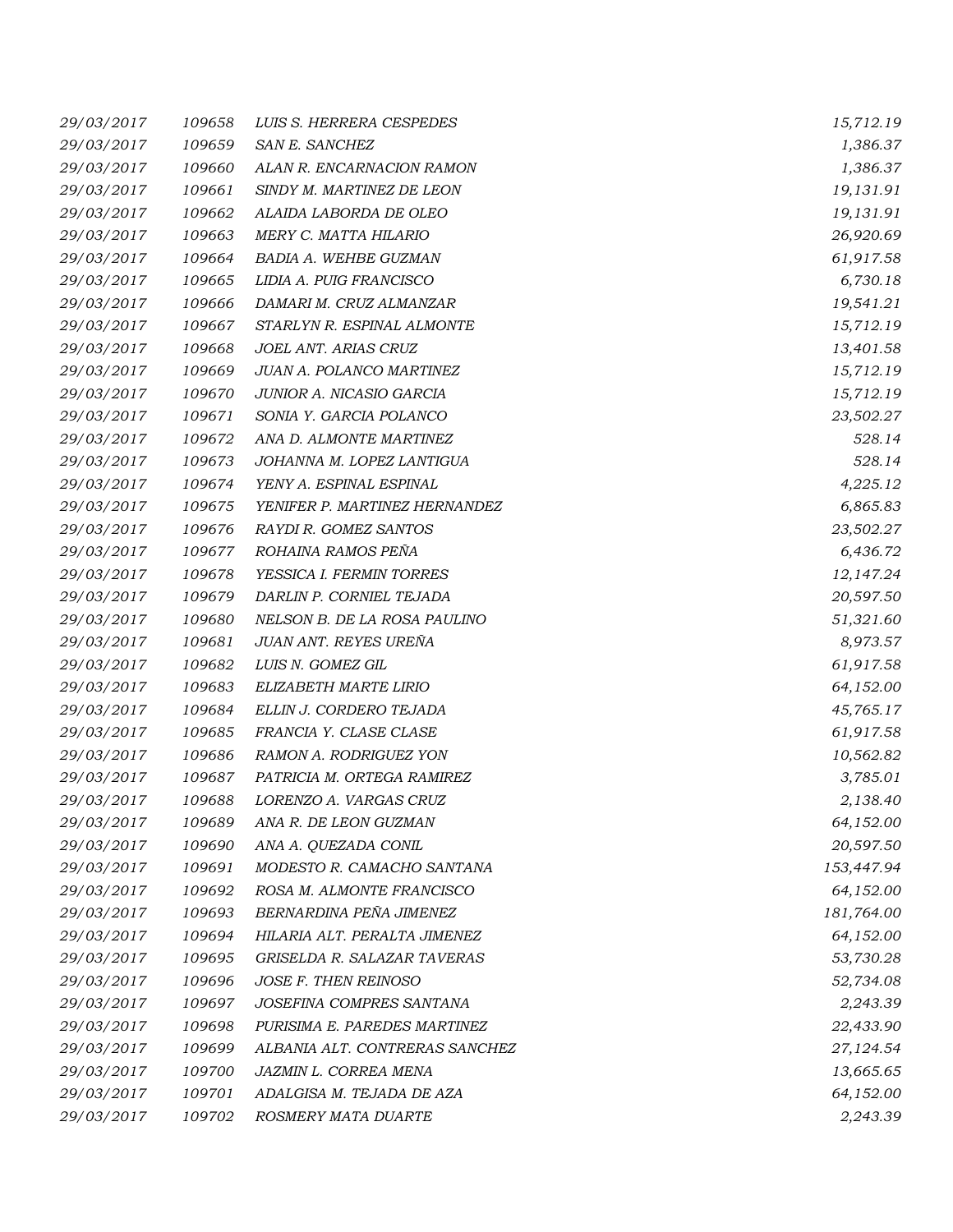| 29/03/2017 | 109703 | CARMEN M. ALONZO MARTE            | 2,138.40   |
|------------|--------|-----------------------------------|------------|
| 29/03/2017 | 109704 | MAYRA J. DE LA CRUZ LORA          | 86,146.20  |
| 29/03/2017 | 109705 | FRANCISCO TORRES DE LA CRUZ       | 44,867.81  |
| 29/03/2017 | 109706 | FRANCISCO ALB. ANTIGUA PORTUHONDO | 10,692.00  |
| 29/03/2017 | 109707 | EDIS Y. RODRIGUEZ MUÑOZ           | 43,970.47  |
| 29/03/2017 | 109708 | EUDOCIO FERRERAS MEDINA           | 54,662.47  |
| 29/03/2017 | 109709 | LELIS Y. GUEVARA MEDINA           | 34,099.54  |
| 29/03/2017 | 109710 | LUIS J. MELLA OGANDO              | 2,243.39   |
| 29/03/2017 | 109711 | DANIELA DEL P. GUERRERO LAGARES   | 29,612.75  |
| 29/03/2017 | 109712 | LIBIS M. MEREJO PEREZ             | 29,612.75  |
| 29/03/2017 | 109713 | ZOBEIDA MATEO                     | 34,996.89  |
| 29/03/2017 | 109714 | RUTH M. GONZALEZ DE LOS SANTOS    | 29,612.75  |
| 29/03/2017 | 109715 | LUISA I. MATOS SAMBOY             | 29,612.75  |
| 29/03/2017 | 109716 | WILSON J. SIERRA FERRERAS         | 44,419.18  |
| 29/03/2017 | 109717 | ALFREDO GONZALEZ SANCHEZ          | 13,460.35  |
| 29/03/2017 | 109718 | MIGUEL VALDEZ PEREZ               | 52,944.02  |
| 29/03/2017 | 109719 | CLARO TRINIDAD SANTANA            | 38,166.35  |
| 29/03/2017 | 109720 | MILCIADES GUEVARA FELIZ           | 64,152.00  |
| 29/03/2017 | 109721 | MIGUEL A. PEREZ MENDEZ            | 29,612.78  |
| 29/03/2017 | 109722 | DENNIS M. PEREZ GUZMAN            | 34,099.56  |
| 29/03/2017 | 109723 | JOSELYN A. MATEO SALCIE           | 23,522.40  |
| 29/03/2017 | 109724 | RUTH E. BRIOSO DE LEON            | 44,867.82  |
| 29/03/2017 | 109725 | DIOGENES OGANDO OGANDO            | 6,730.18   |
| 29/03/2017 | 109726 | JUANA M. CONCEPCION MORETA        | 26,920.69  |
| 29/03/2017 | 109727 | SERVIO ANT. MONTILLA MONTILLA     | 116,207.67 |
| 29/03/2017 | 109728 | MELANIO MATOS JIMENEZ             | 31,856.16  |
| 29/03/2017 | 109729 | WILFREDO ENCARNACION JIMENEZ      | 8,973.58   |
| 29/03/2017 | 109730 | DOMINGA T. MORILLO MONTERO        | 5,384.14   |
| 29/03/2017 | 109731 | JACKELINE DE JS. TORIBIO FORTUNA  | 58,328.19  |
| 29/03/2017 | 109732 | FRANKLIN Y. CABREJA DE LA ROSA    | 18,022.81  |
| 29/03/2017 | 109733 | BRUNILDA FORTUNA RUBEN            | 26,023.35  |
| 29/03/2017 | 109734 | EVELYN G. GARCIA VALDEZ           | 2,376.63   |
| 29/03/2017 | 109735 | DOMINGO ANT. GUERRERO CALDERON    | 44,867.82  |
| 29/03/2017 | 109736 | MANUELICA MEDINA BELTRE           | 4,486.78   |
| 29/03/2017 | 109737 | JOSE BDO. MERCEDES PEÑA           | 8,973.58   |
| 29/03/2017 | 109738 | MAXIMILIANO PEGUERO DE AZA        | 40,381.04  |
| 29/03/2017 | 109739 | <b>EDWIN POUERIET ROSARIO</b>     | 19,541.21  |
| 29/03/2017 | 109740 | ARANIBAL MANZANO ZAPATA           | 13,460.35  |
| 29/03/2017 | 109741 | VANESA E. CHARLES CRUZ            | 22,622.04  |
| 29/03/2017 | 109742 | ESTEFANI Y. ALTAGRACIA MEJIA      | 22,622.04  |
| 29/03/2017 | 109743 | ANDRES DIAZ DEL ROSARIO           | 2,243.39   |
| 29/03/2017 | 109744 | YENNY C. MOTA FRIAS               | 19,131.91  |
| 29/03/2017 | 109745 | MICHELLE S. MONEGRO BURGOS        | 19,131.91  |
| 29/03/2017 | 109746 | ALEJANDRO AYALA CORDERO           | 5,346.06   |
| 29/03/2017 | 109747 | JULIO F. PAREDES VENTURA          | 10,628.84  |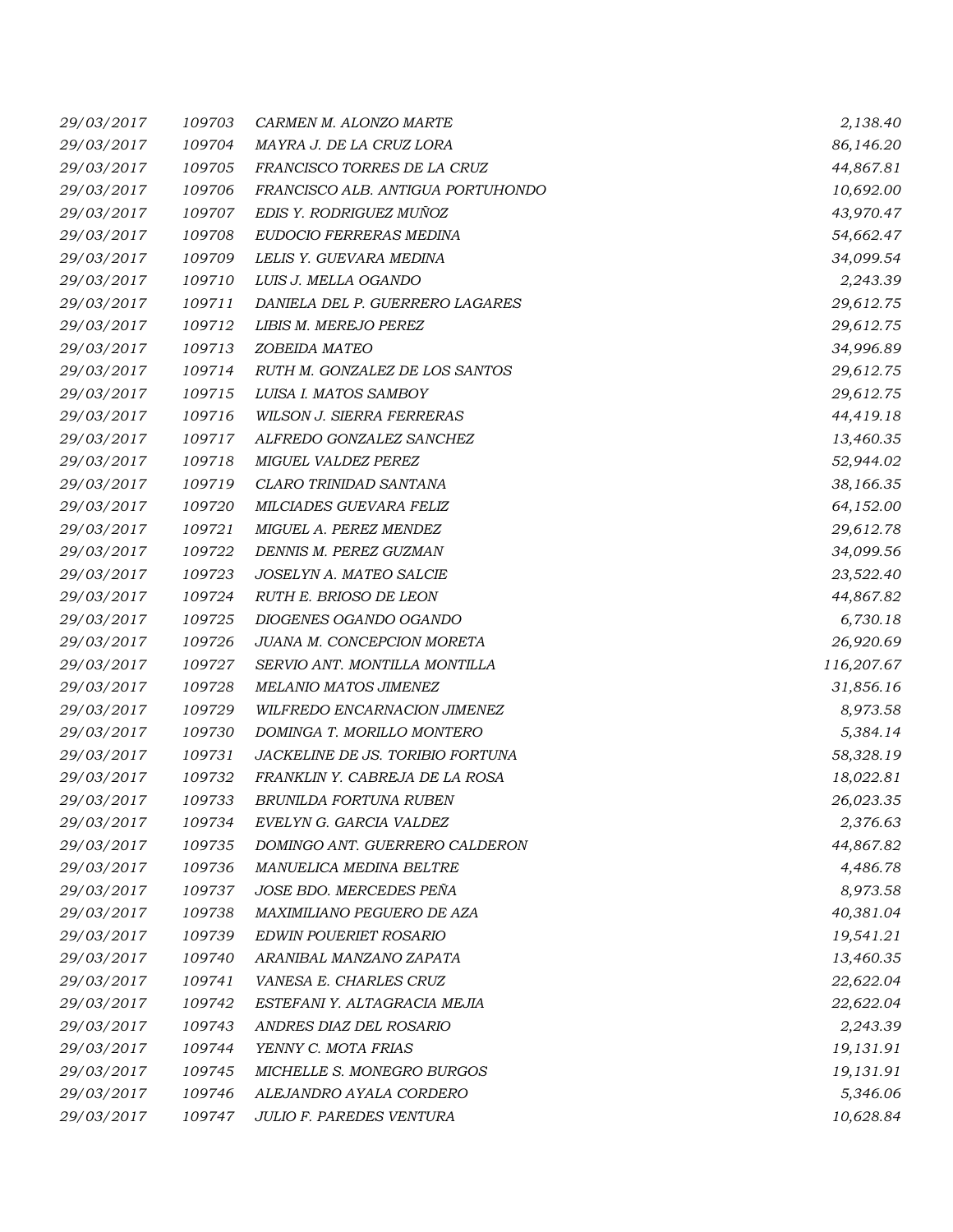|            |        | TOTAL RD\$                               | 79,329,348.64 |
|------------|--------|------------------------------------------|---------------|
| 31/03/2017 | 109775 | COLECTOR DE IMPUESTOS INTERNOS           | 25,151,065.95 |
| 31/03/2017 | 109774 | COLECTOR DE IMPUESTOS INTERNOS           | 320,461.29    |
| 31/03/2017 | 109773 | <b>FONDO DE PENSIONES Y JUBILACIONES</b> | 20,291,355.39 |
| 31/03/2017 | 109772 | AMARILIS GRULLON REYNOSO                 | 56,311.20     |
| 31/03/2017 | 109771 | CONSEJO DEL PODER JUDICIAL               | 276.00        |
| 31/03/2017 | 109770 | <b>FONDO DE PENSIONES Y JUBILACIONES</b> | 552.00        |
| 31/03/2017 | 109769 | <b>COLECTOR DE IMPUESTOS INTERNOS</b>    | 3,190,437.01  |
| 31/03/2017 | 109768 | CONSEJO DEL PODER JUDICIAL               | 6,927.83      |
| 31/03/2017 | 109767 | COOPNASEJU                               | 26,316.59     |
| 31/03/2017 | 109766 | JOSE A. URENA SANCHEZ                    | 132,230.72    |
| 31/03/2017 | 109765 | CONSEJO DEL PODER JUDICIAL               | 5,714.00      |
| 31/03/2017 | 109764 | ALBERTO A. NINA DE JESUS                 | 10,325.17     |
| 31/03/2017 | 109763 | FLORINDA E. TAVERAS GUILLEN              | 11,947.83     |
| 31/03/2017 | 109762 | ELISABETH SANQUINTIN MEDINA              | 52,815.12     |
| 31/03/2017 | 109761 | ELBA C. PENA                             | 8,239.23      |
| 31/03/2017 | 109760 | CONSEJO DEL PODER JUDICIAL               | 1,296.00      |
| 30/03/2017 | 109759 | 2DO. TTE. ORLANDO DUVAL MELENDEZ         | 6,400.00      |
| 30/03/2017 | 109758 | SGTO. PABLO L. LANTIGUA RODRIGUEZ        | 8,000.00      |
| 29/03/2017 | 109757 | <b>CLENNY BOCIO RAMIREZ</b>              | 12,359.63     |
| 29/03/2017 | 109756 | DANIEL J. GARCIA PEREZ                   | 16,646.61     |
| 29/03/2017 | 109755 | ABRAHAM GARCIA                           | 18,395.83     |
| 29/03/2017 | 109754 | REGINA SANCHEZ TORIBIO                   | 20,190.54     |
| 29/03/2017 | 109753 | MARIA E. ESTEVEZ MEJIA                   | 64,152.00     |
| 29/03/2017 | 109752 | <b>HECTOR F. MARTINEZ</b>                | 48,457.24     |
| 29/03/2017 | 109751 | ROSA E. ALMONTE R. DE VENTURA            | 27,369.39     |
| 29/03/2017 | 109750 | <b>SARA MARTE MARTINEZ</b>               | 31,407.49     |
| 29/03/2017 | 109749 | <b>JUAN L. AQUINO CORNIELES</b>          | 2,243.39      |
| 29/03/2017 | 109748 | ROSA H. NUÑEZ MERCEDES                   | 24,677.32     |

# *ANEXO 05*

# *RELACION DE TRANSFERENCIAS DEBITOS MES DE MARZO 2017*

| <b>FECHA</b> | NUM. | <b>DESCRIPCION</b>                                          | <b>VALOR RD\$</b> |
|--------------|------|-------------------------------------------------------------|-------------------|
| 01/03/2017   | 663  | TRANSF. DE FONDO PAGO DE SUELDO FEBRERO/2017                | 60,368.36         |
| 02/03/2017   | 664  | TRANSF. DE FONDO PAGO PROP. SUELDO JCES. TEMP. DIC/16-FEBR, | 137,913.86        |
| 02/03/2017   | 665  | TRANSF. DE FONDO PAGO SUELDO ENERO/2017                     | 15,660.00         |
| 07/03/2017   | 666  | TRANSF. DE FONDO PAGO PROP. SUELDO TEMP. OCT/2016           | 3,464.68          |
| 13/03/2017   | 667  | TRANSF. DE FONDO PAGO PROP. SUELDO ASP. JUEZ ENE-FEB/17     | 84,841.04         |
| 20/03/2017   | 668  | TRANSF. DE FONDO PAGO SUELDOS MARZO 2017.                   | 2,049,436.92      |
| 20/03/2017   | 669  | TRANSF. DE FONDO PAGO SUELDOS MARZO 2017.                   | 554,911.56        |
| 20/03/2017   | 670  | TRANSF. DE FONDO PAGO SUELDOS MARZO 2017.                   | 186,625,584.21    |